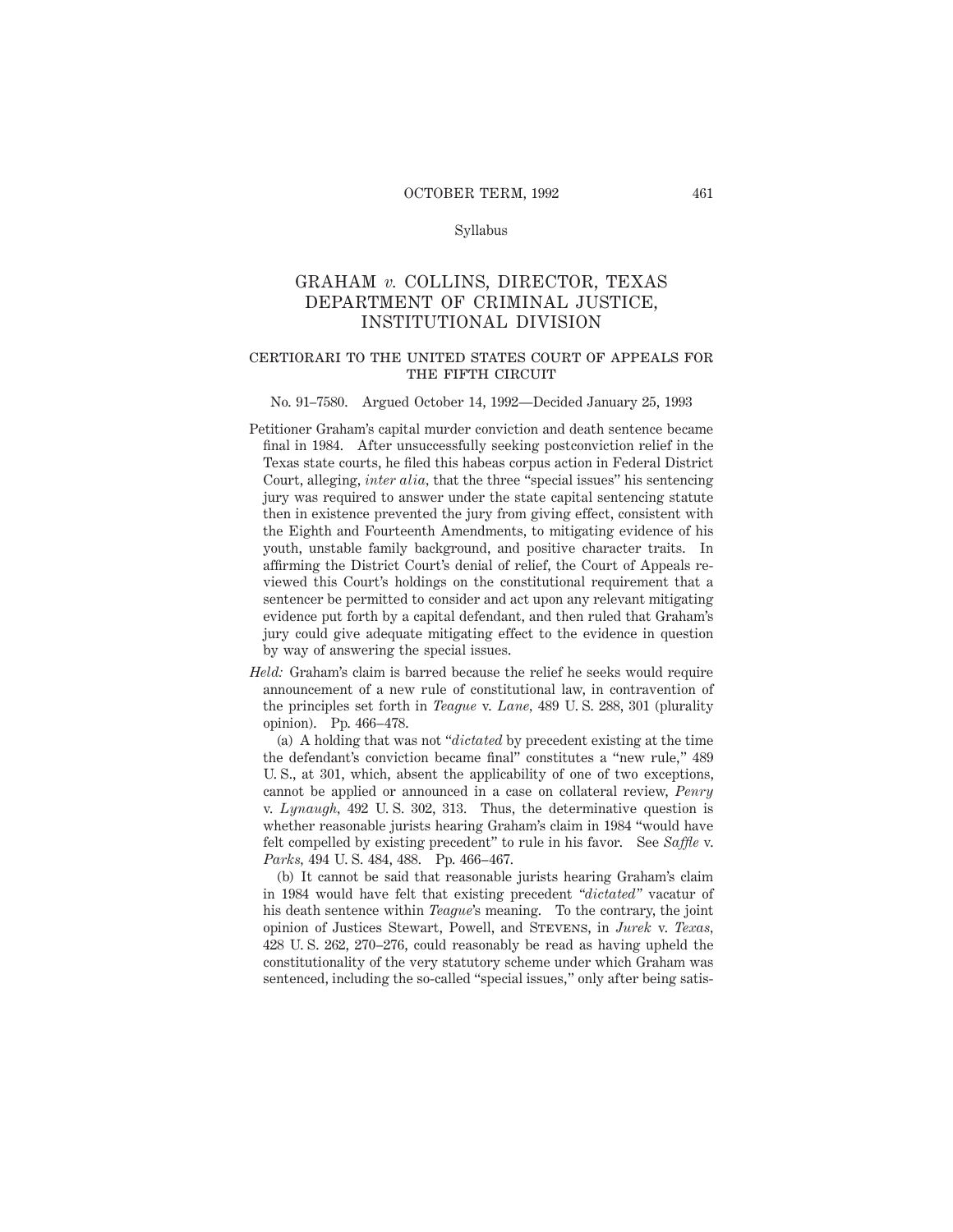#### Syllabus

fied that petitioner's mitigating evidence, including his age, would be given constitutionally adequate consideration in the course of the jury's deliberation on the special issues. Moreover, *Lockett* v. *Ohio,* 438 U. S. 586, 605–606 (plurality opinion), expressly embraced the *Jurek* holding, and *Eddings* v. *Oklahoma,* 455 U. S. 104, signaled no retreat from that conclusion. Thus, it is likely that reasonable jurists in 1984 would have found that, under these cases, the Texas statute satisfied the commands of the Eighth Amendment: It permitted Graham to place before the jury whatever mitigating evidence he could show, including his age, while focusing the jury's attention upon what that evidence revealed about his capacity for deliberation and prospects for rehabilitation. Nothing in this Court's post-1984 cases, to the extent they are relevant, would undermine this analysis. Even if *Penry, supra,* upon which Graham chiefly relies, reasonably could be read to suggest that his mitigating evidence was not adequately considered under the Texas procedures, that does not answer the determinative question under *Teague.* Pp. 467–477.

(c) The new rule that Graham seeks would not fall within either of the *Teague* exceptions. The first exception plainly has no application here because Graham's rule would neither decriminalize a class of conduct nor prohibit the imposition of capital punishment on a particular class of persons. See *Saffle, supra,* at 495. The second exception, for watershed rules implicating fundamental fairness and accuracy, is also inapplicable, since denying Graham special jury instructions concerning his mitigating evidence would not seriously diminish the likelihood of obtaining an accurate determination in his sentencing proceeding. See *Butler* v. *McKellar,* 494 U. S. 407, 416. Pp. 477–478.

950 F. 2d 1009, affirmed.

WHITE, J., delivered the opinion of the Court, in which REHNQUIST, C. J., and Scalia, Kennedy, and Thomas, JJ., joined. Thomas, J., filed a concurring opinion, *post*, p. 478. STEVENS, J., filed a dissenting opinion, post, p. 500. SOUTER, J., filed a dissenting opinion, in which BLACKMUN, Stevens, and O'Connor, JJ., joined, *post,* p. 504.

*Michael E. Tigar* argued the cause for petitioner. With him on the briefs was *Jeffrey J. Pokorak.*

*Charles A. Palmer,* Assistant Attorney General of Texas, argued the cause for respondent. With him on the brief were *Dan Morales,* Attorney General, *William C. Zapalac,* Assistant Attorney General, *Will Pryor,* First Assistant At-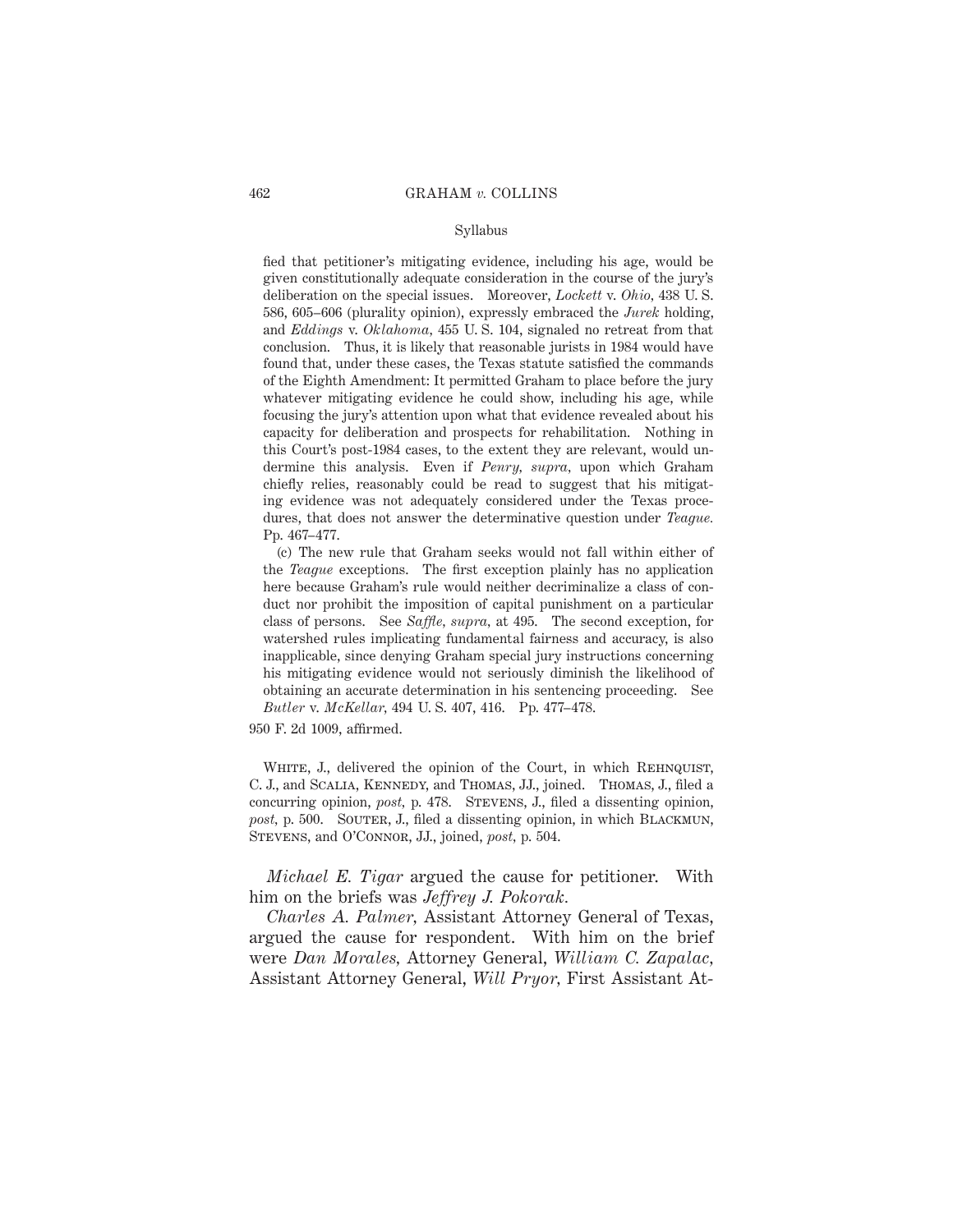torney General, *Mary F. Keller,* Deputy Attorney General, and *Michael P. Hodge,* Assistant Attorney General.\*

# JUSTICE WHITE delivered the opinion of the Court.

In this case, we are asked to decide whether the jury that sentenced petitioner, Gary Graham, to death was able to give effect, consistent with the Eighth and Fourteenth Amendments, to mitigating evidence of Graham's youth, family background, and positive character traits. Because this case comes to us on collateral review, however, we must first decide whether the relief that petitioner seeks would require announcement of a new rule of constitutional law, in contravention of the principles set forth in *Teague* v. *Lane,* 489 U. S. 288 (1989). Concluding that Graham's claim is barred by *Teague,* we affirm.

I

On the night of May 13, 1981, Graham accosted Bobby Grant Lambert in the parking lot of a Houston, Texas, grocery store and attempted to grab his wallet. When Lambert resisted, Graham drew a pistol and shot him to death. Five months later, a jury rejected Graham's defense of mistaken identity and convicted him of capital murder in violation of Tex. Penal Code Ann. § 19.03(a)(2) (1989).

At the sentencing phase of Graham's trial, the State offered evidence that Graham's murder of Lambert commenced a week of violent attacks during which the 17-yearold Graham committed a string of robberies, several assaults, and one rape. Graham did not contest this evidence. Rather, in mitigation, the defense offered testimony from Graham's stepfather and grandmother concerning his upbringing and positive character traits. The stepfather, Joe Samby, testified that Graham, who lived and worked with his natural father, typically visited his mother once or twice a

<sup>\*</sup>*Steven B. Rosenfeld* and *Allen Cazier* filed a brief for Miguel A. Richardson as *amicus curiae* urging reversal.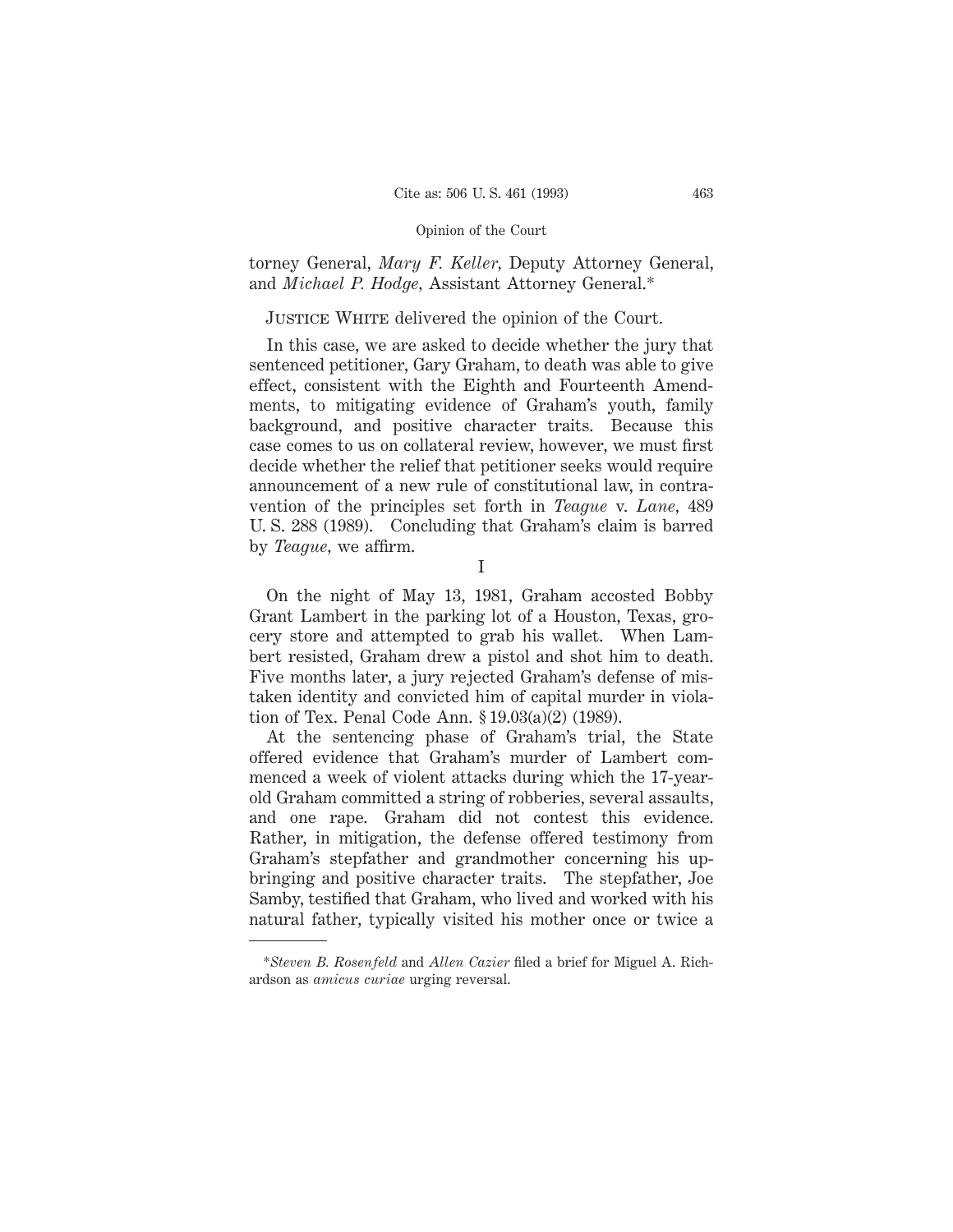week and was a "real nice, respectable" person. Samby further testified that Graham would pitch in on family chores and that Graham, himself a father of two young children, would "buy . . . clothes for his children and try to give them food."

Graham's grandmother, Emma Chron, testified that Graham had lived with her off and on throughout his childhood because his mother had been hospitalized periodically for a "nervous condition." Chron also stated that she had never known Graham to be violent or disrespectful, that he attended church regularly while growing up, and that "[h]e loved the Lord." In closing arguments to the jury, defense counsel depicted Graham's criminal behavior as aberrational and urged the jury to take Graham's youth into account in deciding his punishment.

In accord with the capital sentencing statute then in effect,1 Graham's jury was instructed that it was to answer three "special issues":

"(1) whether the conduct of the defendant that caused the death of the deceased was committed deliberately and with the reasonable expectation that the death of the deceased or another would result;

(2) whether there is a probability that the defendant would commit criminal acts of violence that would constitute a continuing threat to society; and

(3) if raised by the evidence, whether the conduct of the defendant in killing the deceased was unreasonable in response to the provocation, if any, by the deceased." Tex. Code Crim. Proc. Ann., Art. 37.071(b) (Vernon 1981).

The jury unanimously answered each of these questions in the affirmative, and the court, as required by the statute,

<sup>&</sup>lt;sup>1</sup> The Texas Legislature amended the statute in 1991. Those changes are set forth in the opinion of the Court of Appeals. 950 F. 2d 1009, 1012, n. 1 (CA5 1992) (en banc).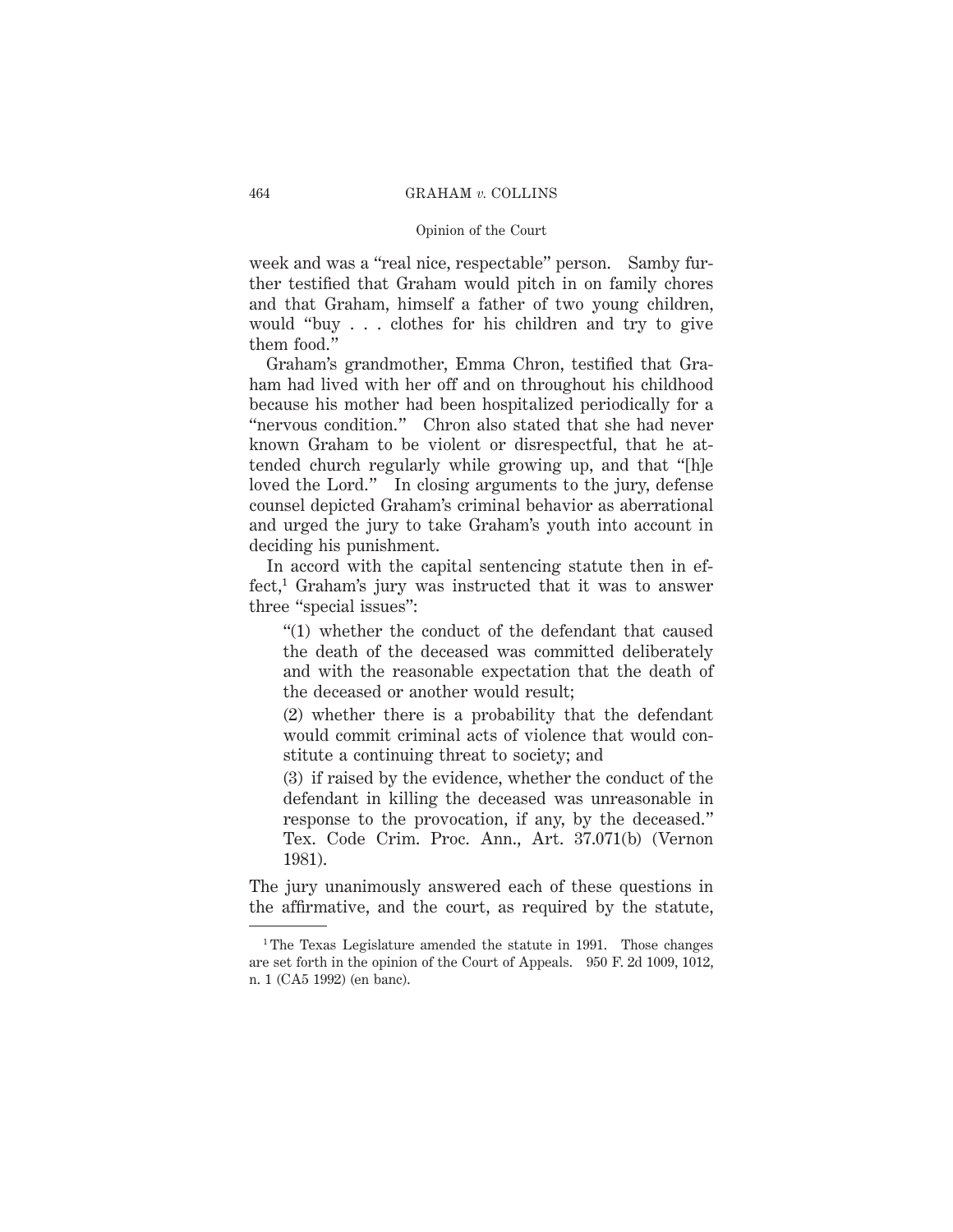sentenced Graham to death. Art. 37.071(e). The Texas Court of Criminal Appeals affirmed Graham's conviction and sentence in an unpublished opinion.

In 1987, Graham unsuccessfully sought postconviction relief in the Texas state courts. The following year, Graham petitioned for a writ of habeas corpus in Federal District Court pursuant to 28 U. S. C. § 2254, contending, *inter alia,* that his sentencing jury had been unable to give effect to his mitigating evidence within the confines of the statutory "special issues." The District Court denied relief and the Court of Appeals for the Fifth Circuit denied Graham's petition for a certificate of probable cause to appeal. *Graham* v. *Lynaugh,* 854 F. 2d 715 (1988). The Court of Appeals found Graham's claim to be foreclosed by our recent decision in *Franklin* v. *Lynaugh,* 487 U. S. 164 (1988), which held that a sentencing jury was fully able to consider and give effect to mitigating evidence of a defendant's clean prison disciplinary record by way of answering Texas' special issues. 854 F. 2d, at 719–720.

While Graham's petition for a writ of certiorari was pending here, the Court announced its decision in *Penry* v. *Lynaugh,* 492 U. S. 302 (1989), holding that evidence of a defendant's mental retardation and abused childhood could not be given mitigating effect by a jury within the framework of the special issues.2 We then granted Graham's petition, vacated the judgment below, and remanded for reconsideration in light of *Penry. Graham* v. *Lynaugh,* 492 U. S. 915 (1989). On remand, a divided panel of the Court of Appeals reversed the District Court and vacated Graham's death sentence. 896 F. 2d 893 (CA5 1990).

<sup>2</sup> *Penry* further held that its result was dictated by the Court's prior decisions in *Eddings* v. *Oklahoma,* 455 U. S. 104 (1982), and *Lockett* v. *Ohio,* 438 U. S. 586 (1978) (plurality opinion), within the sense required by *Teague* v. *Lane,* 489 U. S. 288 (1989), and thus that its rule applied to cases on collateral review. See *Penry,* 492 U. S., at 314–319.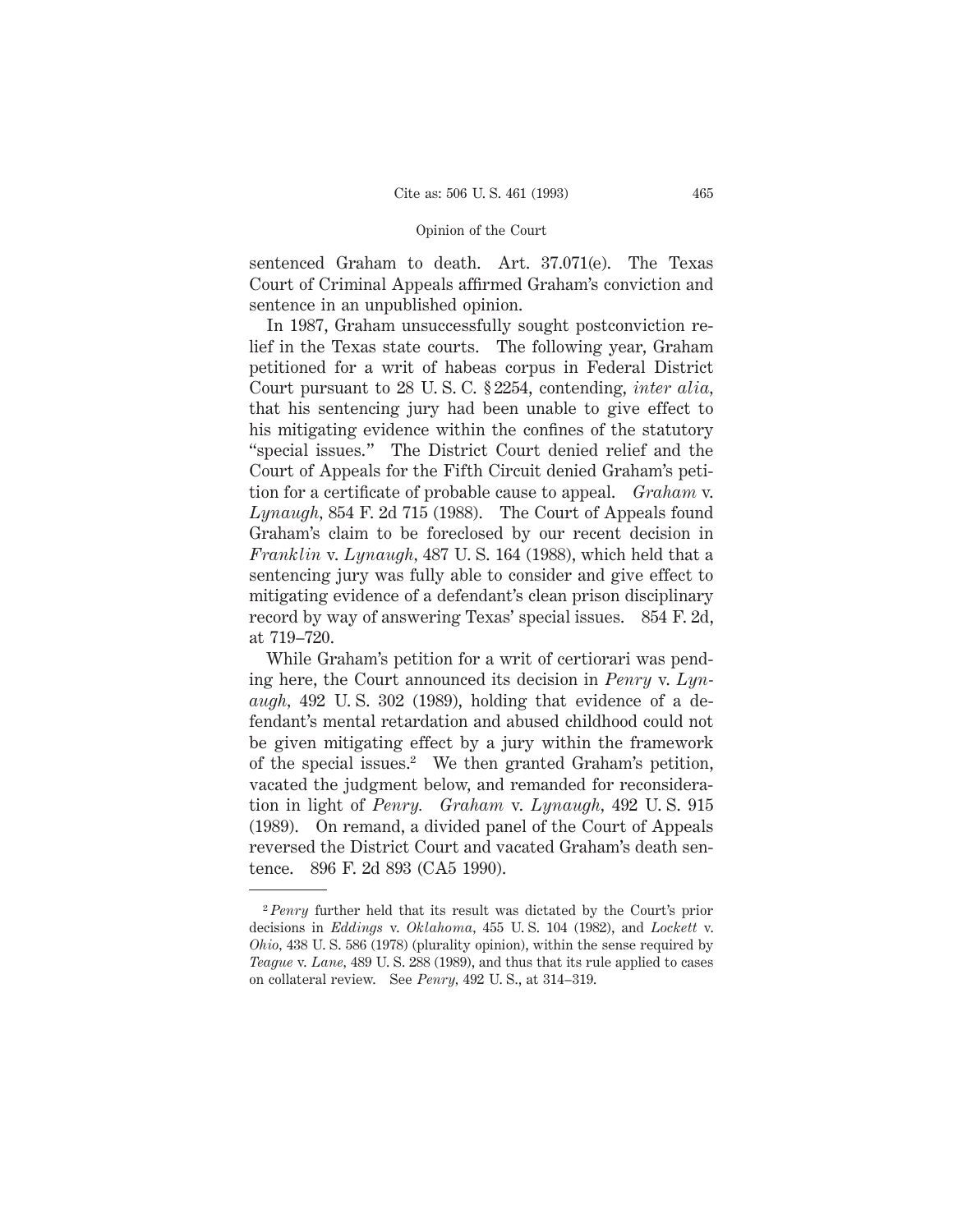#### Opinion of the Court

On rehearing en banc, the Court of Appeals vacated the panel's decision and reinstated its prior mandate affirming the District Court. 950 F. 2d 1009 (1992). The court reviewed our holdings on the constitutional requirement that a sentencer be permitted to consider and act upon any relevant mitigating evidence put forward by a capital defendant, and then rejected Graham's claim on the merits. The court noted that this Court had upheld the Texas capital sentencing statute against a facial attack in *Jurek* v. *Texas,* 428 U. S. 262 (1976), after acknowledging that " 'the constitutionality of the Texas procedures turns on whether the enumerated questions allow consideration of particularized mitigating factors.' " 950 F. 2d, at 1019 (quoting *Jurek, supra,* at 272). Noting that the petitioner in *Jurek* had himself proffered mitigating evidence of his young age, employment history, and aid to his family, the Court of Appeals concluded that "[a]t the very least, *Jurek* must stand for the proposition that these mitigating factors—relative youth and evidence reflecting good character traits such as steady employment and helping others—are adequately covered by the second special issue" concerning the defendant's risk of future dangerousness. 950 F. 2d, at 1029. "*Penry* cannot hold otherwise," the court observed, "and at the same time not be a 'new rule' for *Teague* purposes." *Ibid.* Accordingly, the court ruled that the jury that sentenced Graham could give adequate mitigating effect to his evidence of youth, unstable childhood, and positive character traits by way of answering the Texas special issues.

We granted certiorari, 504 U. S. 972 (1992), and now affirm.

### II

### A

Because this case is before us on Graham's petition for a writ of federal habeas corpus, "we must determine, as a threshold matter, whether granting him the relief he seeks would create a 'new rule'" of constitutional law. *Penry* v.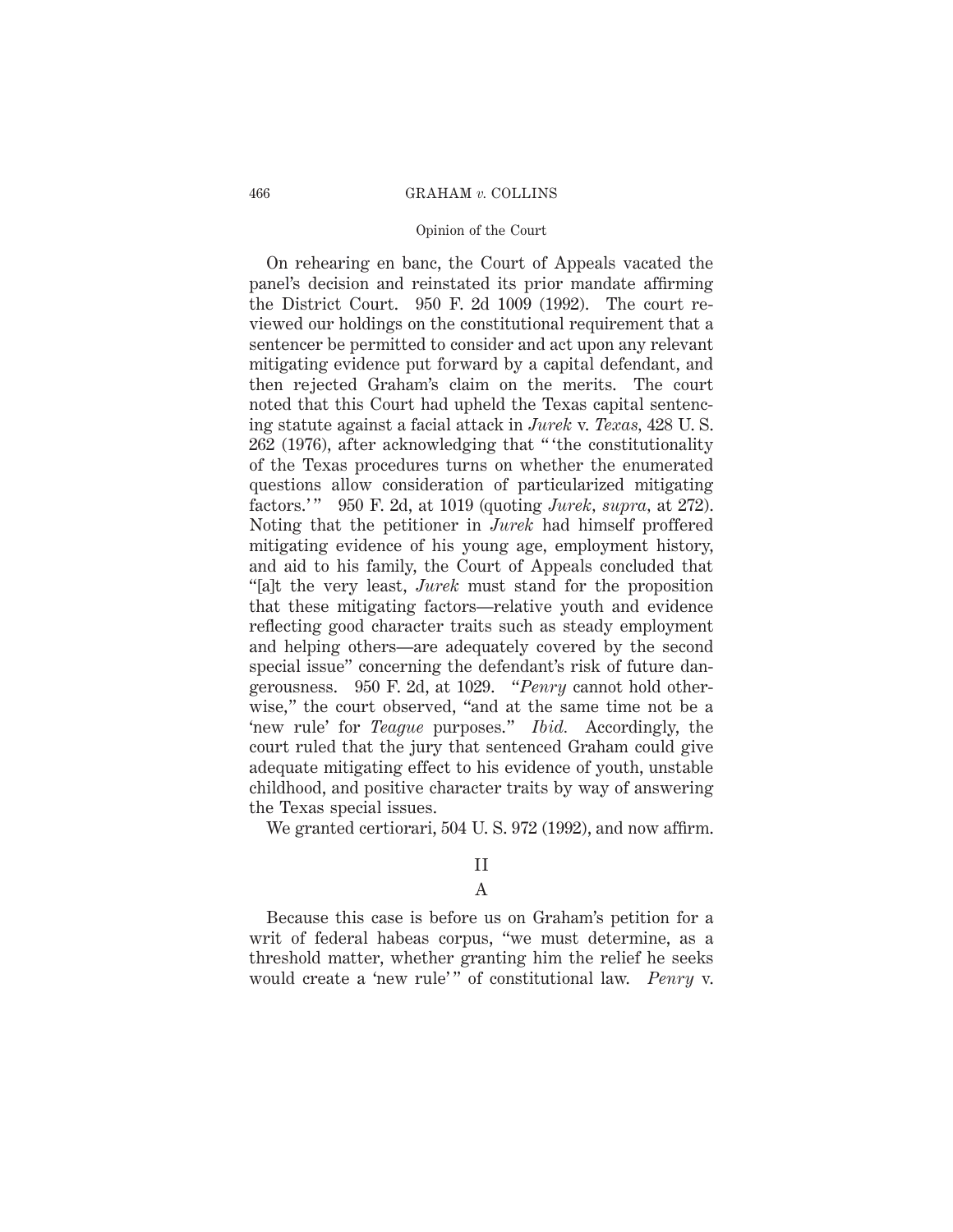*Lynaugh, supra,* at 313; see also *Teague* v. *Lane,* 489 U. S., at 301 (plurality opinion). "Under *Teague,* new rules will not be applied or announced in cases on collateral review unless they fall into one of two exceptions." *Penry, supra,* at 313. This restriction on our review applies to capital cases as it does to those not involving the death penalty. 492 U. S., at 314; *Stringer* v. *Black,* 503 U. S. 222 (1992); *Sawyer* v. *Smith,* 497 U. S. 227 (1990); *Saffle* v. *Parks,* 494 U. S. 484 (1990); *Butler* v. *McKellar,* 494 U. S. 407 (1990).

A holding constitutes a "new rule" within the meaning of *Teague* if it "breaks new ground," "imposes a new obligation on the States or the Federal Government," or was not "*dictated* by precedent existing at the time the defendant's conviction became final." *Teague, supra,* at 301 (emphasis in original). While there can be no dispute that a decision announces a new rule if it expressly overrules a prior decision, "it is more difficult . . . to determine whether we announce a new rule when a decision extends the reasoning of our prior cases." *Saffle* v. *Parks,* 494 U. S., at 488. Because the leading purpose of federal habeas review is to "ensur[e] that state courts conduct criminal proceedings in accordance with the Constitution as interpreted at the time of th[ose] proceedings," *ibid.,* we have held that "[t]he 'new rule' principle . . . validates reasonable, good-faith interpretations of existing precedents made by state courts." *Butler* v. *McKellar,* 494 U. S., at 414. This principle adheres even if those goodfaith interpretations "are shown to be contrary to later decisions." *Ibid.* Thus, unless reasonable jurists hearing petitioner's claim at the time his conviction became final "would have felt compelled by existing precedent" to rule in his favor, we are barred from doing so now. *Saffle* v. *Parks, supra,* at 488.

#### B

Petitioner's conviction and sentence became final on September 10, 1984, when the time for filing a petition for certiorari from the judgment affirming his conviction expired.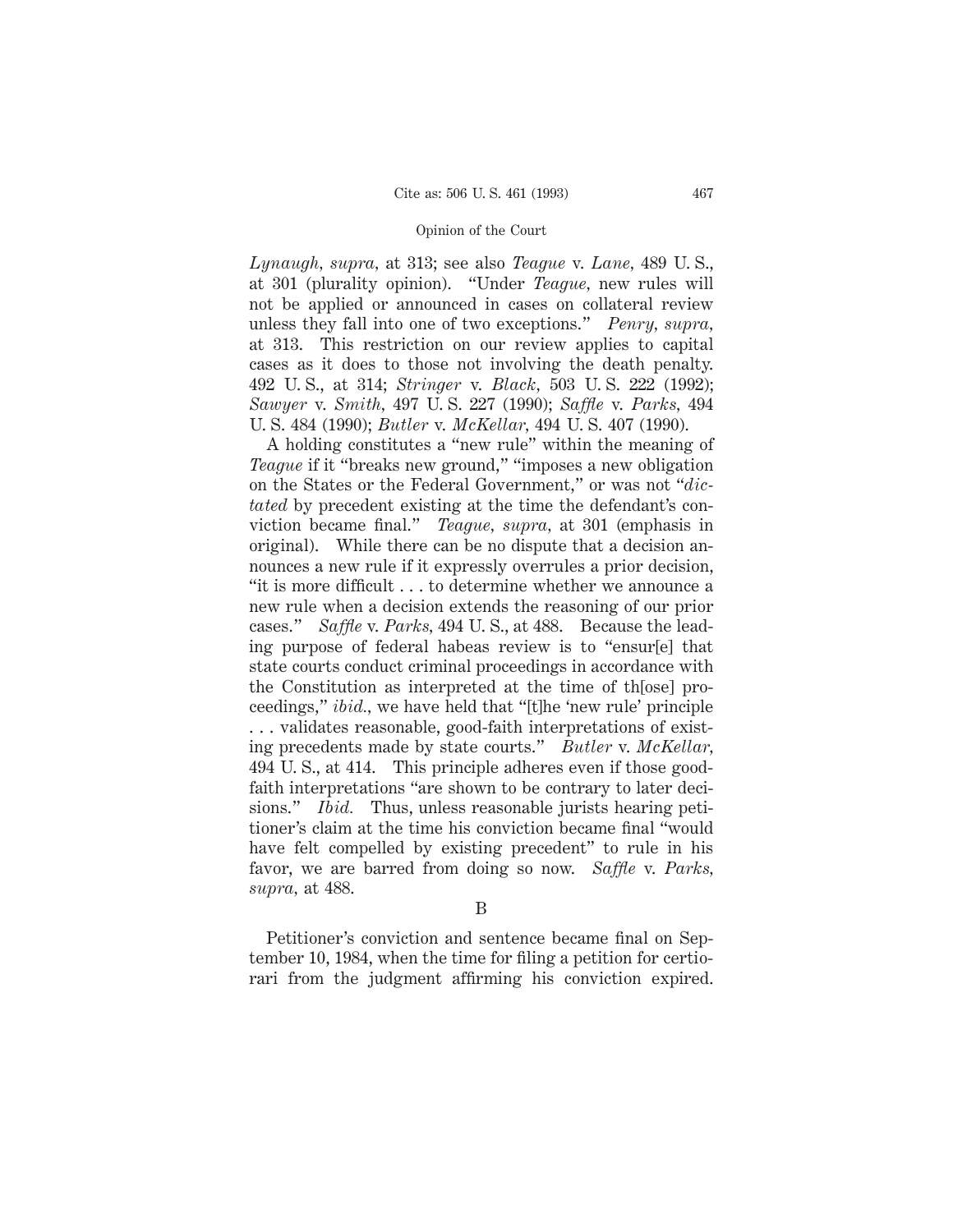#### Opinion of the Court

See *Griffith* v. *Kentucky,* 479 U. S. 314, 321, n. 6 (1987). Surveying the legal landscape as it then existed, we conclude that it would have been anything but clear to reasonable jurists in 1984 that petitioner's sentencing proceeding did not comport with the Constitution.

1

In the years since *Furman* v. *Georgia,* 408 U. S. 238 (1972), the Court has identified, and struggled to harmonize, two competing commandments of the Eighth Amendment. On one hand, as *Furman* itself emphasized, States must limit and channel the discretion of judges and juries to ensure that death sentences are not meted out "wantonly" or "freakishly." *Id.*, at 310 (Stewart, J., concurring). On the other, as we have emphasized in subsequent cases, States must confer on the sentencer sufficient discretion to take account of the "character and record of the individual offender and the circumstances of the particular offense" to ensure that "death is the appropriate punishment in a specific case." *Woodson* v. *North Carolina,* 428 U. S. 280, 304–305 (1976) (plurality opinion of Stewart, Powell, and Stevens, JJ.).

Four years after *Furman,* and on the same day that *Woodson* was announced, the Court in *Jurek* v. *Texas, supra,* examined the very statutory scheme under which Graham was sentenced and concluded that it struck an appropriate balance between these constitutional concerns. The Court thus rejected an attack on the entire statutory scheme for imposing the death penalty and in particular an attack on the so-called "special issues." It is well to set out how the Court arrived at its judgment. The joint opinion of Justices Stewart, Powell, and Stevens observed that while Texas had not adopted a list of aggravating circumstances that would justify the imposition of the death penalty, "its action in narrowing the categories of murders for which a death sentence may ever be imposed serves much the same purpose." *Id.,* at 270. The joint opinion went on to say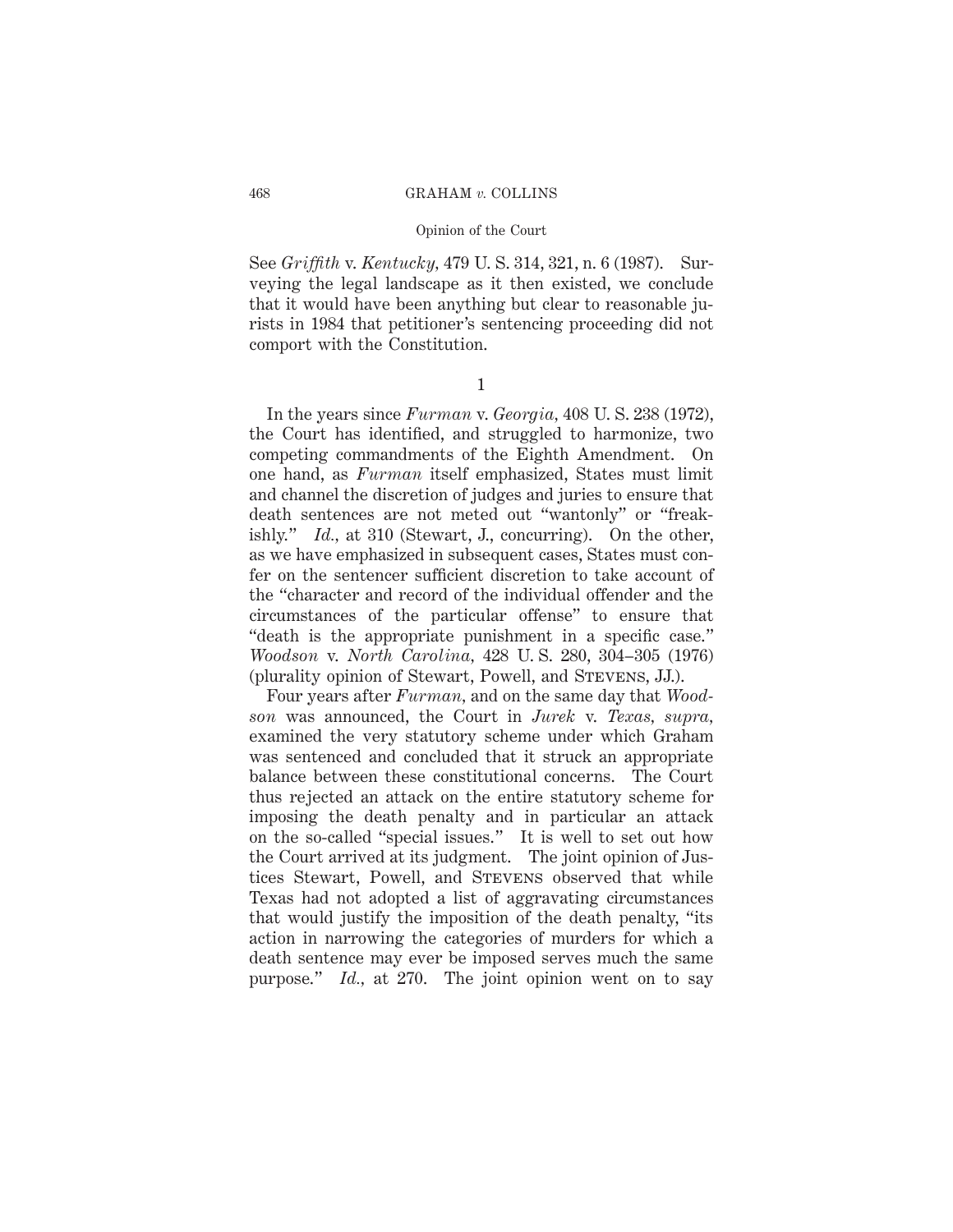that because the constitutionality of a capital sentencing system also requires the sentencing authority to consider mitigating circumstances and since the Texas statute did not speak of mitigating circumstances and instead directs only that the jury answer three questions, "the constitutionality of the Texas procedures turns on whether the enumerated questions allow consideration of particularized mitigating factors." *Id.,* at 272.

The joint opinion then recognized that the Texas Court of Criminal Appeals had held:

" 'In determining the likelihood that the defendant would be a continuing threat to society, the jury could consider whether the defendant had a significant criminal record. It could consider the range and severity of his prior criminal conduct. It could further look to the age of the defendant and whether or not at the time of the commission of the offense he was acting under duress or under the domination of another. It could also consider whether the defendant was under an extreme form of mental or emotional pressure, something less, perhaps, than insanity, but more than the emotions of the average man, however inflamed, could withstand.' 522 S. W. 2d, at 939–940." *Id.,* at 272–273.

Based on this assurance, the opinion characterized the Texas sentencing procedure as follows:

"Thus, Texas law essentially requires that one of five aggravating circumstances be found before a defendant can be found guilty of capital murder, and that in considering whether to impose a death sentence the jury may be asked to consider whatever evidence of mitigating circumstances the defense can bring before it. It thus appears that, as in Georgia and Florida, the Texas capital-sentencing procedure guides and focuses the jury's objective consideration of the particularized circumstances of the individual offense and the individual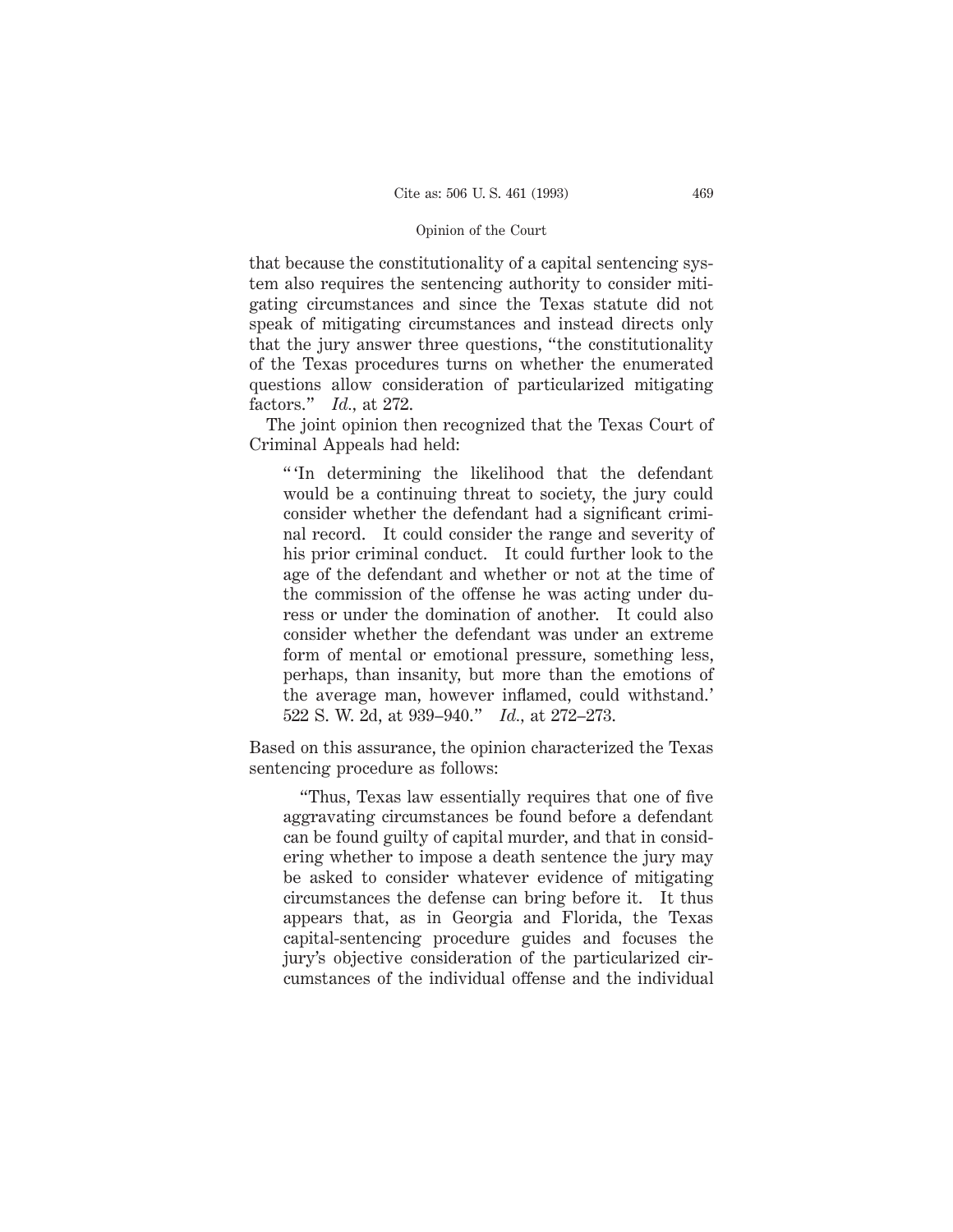offender before it can impose a sentence of death." *Id.,* at 273–274.

"What is essential is that the jury have before it all possible relevant information about the individual defendant whose fate it must determine. Texas law clearly assures that all such evidence will be adduced." *Id.,* at 276.

The joint opinion's ultimate conclusion was:

"Texas' capital-sentencing procedures, like those of Georgia and Florida, do not violate the Eighth and Fourteenth Amendments. By narrowing its definition of capital murder, Texas has essentially said that there must be at least one statutory aggravating circumstance in a first-degree murder case before a death sentence may even be considered. By authorizing the defense to bring before the jury at the separate sentencing hearing whatever mitigating circumstances relating to the individual defendant can be adduced, Texas has ensured that the sentencing jury will have adequate guidance to enable it to perform its sentencing function. By providing prompt judicial review of the jury's decision in a court with statewide jurisdiction, Texas has provided a means to promote the evenhanded, rational, and consistent imposition of death sentences under law. Because this system serves to assure that sentences of death will not be 'wantonly' or 'freakishly' imposed, it does not violate the Constitution. *Furman* v. *Georgia,* 408 U. S., at 310 (Stewart, J., concurring)." *Ibid.*

It is plain enough, we think, that the joint opinion could reasonably be read as having arrived at this conclusion only after being satisfied that the mitigating evidence introduced by the defendant, including his age, would be given constitutionally adequate consideration in the course of the jury's deliberation on the three special issues. Three other Justices concurred in the holding that the Texas procedures for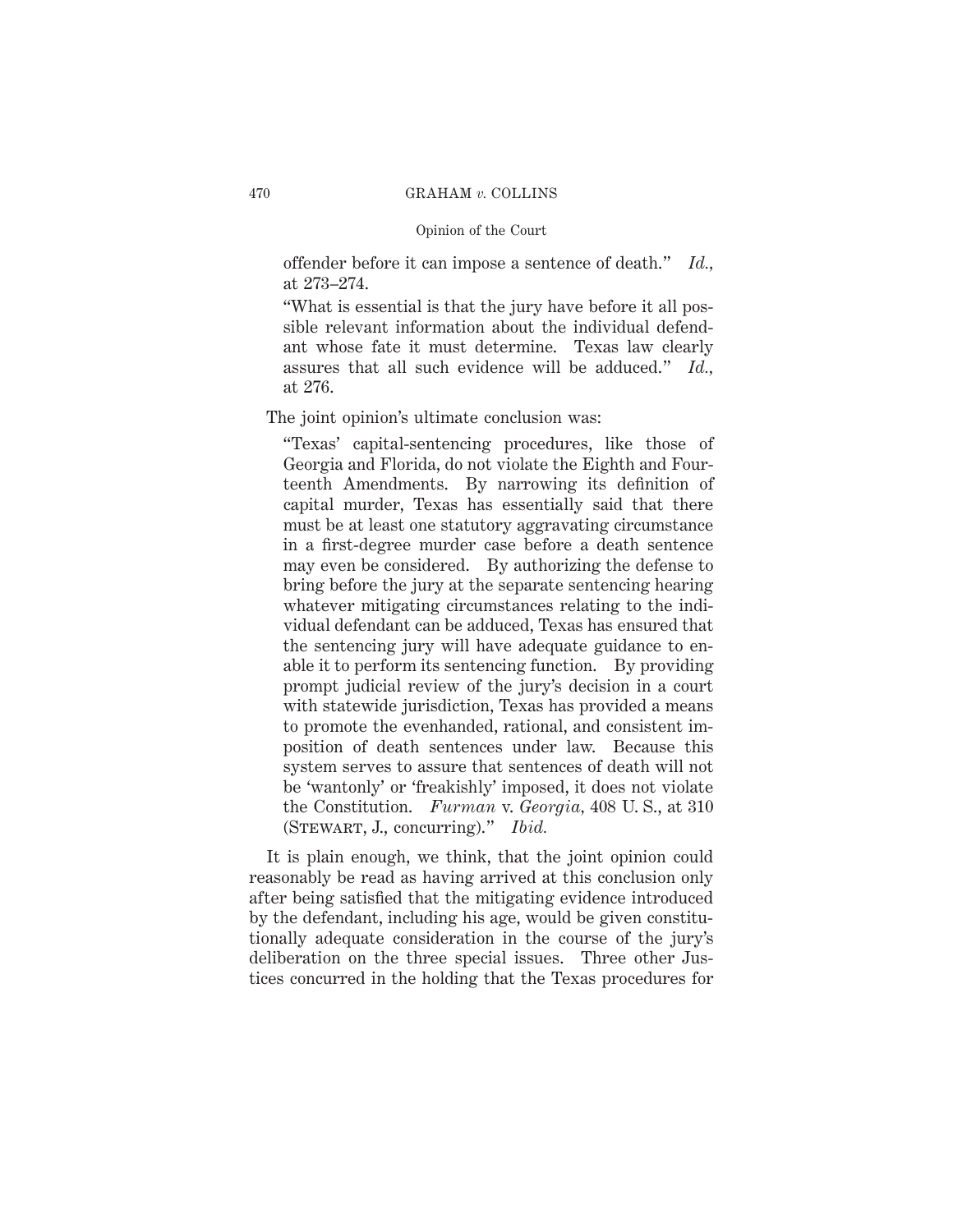imposing the death penalty were constitutional. *Id.,* at 278– 279 (WHITE, J., concurring in judgment).

Two years after *Jurek,* in another splintered decision, *Lockett* v. *Ohio,* 438 U. S. 586 (1978), the Court invalidated an Ohio death penalty statute that prevented the sentencer from considering certain categories of relevant mitigating evidence. In doing so, a plurality of the Court consisting of Chief Justice Burger and Justices Stewart, Powell, and Stevens stated that the constitutional infirmities in the Ohio statute could "best be understood by comparing it with the statutes upheld in *Gregg, Proffitt,* and *Jurek.*" *Id.,* at 606. This the plurality proceeded to do, recounting in the process that the Texas statute had been held constitutional in *Jurek* because it permitted the sentencer to consider whatever mitigating circumstances the defendant could show. Emphasizing that "an individualized [sentencing] decision is essential in capital cases," the plurality concluded:

"There is no perfect procedure for deciding in which cases governmental authority should be used to impose death. But a statute that prevents the sentencer in all capital cases from giving independent mitigating weight to aspects of the defendant's character and record and to circumstances of the offense proffered in mitigation creates the risk that the death penalty will be imposed in spite of factors that may call for a less severe penalty." 438 U. S., at 605.

Obviously, the plurality did not believe the Texas statute suffered this infirmity.

The plurality's rule was embraced by a majority of the Court four years later in *Eddings* v. *Oklahoma,* 455 U. S. 104 (1982). There, the Court overturned a death sentence on the ground that the judge who entered it had felt himself bound by state law to disregard mitigating evidence concerning the defendant's troubled youth and emotional disturbance. The Court held that, "[j]ust as the State may not by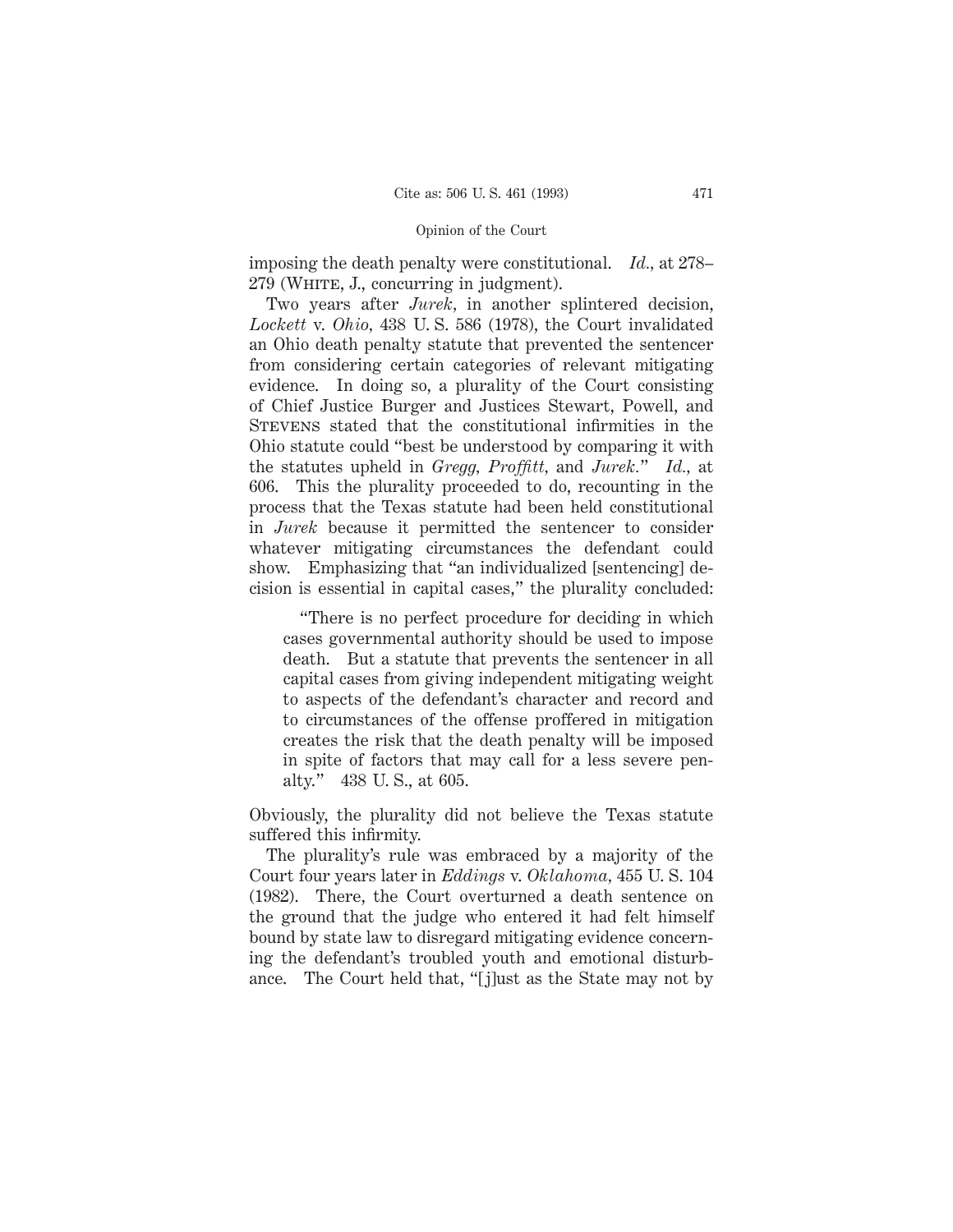#### Opinion of the Court

statute preclude the sentencer from considering any mitigating factor, neither may the sentencer refuse to consider, as a matter of law, any relevant mitigating evidence." *Id.,* at 113–114 (emphasis omitted); see also *Hitchcock* v. *Dugger,* 481 U. S. 393, 394 (1987); *Skipper* v. *South Carolina,* 476 U. S. 1, 4–5 (1986). The *Eddings* opinion rested on *Lockett* and made no mention of *Jurek.*

We cannot say that reasonable jurists considering petitioner's claim in 1984 would have felt that these cases "*dictated*" vacatur of petitioner's death sentence. See *Teague,* 489 U. S., at 301. To the contrary, to most readers at least, these cases reasonably would have been read as upholding the constitutional *validity* of Texas' capital sentencing scheme with respect to mitigating evidence and otherwise. *Lockett* expressly embraced the *Jurek* holding, and *Eddings* signaled no retreat from that conclusion. It seems to us that reasonable jurists in 1984 would have found that, under our cases, the Texas statute satisfied the commands of the Eighth Amendment: It permitted petitioner to place before the jury whatever mitigating evidence he could show, including his age, while focusing the jury's attention upon what that evidence revealed about the defendant's capacity for deliberation and prospects for rehabilitation.

We find nothing in our more recent cases, to the extent they are relevant, that would undermine this analysis. In 1988, in *Franklin* v. *Lynaugh,* 487 U. S. 164, we rejected a claim that the Texas special issues provided an inadequate vehicle for jury consideration of evidence of a defendant's clean prison disciplinary record. There, a plurality of the Court observed that "[i]n resolving the second Texas Special Issue, the jury was surely free to weigh and evaluate petitioner's disciplinary record as it bore on his 'character'—that is, his 'character' as measured by his likely future behavior." *Id.,* at 178. Moreover, the plurality found

"unavailing petitioner's reliance on this Court's statement in *Eddings,* 455 U. S., at 114, that the sentencing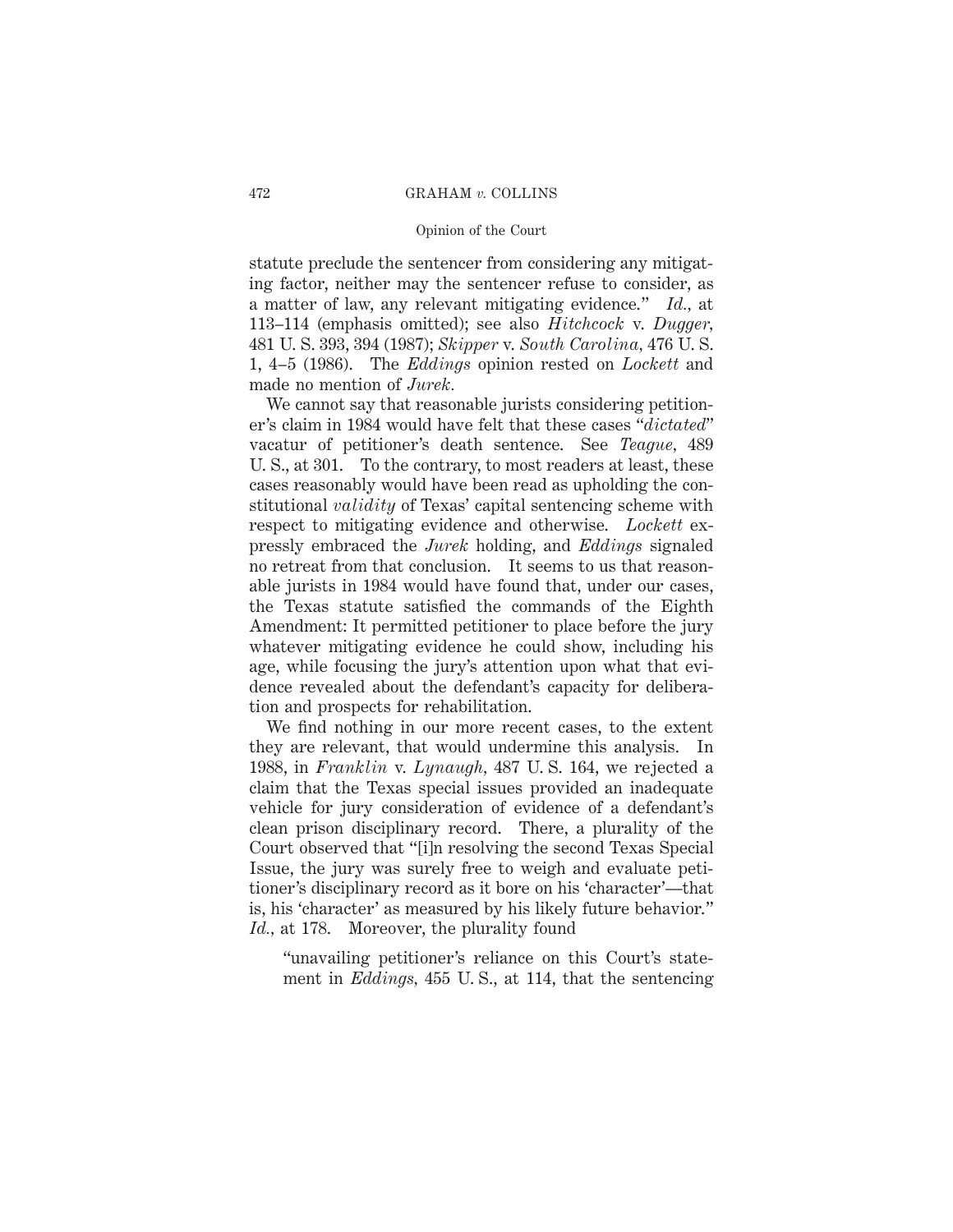jury may not be precluded from considering 'any relevant, mitigating evidence.' This statement leaves unanswered the question: relevant to what? While *Lockett, supra,* at 604, answers this question at least in part—making it clear that a State cannot take out of the realm of relevant sentencing considerations the questions of the defendant's 'character,' 'record,' or the 'circumstances of the offense'—*Lockett* does not hold that the State has no role in structuring or giving shape to the jury's consideration of these mitigating factors." *Id.,* at 179 (citations omitted).

To be sure, JUSTICE O'CONNOR's opinion concurring in the judgment in *Franklin* expressed "doubts" about the validity of the Texas death penalty statute as that statute might be applied in future cases. *Id.,* at 183. The Justice agreed, however, that the special issues adequately accounted for the mitigating evidence presented in that case. *Ibid.*

This brings us to *Penry* v. *Lynaugh,* 492 U. S. 302 (1989), upon which petitioner chiefly relies. In that case, the Court overturned a prisoner's death sentence, finding that the Texas special issues provided no genuine opportunity for the jury to give mitigating effect to evidence of his mental retardation and abused childhood. The Court considered these factors to be mitigating because they diminished the defendant's ability "to control his impulses or to evaluate the consequences of his conduct," and therefore reduced his moral culpability. *Id.,* at 322. The Texas special issues permitted the jury to consider this evidence, but not necessarily in a way that would benefit the defendant. Although Penry's evidence of mental impairment and childhood abuse indeed had relevance to the "future dangerousness" inquiry, its relevance was *aggravating* only. "Penry's mental retardation and history of abuse is thus a two-edged sword: it may diminish his blameworthiness for his crime even as it indicates that there is a probability that he will be dangerous in the future." *Id.,* at 324. Whatever relevance Penry's evidence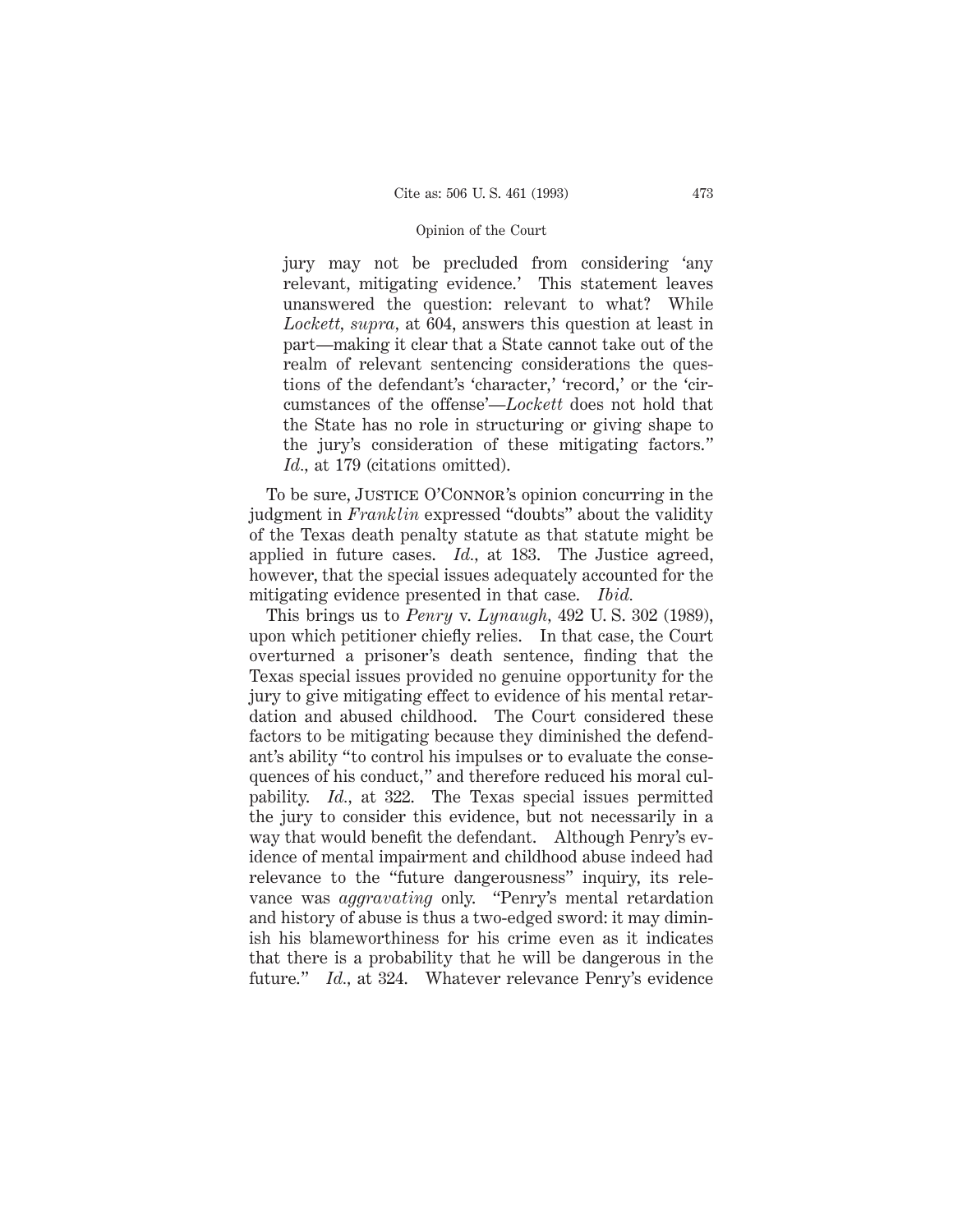### Opinion of the Court

may have had to the other two special issues was too tenuous to overcome this aggravating potential. Because it was impossible to give meaningful mitigating effect to Penry's evidence by way of answering the special issues, the Court concluded that Penry was constitutionally entitled to further instructions "informing the jury that it could consider and give effect to [Penry's] evidence . . . by declining to impose the death penalty." *Id.,* at 328.

We do not read *Penry* as effecting a sea change in this Court's view of the constitutionality of the former Texas death penalty statute; it does *not* broadly suggest the invalidity of the special issues framework.<sup>3</sup> Indeed, any such reading of *Penry* would be inconsistent with the Court's conclusion in that case that it was not announcing a "new rule" within the meaning of *Teague* v. *Lane,* 489 U. S. 288 (1989). See *Penry, supra,* at 318–319. As we have explained in subsequent cases:

"To the extent that Penry's claim was that the Texas system prevented the jury from giving any mitigating effect to the evidence of his mental retardation and abuse in childhood, the decision that the claim did not require the creation of a new rule is not surprising. *Lockett* and *Eddings* command that the State must allow the jury to give effect to mitigating evidence in making the sentencing decision; Penry's contention was that Texas barred the jury from so acting. Here, by contrast,

<sup>3</sup> To the contrary, the Court made clear in that case the limited nature of the question presented: "Penry does not challenge the facial validity of the Texas death penalty statute, which was upheld against an Eighth Amendment challenge in *Jurek* v. *Texas,* 428 U. S. 262 (1976). Nor does he dispute that some types of mitigating evidence can be fully considered by the sentencer in the absence of special jury instructions. See *Franklin* v. *Lynaugh,* 487 U. S. 164, 175 (1988) (plurality opinion); *id.,* at 185–186 (O'Connor, J., concurring in judgment). Instead, Penry argues that, on the facts of this case, the jury was unable to fully consider and give effect to the mitigating evidence of his mental retardation and abused background in answering the three special issues." 492 U. S., at 315.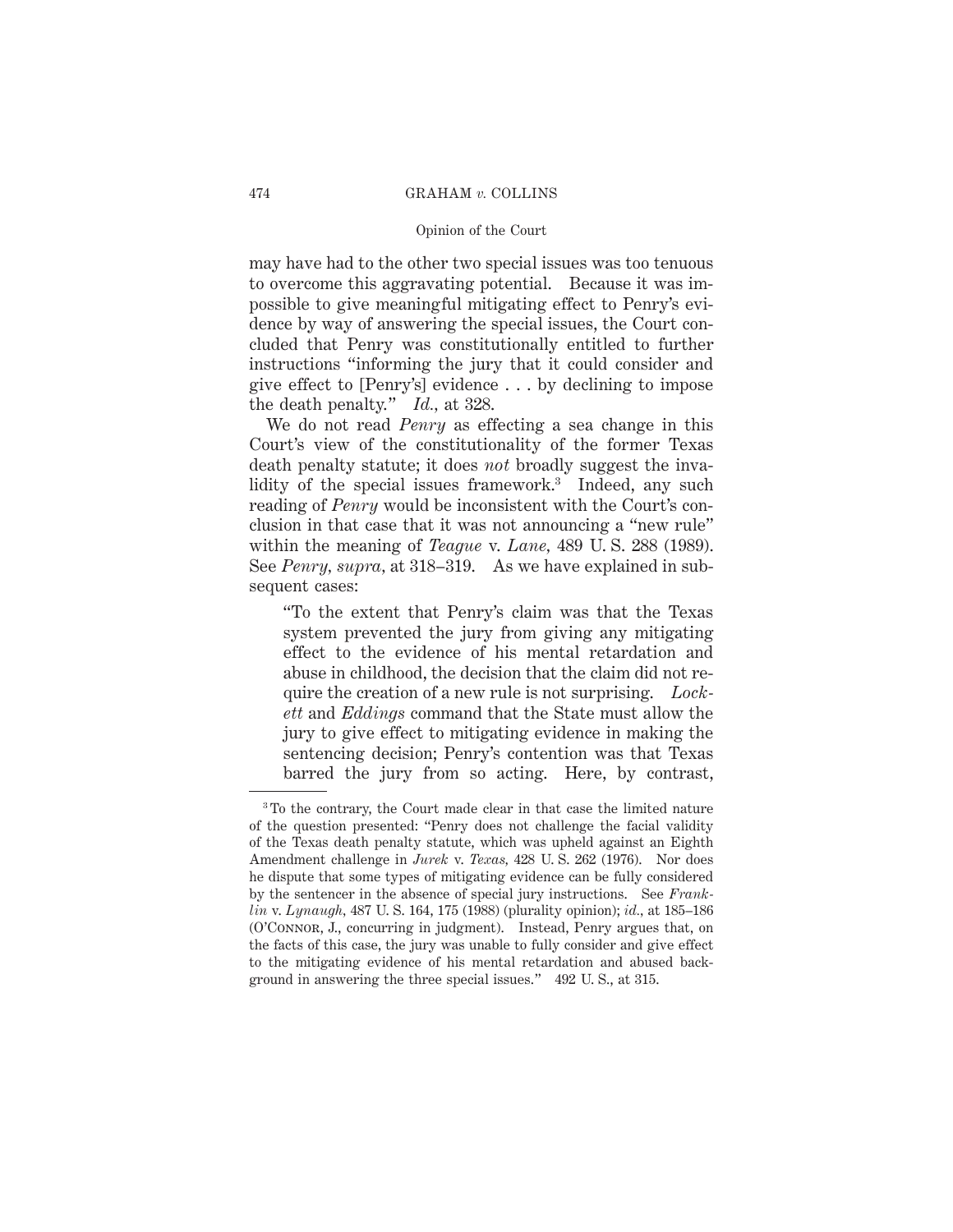there is no contention that the State altogether prevented Parks' jury from considering, weighing, and giving effect to all of the mitigating evidence that Parks put before them; rather, Parks' contention is that the State has unconstitutionally limited the manner in which his mitigating evidence may be considered. As we have concluded above, the former contention would come under the rule of *Lockett* and *Eddings;* the latter does not." *Saffle* v. *Parks,* 494 U. S., at 491.

In our view, the rule that Graham seeks is not commanded by the cases upon which *Penry* rested. In those cases, the constitutional defect lay in the fact that relevant mitigating evidence was placed beyond the effective reach of the sentencer. In *Lockett, Eddings, Skipper,* and *Hitchcock,* the sentencer was precluded from even considering certain types of mitigating evidence. In *Penry,* the defendant's evidence was placed before the sentencer but the sentencer had no reliable means of giving mitigating effect to that evidence. In this case, however, Graham's mitigating evidence was not placed beyond the jury's effective reach. Graham indisputably was permitted to place all of his evidence before the jury and both of Graham's two defense lawyers vigorously urged the jury to answer "no" to the special issues based on this evidence. Most important, the jury plainly could have done so consistent with its instructions. The jury was not forbidden to accept the suggestion of Graham's lawyers that his brief spasm of criminal activity in May 1981 was properly viewed, in light of his youth, his background, and his character, as an aberration that was not likely to be repeated. Even if Graham's evidence, like Penry's, had significance beyond the scope of the first special issue, it is apparent that Graham's evidence—*unlike* Penry's—had mitigating relevance to the second special issue concerning his likely future dangerousness. Whereas Penry's evidence compelled an affirmative answer to that inquiry, despite its mitigating significance, Graham's evidence quite readily could have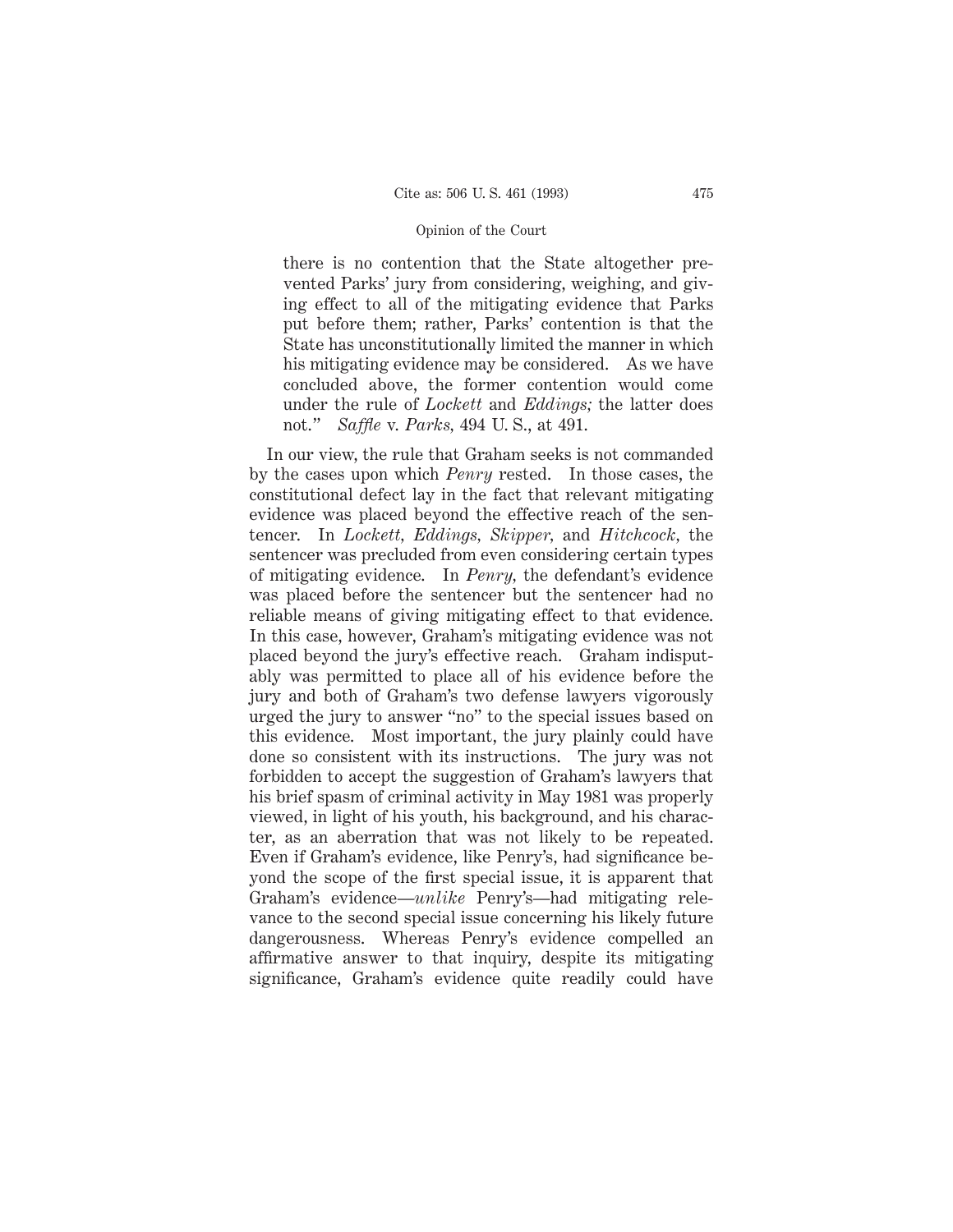#### Opinion of the Court

supported a negative answer. This distinction leads us to conclude that neither *Penry* nor any of its predecessors "*dictates*" the relief Graham seeks within the meaning required by *Teague.* See *Stringer* v. *Black,* 503 U. S., at 238 (Souter, J., dissenting): "The result in a given case is not dictated by precedent if it is 'susceptible to debate among reasonable minds,' or, put differently, if 'reasonable jurists may disagree'" (citations omitted).

Moreover, we are not convinced that *Penry* could be extended to cover the sorts of mitigating evidence Graham suggests without a wholesale abandonment of *Jurek* and perhaps also of *Franklin* v. *Lynaugh.* As we have noted, *Jurek* is reasonably read as holding that the circumstance of youth is given constitutionally adequate consideration in deciding the special issues. We see no reason to regard the circumstances of Graham's family background and positive character traits in a different light. Graham's evidence of transient upbringing and otherwise nonviolent character more closely resembles Jurek's evidence of age, employment history, and familial ties than it does Penry's evidence of mental retardation and harsh physical abuse. As the dissent in *Franklin* made clear, virtually *any* mitigating evidence is capable of being viewed as having some bearing on the defendant's "moral culpability" apart from its relevance to the particular concerns embodied in the Texas special issues. See *Franklin*, 487 U.S., at 190 (STEVENS, J., dissenting). It seems to us, however, that reading *Penry* as petitioner urges—and thereby holding that a defendant is entitled to special instructions whenever he can offer mitigating evidence that has *some* arguable relevance beyond the special issues—would be to require in all cases that a fourth "special issue" be put to the jury: " 'Does any mitigating evidence before you, whether or not relevant to the above [three] questions, lead you to believe that the death penalty should not be imposed?'" The *Franklin* plurality rejected precisely this contention, finding it irreconcilable with the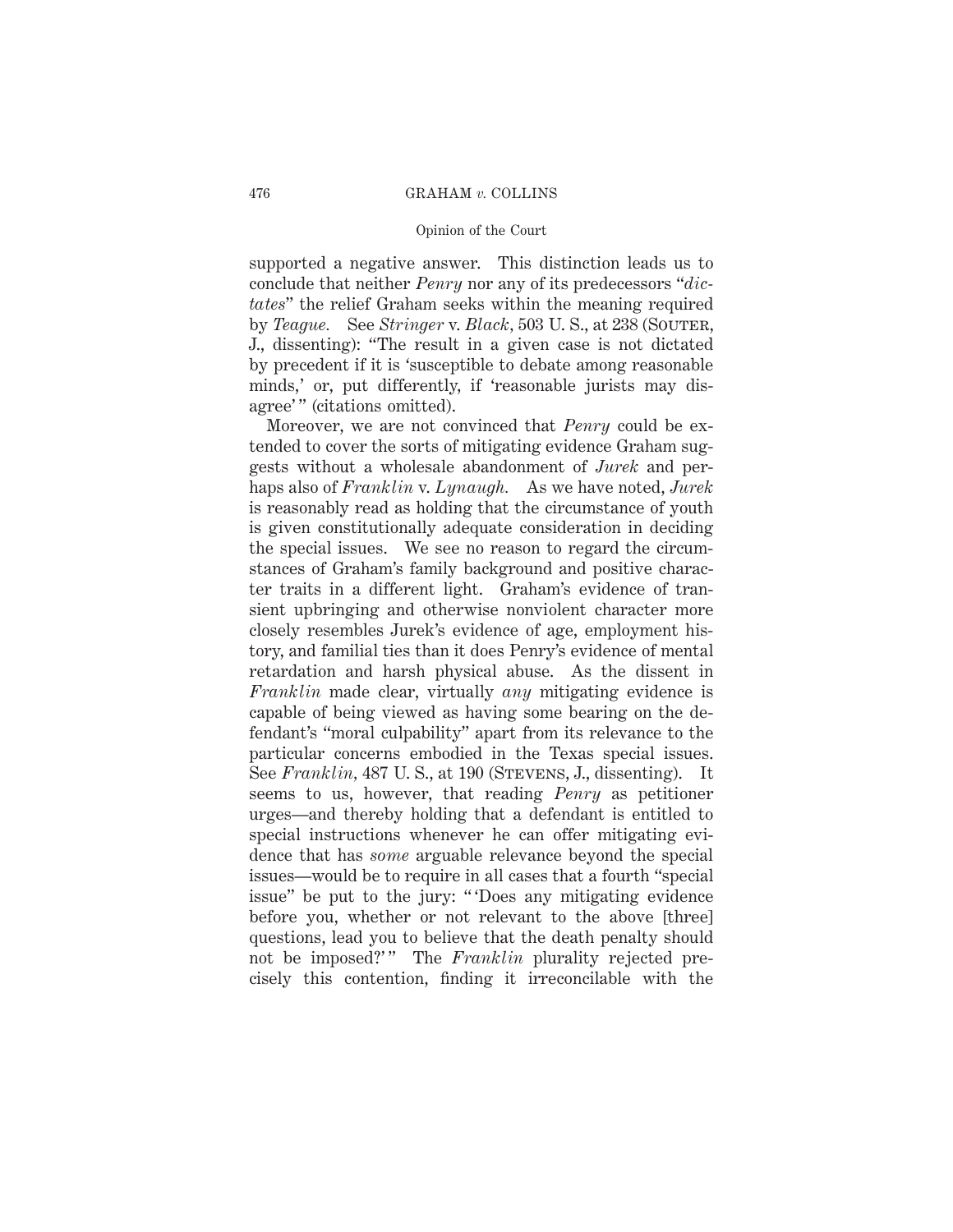Court's holding in *Jurek,* see *Franklin, supra,* at 180, n. 10, and we affirm that conclusion today. Accepting Graham's submission would unmistakably result in a new rule under *Teague.* See *Saffle* v. *Parks, supra,* at 488; *Butler* v. *McKellar,* 494 U. S., at 412.

In sum, even if *Penry* reasonably could be read to suggest that Graham's mitigating evidence was not adequately considered under the former Texas procedures, that is not the relevant inquiry under *Teague.* Rather, the determinative question is whether reasonable jurists reading the case law that existed in 1984 could have concluded that Graham's sentencing was *not* constitutionally infirm. We cannot say that all reasonable jurists would have deemed themselves compelled to accept Graham's claim in 1984. Nor can we say, even with the benefit of the Court's subsequent decision in *Penry,* that reasonable jurists would be of one mind in ruling on Graham's claim today. The ruling Graham seeks, therefore, would be a "new rule" under *Teague.*

#### 2

Having decided that the relief Graham seeks would require announcement of a new rule under *Teague,* we next consider whether that rule nonetheless would fall within one of the two exceptions recognized in *Teague* to the "new rule" principle. "The first exception permits the retroactive application of a new rule if the rule places a class of private conduct beyond the power of the State to proscribe, see *Teague,* 489 U. S., at 311, or addresses a 'substantive categorical guarante[e] accorded by the Constitution,' such as a rule 'prohibiting a certain category of punishment for a class of defendants because of their status or offense.'" *Saffle* v. *Parks, supra,* at 494 (quoting *Penry,* 492 U. S., at 329, 330). Plainly, this exception has no application here because the rule Graham seeks "would neither decriminalize a class of conduct nor prohibit the imposition of capital punishment on a particular class of persons." 494 U. S., at 495.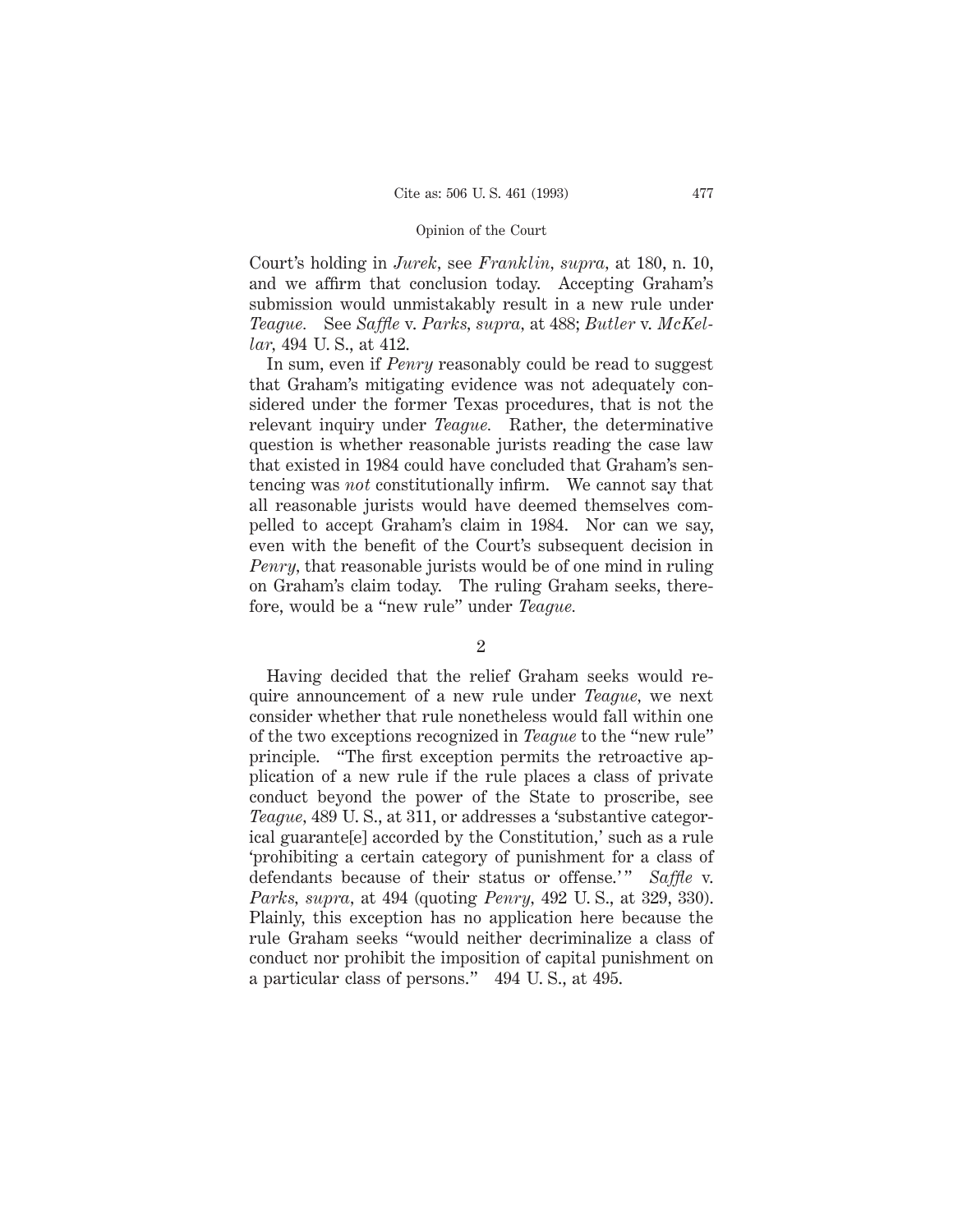## Thomas, J., concurring

The second exception permits federal courts on collateral review to announce " 'watershed rules of criminal procedure' implicating the fundamental fairness and accuracy of the criminal proceeding." *Ibid.* Whatever the precise scope of this exception, it is clearly meant to apply only to a small core of rules requiring "observance of 'those procedures that . . . are "implicit in the concept of ordered liberty."" *Teague, supra,* at 311 (quoting *Mackey* v. *United States,* 401 U. S. 667, 693 (1971) (Harlan, J., concurring in judgments in part and dissenting in part) (in turn quoting *Palko* v. *Connecticut,* 302 U. S. 319, 325 (1937))); see also *Butler* v. *McKellar, supra,* at 416. As the plurality cautioned in *Teague,* "[b]ecause we operate from the premise that such procedures would be so central to an accurate determination of innocence or guilt, we believe it unlikely that many such components of basic due process have yet to emerge." 489 U. S., at 313. We do not believe that denying Graham special jury instructions concerning his mitigating evidence of youth, family background, and positive character traits "seriously diminish[ed] the likelihood of obtaining an accurate determination" in his sentencing proceeding. See *Butler* v. *McKellar, supra,* at 416. Accordingly, we find the second *Teague* exception to be inapplicable as well.

The judgment of the Court of Appeals is therefore

*Affirmed.*

## Justice Thomas, concurring.

By deciding this case on the basis of *Teague* v. *Lane,* 489 U. S. 288 (1989), the Court has avoided a direct reconsideration of *Penry* v. *Lynaugh,* 492 U. S. 302 (1989). I join the Court's opinion because I agree that the holding sought by Graham is not compelled by the cases upon which *Penry* rests and would therefore, if adopted, be a new rule for *Teague* purposes. I write separately, however, to make clear that I believe *Penry* was wrongly decided.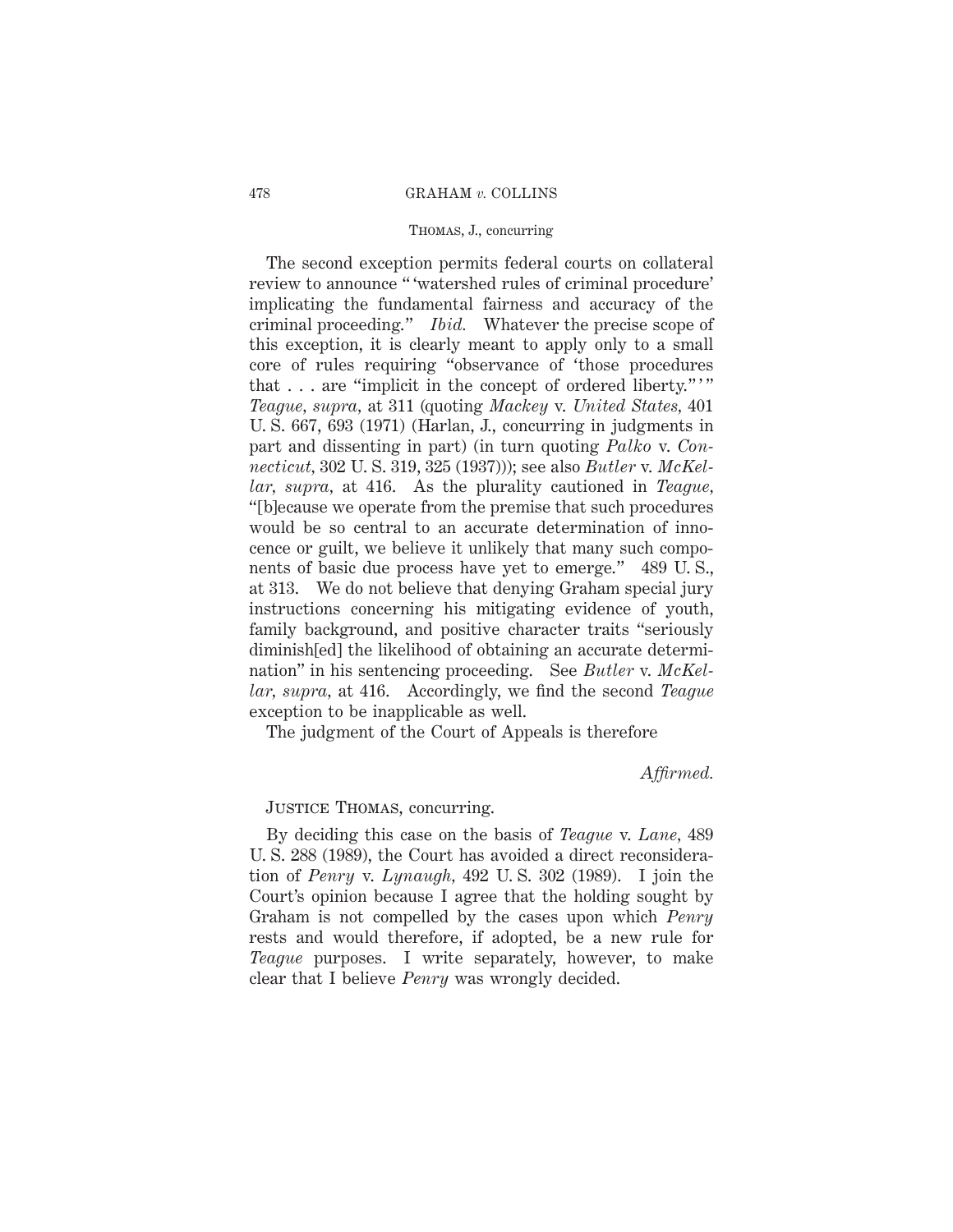Several Members of the Court have commented on the "tension" between our cases on the constitutional relevance of mitigating circumstances in capital sentencing and those decisions applying the principle, first articulated in *Furman* v. *Georgia,* 408 U. S. 238 (1972), that the Eighth and Fourteenth Amendments prohibit States from giving sentencers unguided discretion in imposing the death penalty. *E. g., Franklin* v. *Lynaugh,* 487 U. S. 164, 182 (1988) (plurality opinion); *California* v. *Brown,* 479 U. S. 538, 544 (1987) (O'Connor, J., concurring); *McCleskey* v. *Kemp,* 481 U. S. 279, 363 (1987) (Blackmun, J., dissenting). In my view, Texas had largely resolved this tension through the use of the three special issues repeatedly approved by this Court. *Penry,* however, is at war with the former Texas scheme. As the most extreme statement in our "mitigating" line, *Penry* creates more than an unavoidable tension; it presents an evident danger.

#### I

# A

It is important to recall what motivated Members of this Court at the genesis of our modern capital punishment case law. *Furman* v. *Georgia* was decided in an atmosphere suffused with concern about race bias in the administration of the death penalty—particularly in Southern States, and most particularly in rape cases. The three petitioners were black.1 Lucious Jackson was a 21-year-old black man sentenced to death by Georgia for raping a white woman. Elmer Branch was sentenced to death by Texas for the rape of a 65-year-old white widow. William Henry Furman faced the death penalty in Georgia for unintentionally killing a white homeowner during a burglary. See 408 U. S., at 252–

<sup>1</sup> The Court decided two cases together with *Furman* v. *Georgia,* 408 U. S. 238 (1972): *Jackson* v. *Georgia,* No. 69–5030, and *Branch* v. *Texas,* No. 69–5031. A fourth case, *Aikens* v. *California,* No. 68–5027, was argued with *Furman* but was dismissed as moot. 406 U. S. 813 (1972).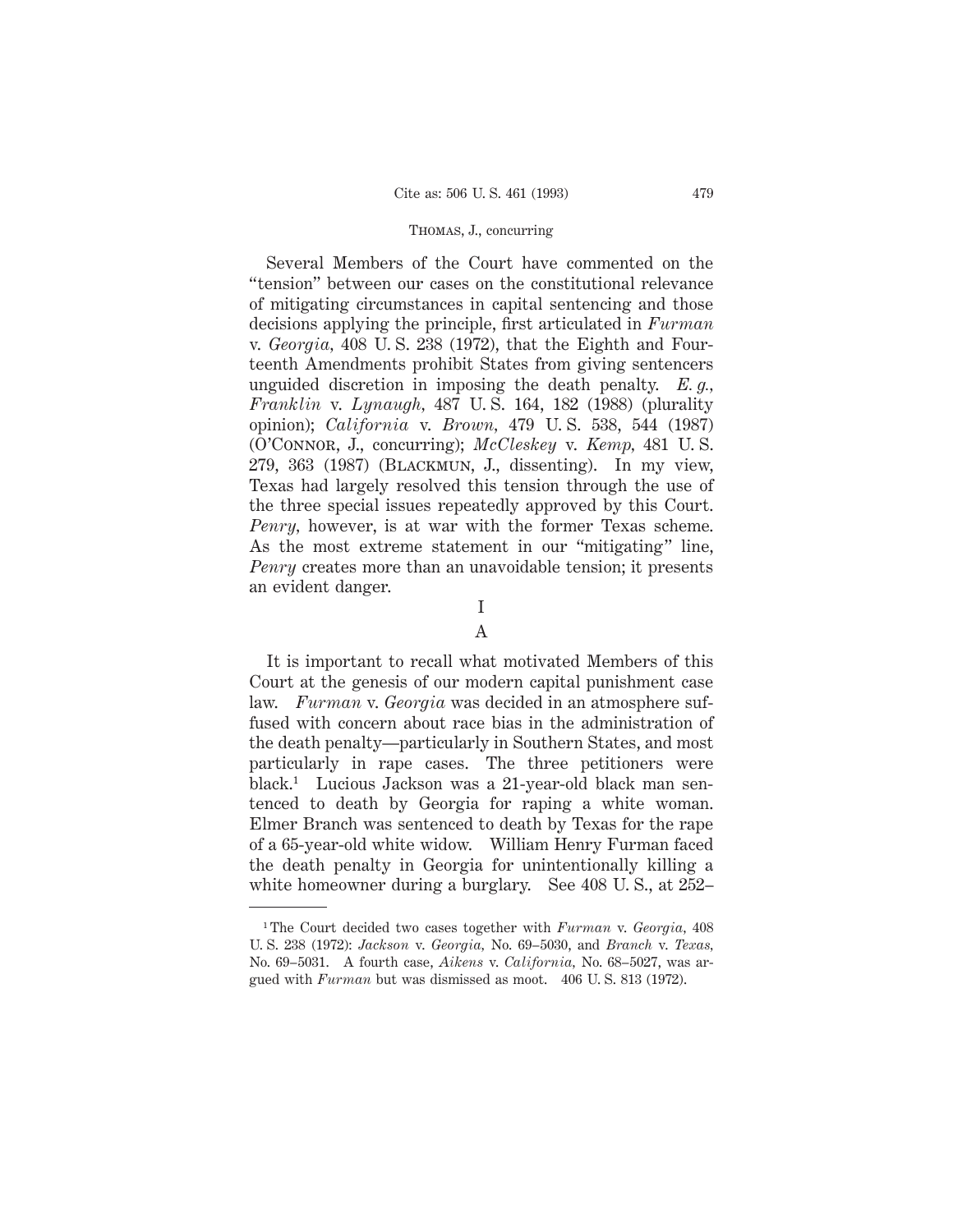# Thomas, J., concurring

 $253$  (Douglas, J., concurring).<sup>2</sup> In his opinion concurring in the Court's judgment that the death penalty in these cases was unconstitutional, Justice Douglas stressed the potential role of racial and other illegitimate prejudices in a system where sentencing juries have boundless discretion. He thought it cruel and unusual to apply the death penalty "selectively to minorities . . . whom society is willing to see suffer though it would not countenance general application of the same penalty across the board." *Id.,* at 245. Citing studies and reports suggesting that "[t]he death sentence [was] disproportionately imposed and carried out on the poor, the Negro, and the members of unpopular groups," especially in cases of rape, *id.,* at 249–250 (internal quotation marks omitted), Justice Douglas concluded that

"the discretion of judges and juries in imposing the death penalty enables the penalty to be selectively applied, feeding prejudices against the accused if he is poor and despised, and lacking political clout, or if he is a member of a suspect or unpopular minority, and saving those who by social position may be in a more protected position." *Id.,* at 255.

Justice Marshall echoed these concerns. See *id.,* at 364– 366 (concurring opinion). He wrote that "[r]acial or other discriminations [in sentencing] should not be surprising," because, in his view, the Court's earlier decision in *McGautha* v. *California,* 402 U. S. 183 (1971), upholding a procedure that had "committ[ed] to the untrammeled discretion of the jury the power to pronounce life or death," *id.,* at 207, was "an open invitation to discrimination," 408 U. S., at 365. Justice Stewart also agreed that "if any basis can be discerned

<sup>2</sup> Furman was surprised to discover the victim at home and, while trying to escape, accidentally tripped over a wire, causing his pistol to fire a single shot through a closed door, thereby killing the victim. See 408 U. S., at 294–295, n. 48 (Brennan, J., concurring).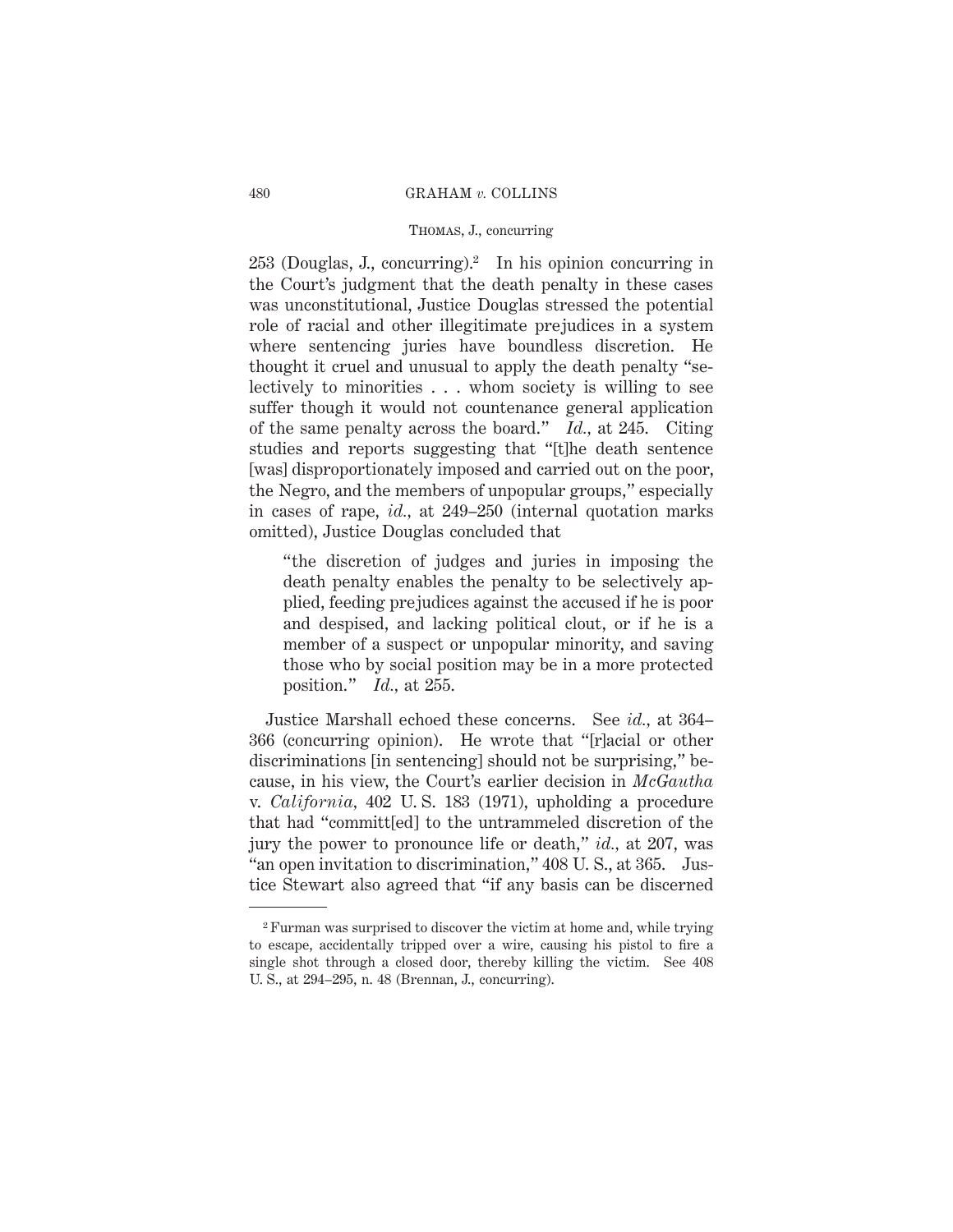for the selection of these few to be sentenced to die, it is the constitutionally impermissible basis of race." *Id.,* at 310 (concurring opinion).

The unquestionable importance of race in *Furman* is reflected in the fact that three of the original four petitioners in the *Furman* cases were represented by the NAACP Legal Defense and Educational Fund, Inc. This representation was part of a concerted "national litigative campaign against the constitutionality of the death penalty" waged by a small number of ambitious lawyers and academics on the Fund's behalf. Burt, Disorder in the Court: The Death Penalty and the Constitution, 85 Mich. L. Rev. 1741, 1745 (1987). Although their efforts began rather modestly, assisting indigent black defendants in isolated criminal cases—usually rape cases—where racial discrimination was suspected, the lawyers at the Fund ultimately devised and implemented (not without some prompting from this Court) an all-out strategy of litigation against the death penalty. See generally M. Meltsner, Cruel and Unusual: The Supreme Court and Capital Punishment (1973) (hereinafter Meltsner); Muller, The Legal Defense Fund's Capital Punishment Campaign: The Distorting Influence of Death, 4 Yale L. & Pol'y Rev. 158 (1985).<sup>3</sup> This campaign was part of a larger movement carried on in the 1960's by "abolitionist lawyers" whose

<sup>3</sup> According to the published account of one Legal Defense Fund lawyer who participated in the campaign, the Fund—though it had had experience with racial discrimination in rape cases in the South—did not seriously consider a broader offensive against the death penalty until three Members of this Court, in an opinion dissenting from a denial of certiorari, offered a "strong foundation" for such a strategy. Meltsner 27–35. See *Rudolph* v. *Alabama,* 375 U. S. 889 (1963) (Goldberg, J., joined by Douglas and Brennan, JJ., dissenting from denial of certiorari) (calling on the Court to decide "whether the Eighth and Fourteenth Amendments . . . permit the imposition of the death penalty on a convicted rapist who has neither taken nor endangered human life" and suggesting several lines of argument in the form of questions that "seem relevant and worthy of... consideration").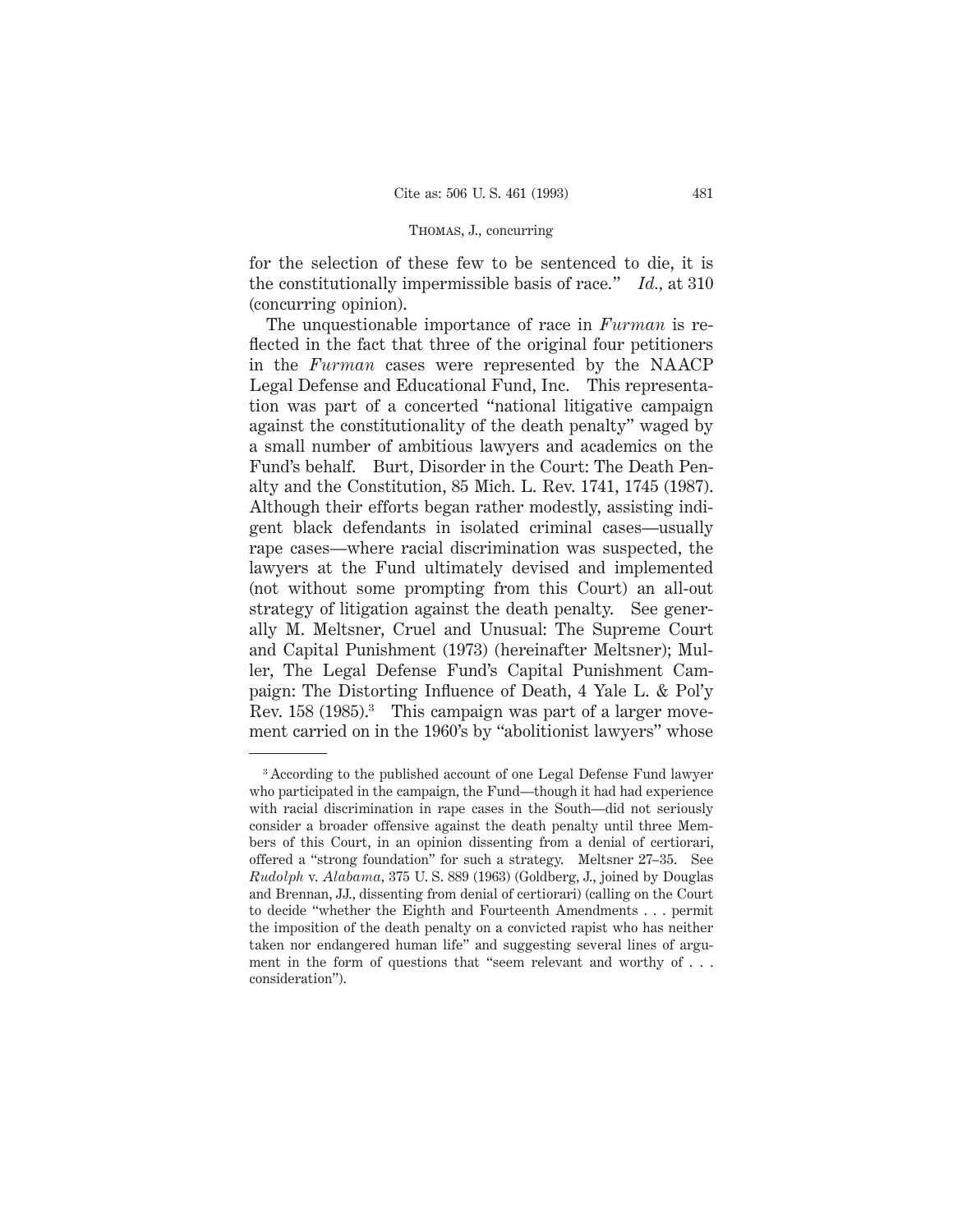# Thomas, J., concurring

agenda for social and legal change depended on an activist judiciary; their "unmistakable preference for the courts, especially the federal courts," came as a direct "response to the Supreme Court's willingness to redraw America's ethical and legal map, a task state houses and executive mansions were slow to tackle." Meltsner 25, 71.4

In mustering every conceivable argument—"ethical, legal, polemical, theological, speculative, [and] statistical"—for abolishing capital punishment, *id.,* at 59, the Fund lawyers and other civil rights advocates supplied the empirical and rhetorical support for the observations of Justices Douglas, Marshall, and Stewart with respect to race bias. See Brief for Petitioner in *Aikens* v. *California,* O. T. 1971, No. 68– 5027, pp. 50–54; Brief for Petitioner in *Jackson* v. *Georgia,* O. T. 1971, No. 69–5030, p. 15 ("The racial figures for all men executed in the United States for the crime of rape since 1930 are as follows: 48 white, 405 Negro, 2 other. In Georgia, the figures are: 3 white, 58 Negro") (footnotes omitted). See also Brief for NAACP et al. as *Amici Curiae* in *Aikens* v. *California, supra,* at 13–18, and App. A (discussing, in particular, history of South's use of death penalty in rape cases prior to Civil War, when it was typical for rapes or attempted rapes committed by black men upon white women to be punishable by mandatory death or castration, while rapes committed by whites were not punishable by death); Brief for Synagogue Council of America et al. as *Amici Curiae* in *Aikens* v. *California, supra,* at 31 ("The positive relationship between the death penalty and race is strong, but where the crime involved is rape and more particularly, as

<sup>4</sup> See also Meltsner 25: "[L]awyers attempting to thrust egalitarian or humanitarian reforms on a reluctant society prefer to use the courts because lifetime-appointed federal judges are somewhat more insulated from the ebb and flow of political power and public opinion than legislators or executives."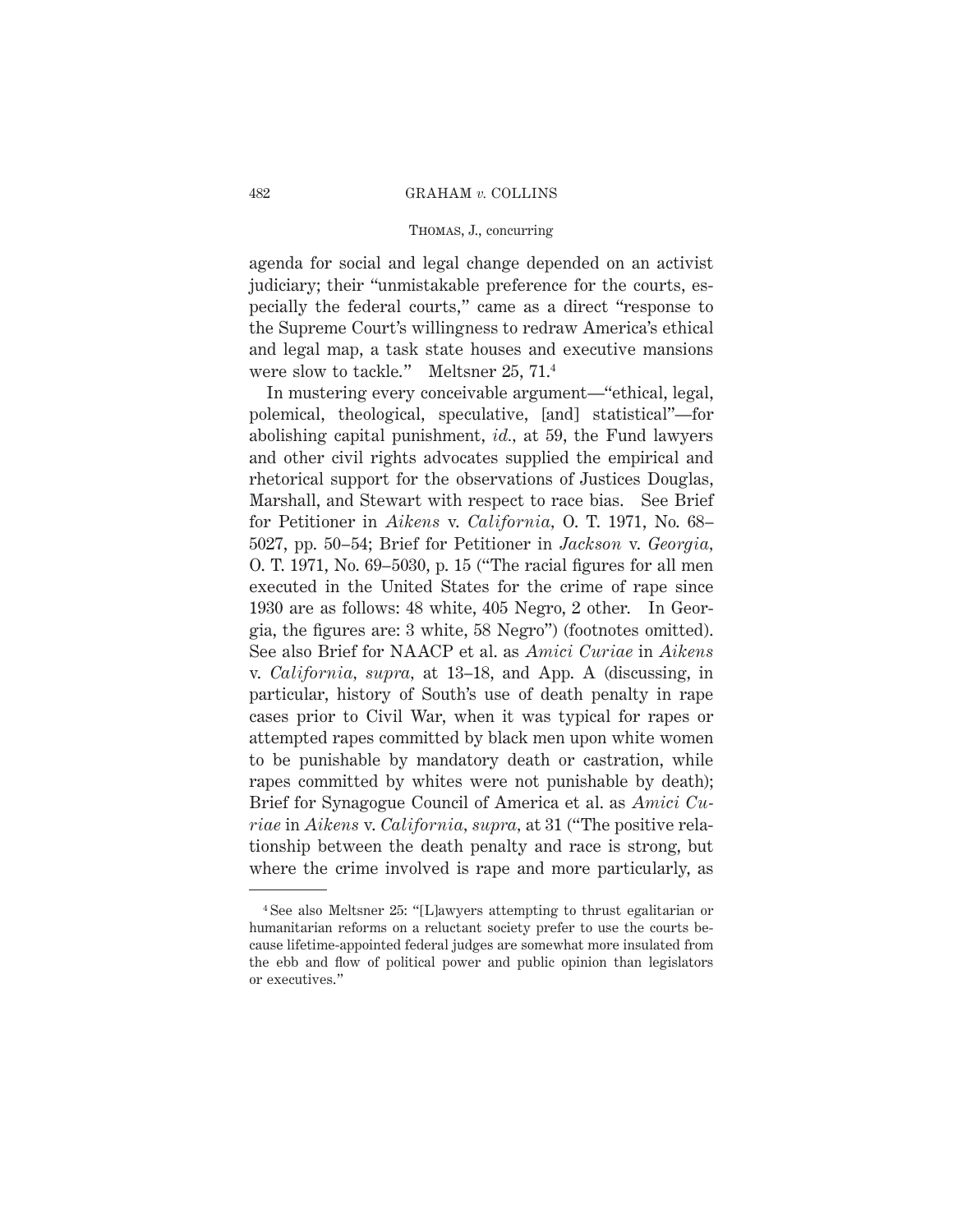in two of the present cases, the rape of white women by Negroes, the relationship is almost uncontrovertible").5

In the end, Justice Douglas and the other Members of the Court concluded that "[w]e cannot say from facts disclosed in these records that these defendants were sentenced to death because they were black." *Furman,* 408 U. S., at 253 (Douglas, J., concurring). See *id.,* at 310 (Stewart, J., concurring) ("racial discrimination has not been proved"). The Court focused more generally on the uncontrolled discretion placed in judges and juries. Such unbridled discretion, it was argued, practically invited sentencers to vent their personal prejudices in deciding the fate of the accused. See Brief for Petitioner in *Furman* v. *Georgia,* O. T. 1971, No. 69–5003, p. 12 ("The jury knew nothing else about the man they sentenced, except his age and race"). "Under these laws no standards govern the selection of the penalty. People live or die, dependent on the whim of one man or of 12." 408 U. S., at 253 (Douglas, J., concurring). Justice Stewart observed that "the petitioners are among a capriciously selected random handful upon whom the sentence of death has in fact been imposed," and concluded that the Eighth and Fourteenth Amendments cannot tolerate sentencing procedures that allow the penalty to be "so wantonly and so freakishly" inflicted. *Id.*, at 309–310 (concurring opinion). The practice of delegating unguided authority—a practice "largely motivated by the desire to mitigate the harshness

<sup>&</sup>lt;sup>5</sup> The Federal Government later acknowledged before this Court that in 11 Southern States between 1945 and 1965, "[t]he data revealed that among all those convicted of rape, blacks were selected disproportionately for the death sentence." App. to Brief for United States as *Amicus Curiae* in *Gregg* v. *Georgia,* O. T. 1975, No. 74–6257, p. 4a. Furthermore, the Government stated, "we do not question [the] conclusion that during the 20 years in question, in southern states, there was discrimination in rape cases." *Id.,* at 5a. We eventually struck down the death penalty for convicted rapists under the Eighth Amendment, not on the basis of discriminatory application, but as an excessive and disproportionate punishment. *Coker* v. *Georgia,* 433 U. S. 584 (1977).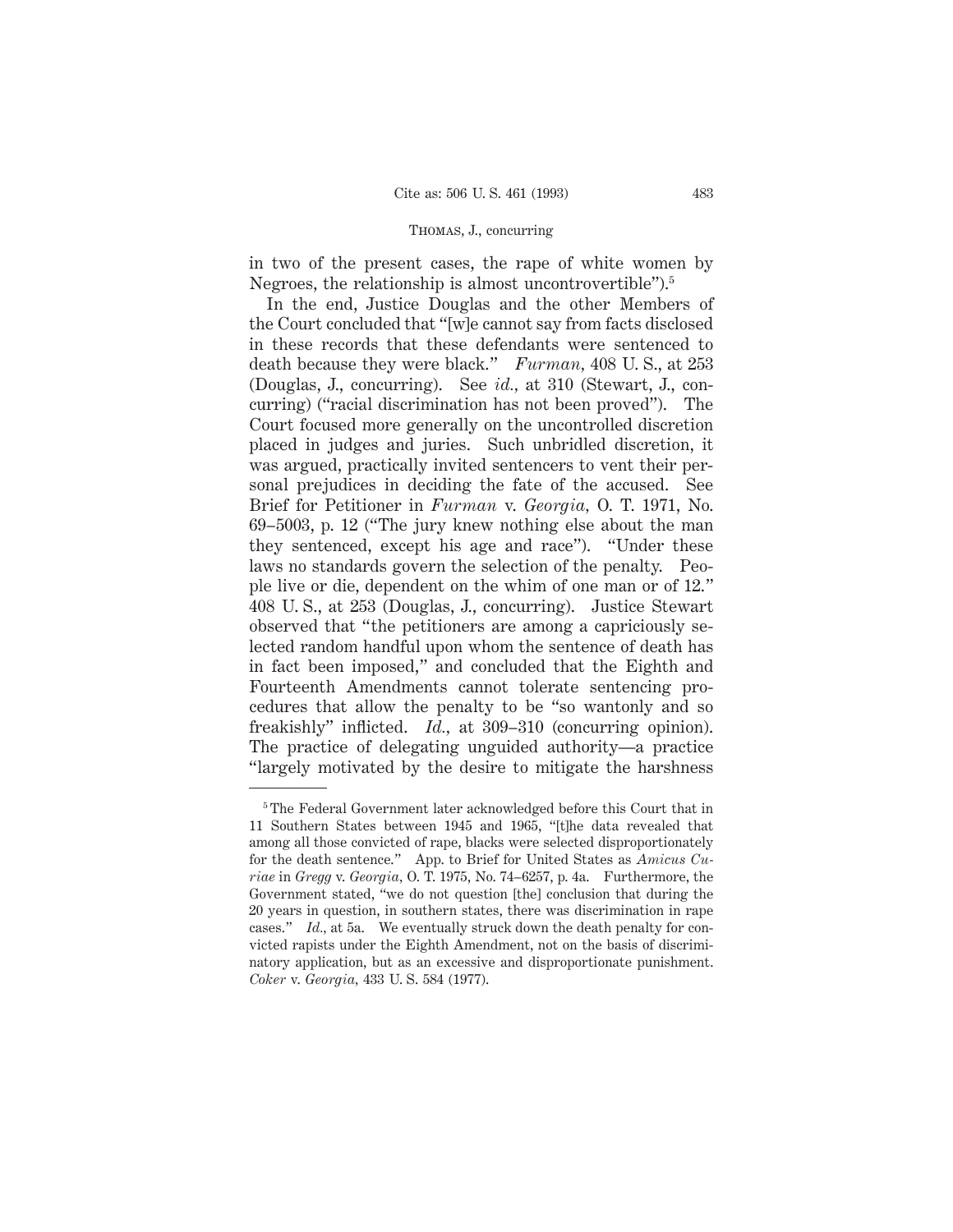of the law and to bring community judgment to bear on the sentence"—actually allowed a jury, "in its own discretion and without violating its trust or any statutory policy, [to] refuse to impose the death penalty no matter what the circumstances of the crime." *Id.*, at 313, 314 (WHITE, J., concurring).

In sum, the Court concluded that in a standardless sentencing scheme there was no "rational basis," as Justice Brennan put it, to distinguish "the few who die from the many who go to prison." *Id.*, at 294 (concurring opinion). See also *id.*, at 313 (WHITE, J., concurring) ("no meaningful basis for distinguishing"). It cannot be doubted that behind the Court's condemnation of unguided discretion lay the specter of racial prejudice—the paradigmatic capricious and irrational sentencing factor.

#### B

At its inception, our "mitigating" line of cases sprang in part from the same concerns that underlay *Furman.* In response to *Furman,* 35 States enacted new death penalty statutes. See *Gregg* v. *Georgia,* 428 U. S. 153, 179–180 (1976) (joint opinion of Stewart, Powell, and Stevens, JJ.). In five cases decided on a single day in 1976, we passed on the constitutionality of a representative sample of the new laws.6 The principal opinion in each case was a joint opinion of Justices Stewart, Powell, and Stevens. In the lead case, *Gregg* v. *Georgia,* these Justices squarely rejected the argument that the death penalty is cruel and unusual under all circumstances. *Id.,* at 176–187. Rather, they focused on the States' capital sentencing procedures, distilling from *Furman* two complementary rationalizing principles about sentencing discretion: The discretion given the sentencer must be "directed and limited" to avoid "wholly arbitrary

<sup>6</sup> *Gregg* v. *Georgia,* 428 U. S. 153 (1976); *Proffitt* v. *Florida,* 428 U. S. 242 (1976); *Jurek* v. *Texas,* 428 U. S. 262 (1976); *Woodson* v. *North Carolina,* 428 U. S. 280 (1976); *Roberts* v. *Louisiana,* 428 U. S. 325 (1976).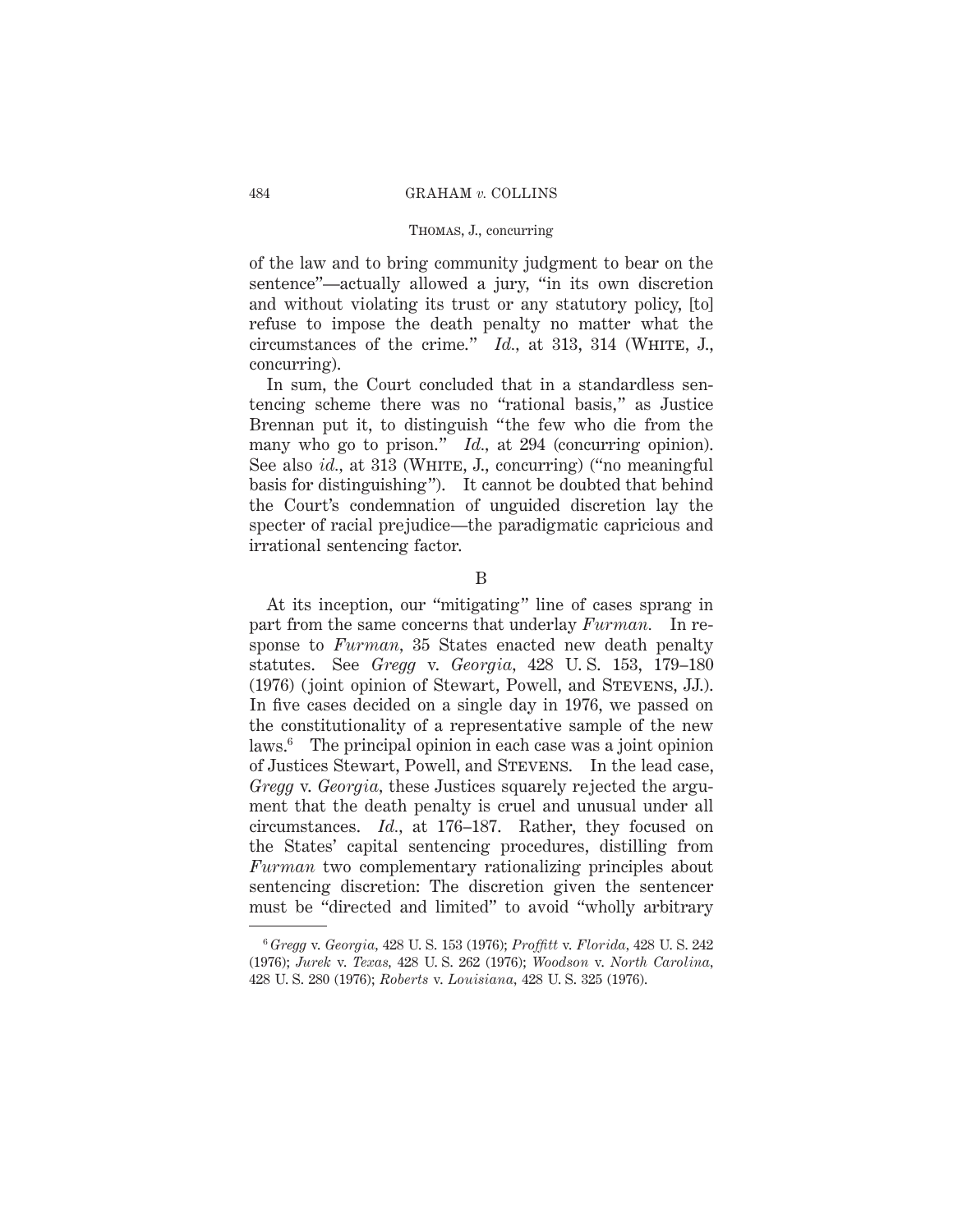and capricious action," *Gregg,* 428 U. S., at 189, and this discretion must be exercised "in an informed manner," *ibid. Furman* was read as holding that "to minimize the risk that the death penalty [will] be imposed on a capriciously selected group of offenders, the decision to impose it ha[s] to be guided by standards so that the sentencing authority [will] focus on the particularized circumstances of the crime and the defendant." *Gregg,* 428 U. S., at 199. The jury should be "given guidance regarding the factors about the crime and the defendant that the State, representing organized society, deems particularly relevant to the sentencing decision." *Id.,* at 192. "Otherwise, the system cannot function in a consistent and a rational manner." *Id.,* at 189 (internal quotation marks omitted).

*Gregg*'s requirement that the sentencer be guided by information about the particular defendant and the particular circumstances of the crime—in other words, by traditionally accepted sentencing criteria, see *id.,* at 189–190—added a second dimension to *Furman*'s rule against open-ended discretion. The jury's discretion must be focused on rational factors, and its decision should be based on information about the circumstances of the crime and about the accused as an individual, not merely as a member of a group. In *Furman* itself, for example, the jury was given almost no particularized information about the accused: "About Furman himself, the jury knew only that he was black and that, according to his statement at trial, he was 26 years old and worked at 'Superior Upholstery.' It took the jury one hour and 35 minutes to return a verdict of guilt and a sentence of death." *Furman,* 408 U. S., at 295, n. 48 (Brennan, J., concurring) (citations omitted). Moreover, it was irrelevant to the jury's determination that the killing committed by Furman was accidental. *Ibid.* Without a focus on the characteristics of the defendant and the circumstances of his crime, an uninformed jury could be tempted to resort to irrational considerations, such as class or race animus.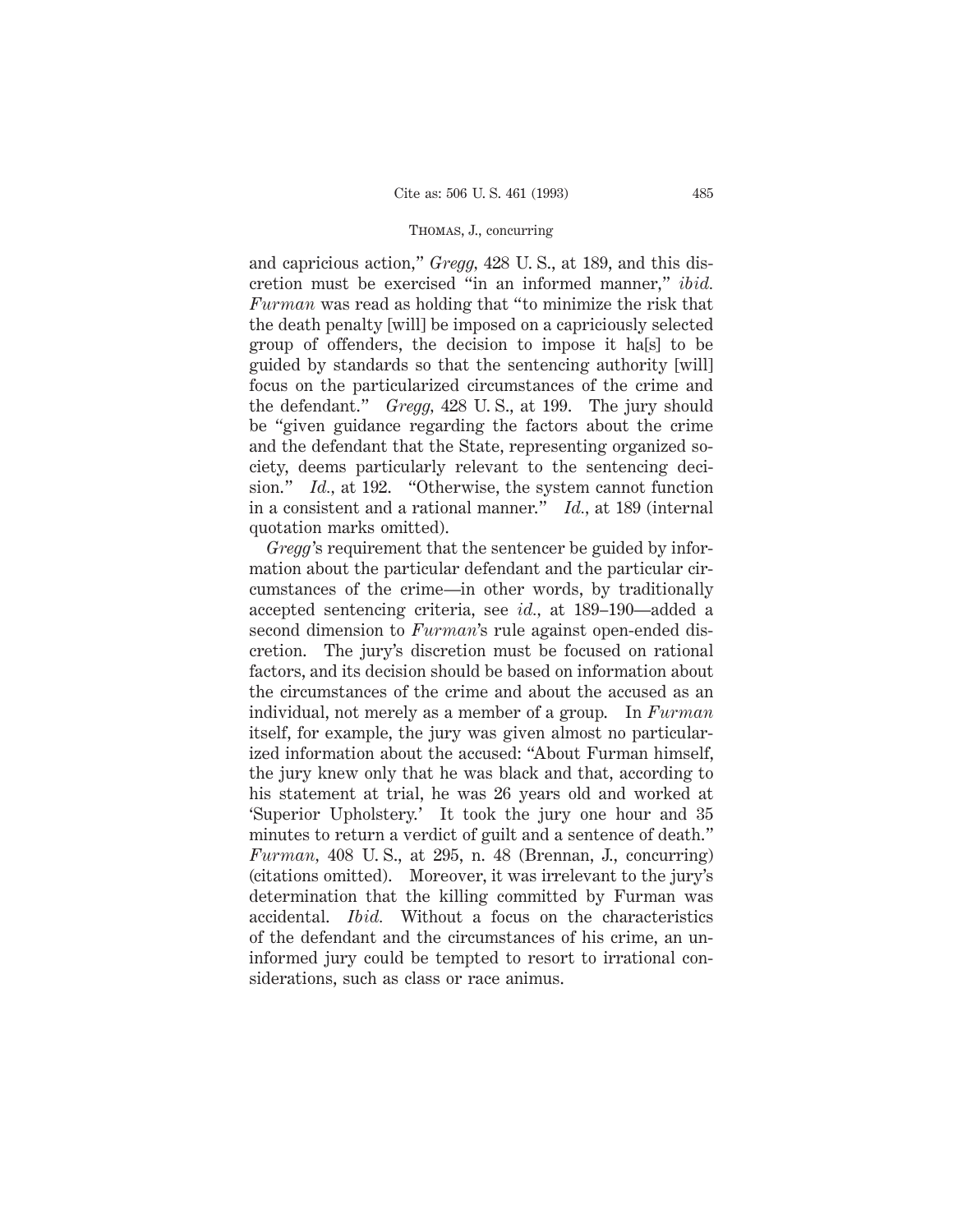### Thomas, J., concurring

Justices Stewart, Powell, and Stevens applied these principles in upholding the guided discretion procedures of Georgia, Florida, and Texas, and in striking down the mandatory death penalty provisions of North Carolina and Louisiana. The Georgia, Florida, and Texas schemes were held constitutional because they "guide[d] and focuse[d] the jury's objective consideration of the particularized circumstances of the individual offense and the individual offender." *Jurek* v. *Texas,* 428 U. S. 262, 273–274 (1976) (joint opinion of Stewart, Powell, and STEVENS, JJ.). The "essential" factor was that "the jury ha[d] before it all possible relevant information about the individual defendant whose fate it must determine." *Id.*, at 276. Moreover, the Georgia statute featured "an important additional safeguard against arbitrariness and caprice": a provision for automatic appeal of a death sentence that required the State Supreme Court to determine, *inter alia,* whether the sentence was imposed under the influence of passion or prejudice and whether it was disproportionate to other sentences imposed in similar cases. *Gregg, supra,* at 198.

The mandatory death penalty statutes, on the other hand, were held to violate the Eighth and Fourteenth Amendments for three reasons. First, the Justices believed, a mandatory death penalty departed from "contemporary standards" of punishment. *Woodson* v. *North Carolina,* 428 U. S. 280, 301 (1976) (plurality opinion). Second, experience had suggested that such statutes "simply papered over the problem of unguided and unchecked jury discretion" by provoking arbitrary jury nullification. *Id.,* at 302–303. Thus, "[i]nstead of rationalizing the sentencing process, a mandatory scheme may well exacerbate the problem identified in *Furman* by resting the penalty determination on the particular jury's willingness to act lawlessly." *Id.,* at 303; see *Roberts* v. *Louisiana,* 428 U. S. 325, 335 (1976) (plurality opinion). Third, the mandatory nature of the penalty prevented the sentencer from considering "the character and record of the individual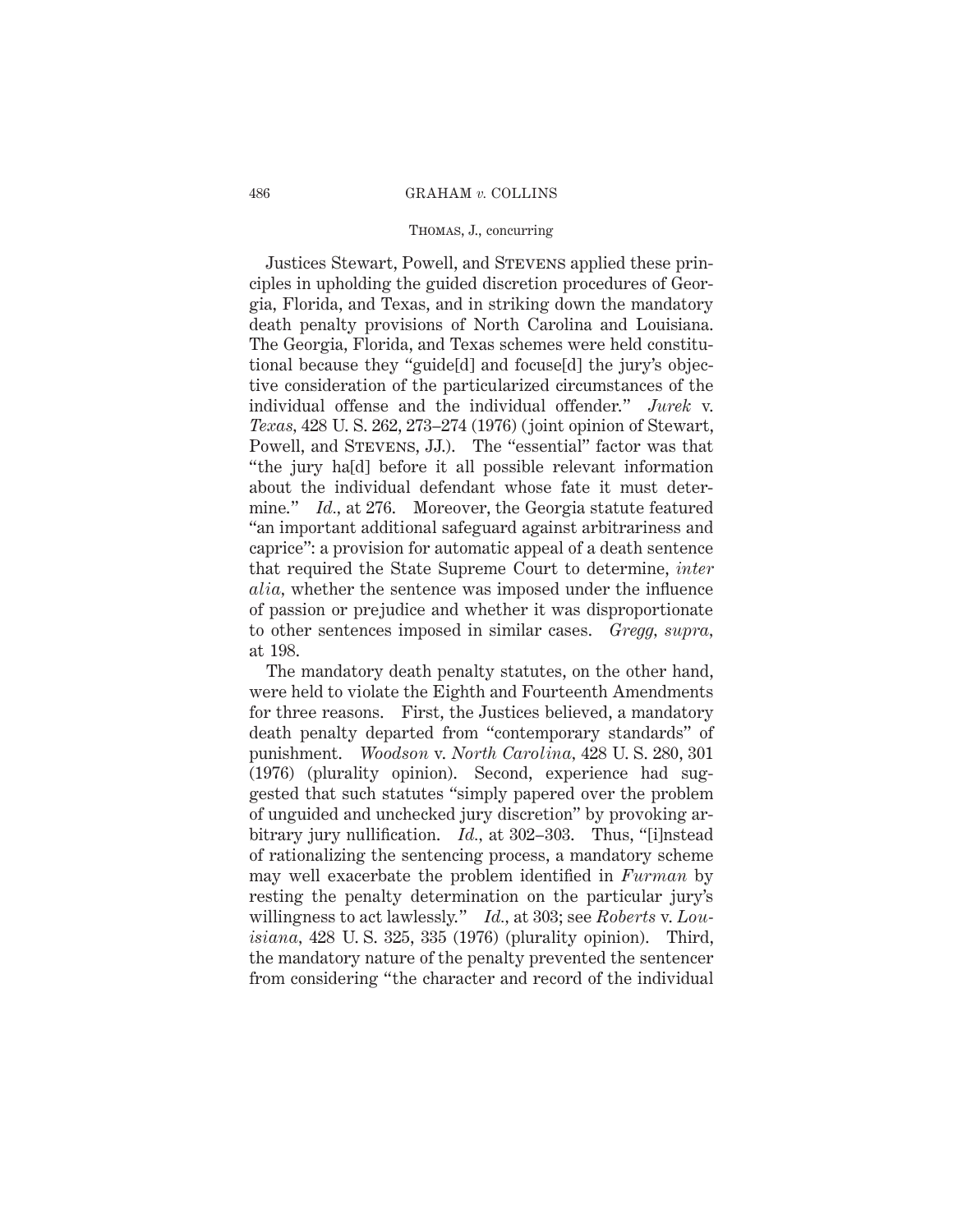offender or the circumstances of the particular offense," and thus treated all convicted persons "not as uniquely individual human beings, but as members of a faceless, undifferentiated mass." *Woodson, supra,* at 304. The latter concern echoed Justice Douglas' suggestion that sentences of death might have fallen disproportionately upon the "member[s] of a suspect or unpopular minority." *Furman, supra,* at 255.

One would think, however, that by eliminating explicit jury discretion and treating all defendants equally, a mandatory death penalty scheme was a perfectly reasonable legislative response to the concerns expressed in *Furman.* See *Roberts, supra,* at 346 (WHITE, J., dissenting). See also *Walton* v. *Arizona,* 497 U. S. 639, 662 (1990) (Scalia, J., concurring in part and concurring in judgment). JUSTICE WHITE was surely correct in concluding that "a State is not constitutionally forbidden to provide that the commission of certain crimes conclusively establishes that the criminal's character is such that he deserves death." *Roberts, supra,* at 358. See also *Roberts* v. *Louisiana,* 431 U. S. 633, 649 (1977) (Rehnquist, J., dissenting); *Sumner* v. *Shuman,* 483 U. S.  $66$ ,  $86$  (1987) (WHITE, J., dissenting). I would also agree that the plurality in *Woodson* and *Roberts* erred in equating the "raw power of [ jury] nullification" with the unlimited sentencing discretion condemned in *Furman. Roberts, supra,* at 347 (WHITE, J., dissenting). The curious and counterintuitive outcomes of our 1976 cases—upholding sentences of death imposed under statutes that explicitly preserved the sentencer's discretion while vacating those imposed under mandatory provisions precisely because of a perceived potential for arbitrary and uninformed discretion—might in some measure be attributable, once again, to the powerful influence of racial concerns.<sup>7</sup> Be that as it may,

<sup>7</sup> As in *Furman,* the NAACP Legal Defense Fund represented the three petitioners in *Woodson* and *Roberts,* who were black. In addition to contending that the death penalty was a cruel and unusual punishment, the Fund lawyers argued in these cases that despite the mandatory nature of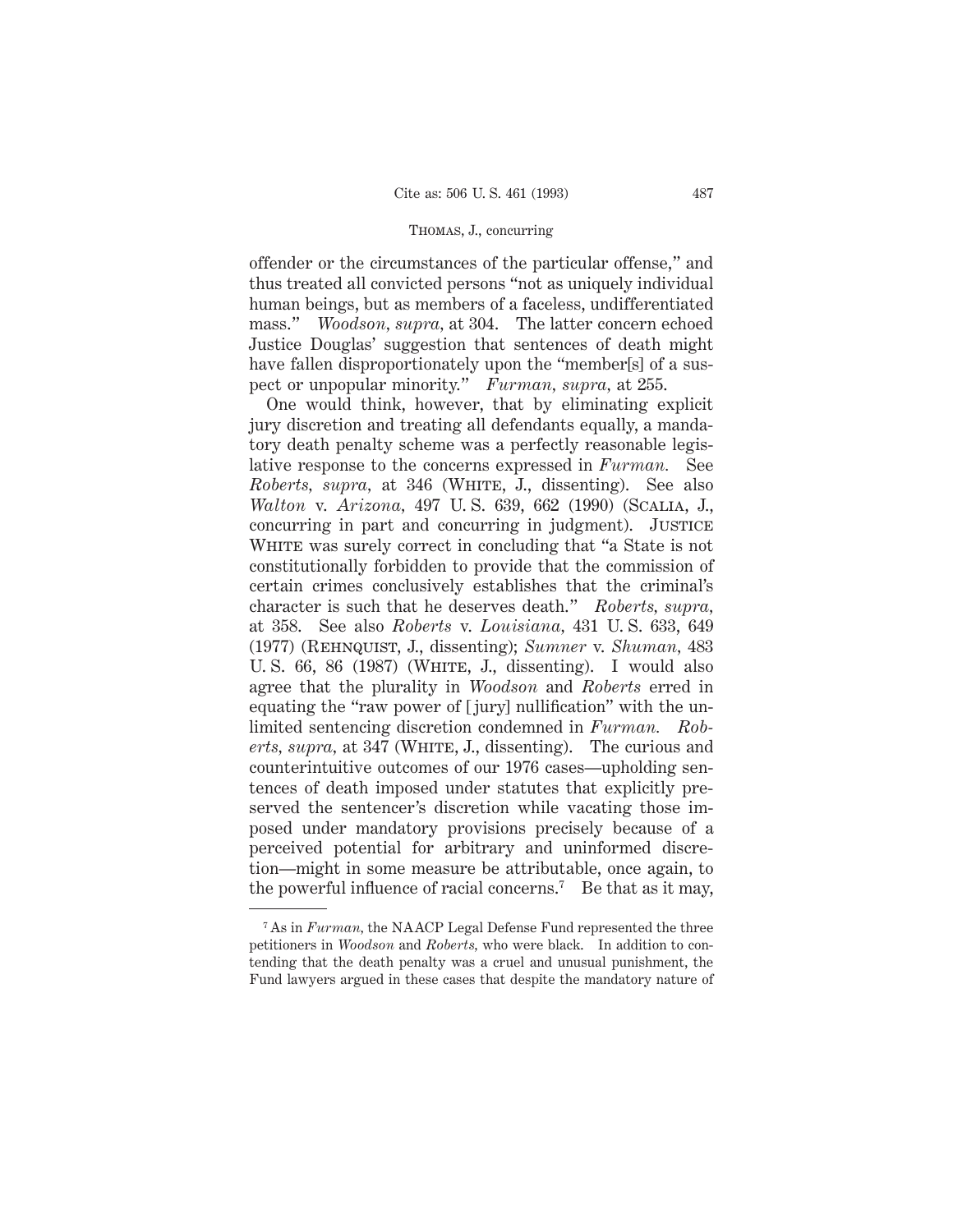## Thomas, J., concurring

we are not now confronted with a mandatory sentencing provision, and I have no occasion here to flesh out my disagreement with the Court's prohibition of such schemes.

The significant point for present purposes is that *Woodson* and *Sumner*'s invalidation of the mandatory death penalty guaranteed that sentencers would exercise some degree of discretion in every capital case. And under our precedents, in turn, any such exercise of discretion is unavoidably bound up with the two requirements of *Furman,* as identified in *Gregg:* first and foremost, that the sentencing authority be "provided with standards to guide its use of the information" developed at sentencing, and second, in support of this principle, that the sentencer be "apprised of the information relevant to the imposition of sentence." *Gregg,* 428 U. S., at 195. By discovering these two requirements in the Constitution, and by ensuring in *Woodson* and its progeny that they would always be in play, the Court has put itself in the seemingly permanent business of supervising capital sentencing procedures. While the better view is that the Cruel and Unusual Punishments Clause was intended to place only substantive limitations on punishments, not procedural requirements on sentencing, see *Hudson* v. *McMillian,* 503 U. S. 1, 18–20 (1992) (Thomas, J., dissenting); *Gardner* v. *Florida,* 430 U. S. 349, 371 (1977) (Rehnquist, J., dissenting), *stare decisis* requires that we make efforts to adhere to the Court's Eighth Amendment precedents, see *Walton* v.

North Carolina's and Louisiana's statutes, the process of imposing the penalty on these petitioners was infected at key junctures with the potential for selective and discriminatory discretion, most importantly the possibility that sentencing juries in cases involving sympathetic defendants would acquit or convict on lesser charges. See Brief for Petitioners in *Woodson* v. *North Carolina,* O. T. 1975, No. 75–5491, pp. 22–39; Brief for Petitioner in *Roberts* v. *Louisiana,* O. T. 1975, No. 75–5844, pp. 30–65. The unsuccessful petitioners in *Gregg, Proffitt,* and *Jurek* were white. See Brief for United States as *Amicus Curiae* in *Gregg* v. *Georgia,* O. T. 1975, No. 74–6257, p. 68.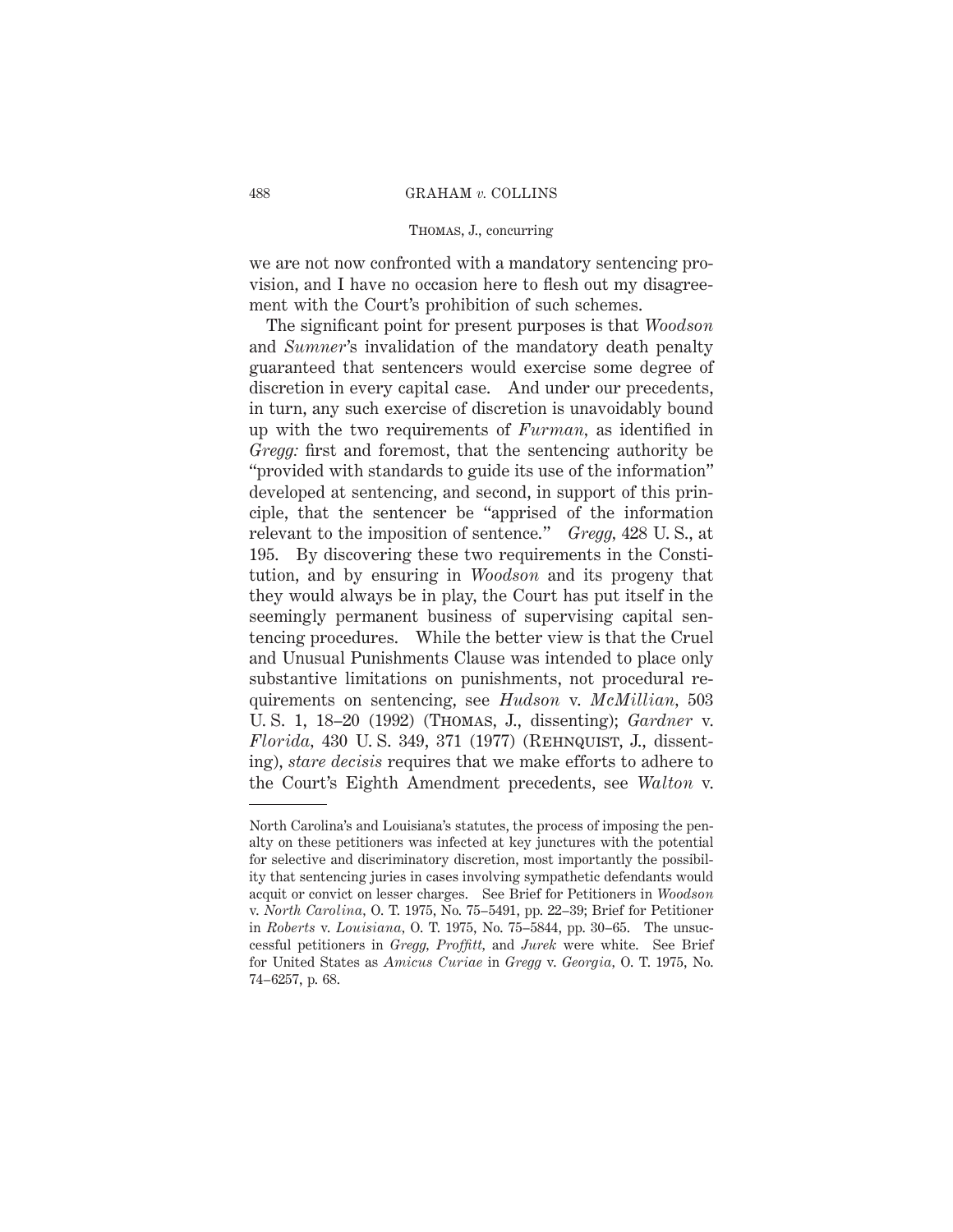*Arizona, supra,* at 672 (Scalia, J., concurring in part and concurring in judgment).

The mitigating branch of our death penalty jurisprudence began as an outgrowth of the second of the two *Furman*/ *Gregg* requirements. The plurality's conclusion in *Lockett* v. *Ohio,* 438 U. S. 586 (1978)—that the sentencer in a capital case must "not be precluded from considering, as a mitigating factor, any aspect of a defendant's character or record and any of the circumstances of the offense," *id.,* at 604 (opinion of Burger, C. J.) (emphasis deleted)—effectively guarantees the sentencer's access to categories of information favorable to the defendant. Thus, *Lockett* was built on the premise, given credence in *Gregg,* that "where sentencing discretion is granted, it generally has been agreed that the sentencing judge's possession of the fullest information possible concerning the defendant's life and characteristics is [h]ighly relevant." 438 U. S., at 602–603 (internal quotation marks omitted). The sentencing statute at issue in *Lockett* failed to satisfy this requirement, in the plurality's view, because it eliminated from the jury's consideration significant facts about the defendant and her "comparatively minor role in the offense." *Id.*, at 608.<sup>8</sup> The Court's adoption in *Eddings* v. *Oklahoma,* 455 U. S. 104 (1982), of the *Lockett* rule and its corollary—that the sentencer may not categorically refuse to consider relevant mitigating circumstances—again drew upon *Gregg*'s notion that capital sentencing is less likely to be arbitrary where the jury's exercise of discretion is focused on the particularized circumstances of the offender and the crime. See *Eddings, supra,* at 112 (relying on *Gregg, supra,* at 197).

<sup>8</sup> Lockett aided and abetted an armed robbery that resulted in a murder. She drove the getaway car but did not carry out the robbery and did not intend to bring about the murder. See 438 U. S., at 589–591; *id.,* at 613– 617 (Blackmun, J., concurring in part and concurring in judgment). Lockett was represented by the same lawyers from the Legal Defense Fund who had represented the petitioners in *Furman, Woodson,* and *Roberts.*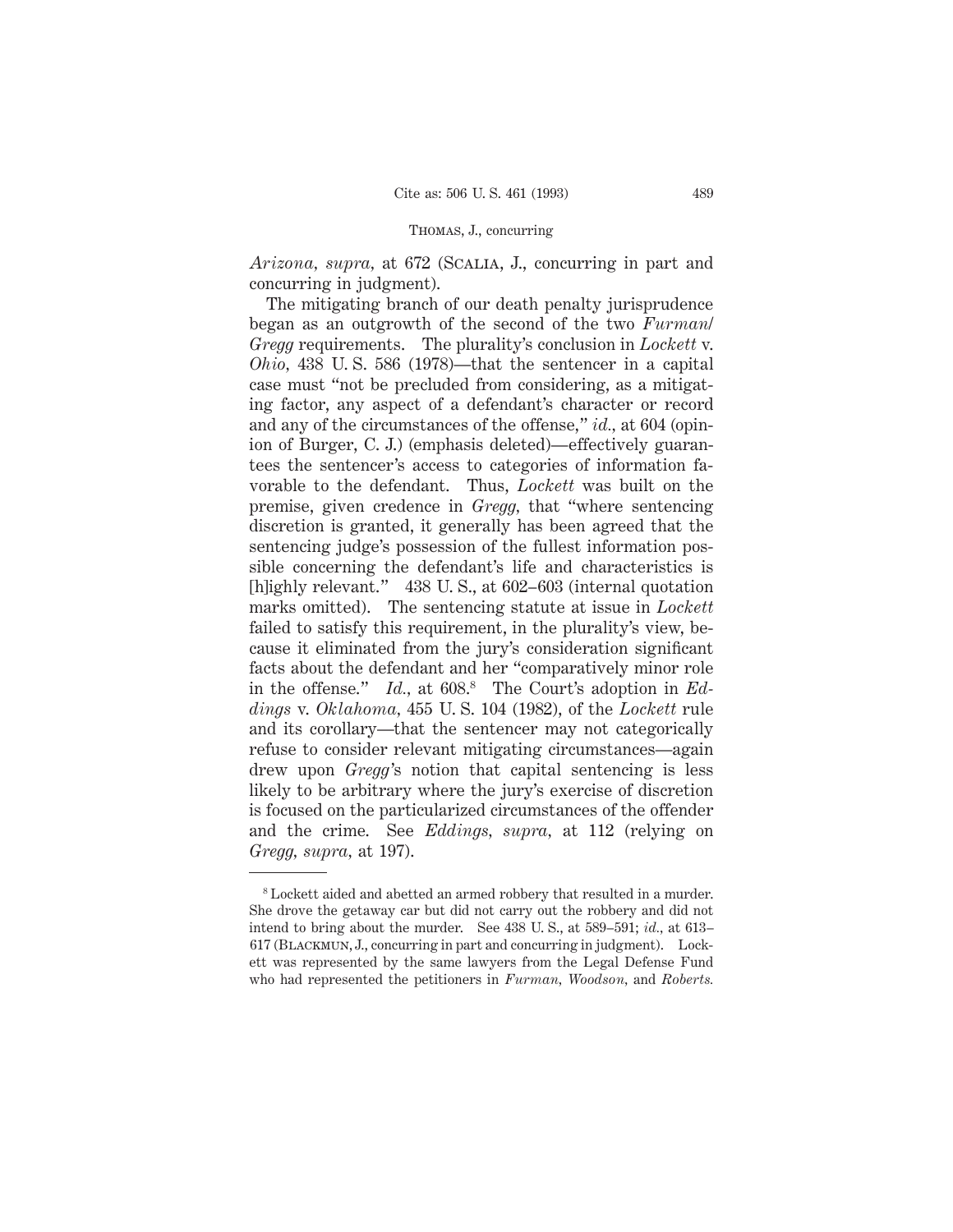### Thomas, J., concurring

Therefore, although it is said that *Lockett* and *Eddings* represent an "about-face" and "a return to the pre-*Furman* days," *Lockett, supra,* at 622, 623 (White, J., concurring in part, dissenting in part, and concurring in judgments), there was at root a logical—if by now attenuated—connection between the rationalizing principle of *Furman* and the prophylactic rule of *Eddings. Eddings* protects the accused's opportunity to "appris[e]" the jury of his version of the information relevant to the sentencing decision. Our early mitigating cases may thus be read as doing little more than safeguarding the adversary process in sentencing proceedings by conferring on the defendant an affirmative right to place his relevant evidence before the sentencer. See *Skipper* v. *South Carolina,* 476 U. S. 1, 4 (1986). Cf. *id.,* at 5, n. 1 (comparing *Eddings* with "the elemental due process requirement that a defendant not be sentenced to death 'on the basis of information which he had no opportunity to deny or explain.' *Gardner* v. *Florida,* 430 U. S. 349, 362 (1977)").

Consistent with this (admittedly narrow) reading, I would describe *Eddings* as a kind of rule of evidence: It governs the admissibility of proffered evidence but does not purport to define the substantive standards or criteria that sentencers are to apply in considering the facts. By requiring that sentencers be allowed to "consider" all "relevant" mitigating circumstances, we cannot mean that the decision whether to impose the death penalty must be based upon all of the defendant's evidence, or that such evidence must be considered the way the defendant wishes. Nor can we mean to say that circumstances are necessarily relevant for constitutional purposes if they have any conceivable mitigating value. Such an application of *Eddings* would eclipse the primary imperative of *Furman*—that the State define the relevant sentencing criteria and provide rational "standards to guide [the sentencer's] use" of the evidence. That aspect of *Furman* must operate for the most part independently of the *Eddings* rule. This is essential to the effectiveness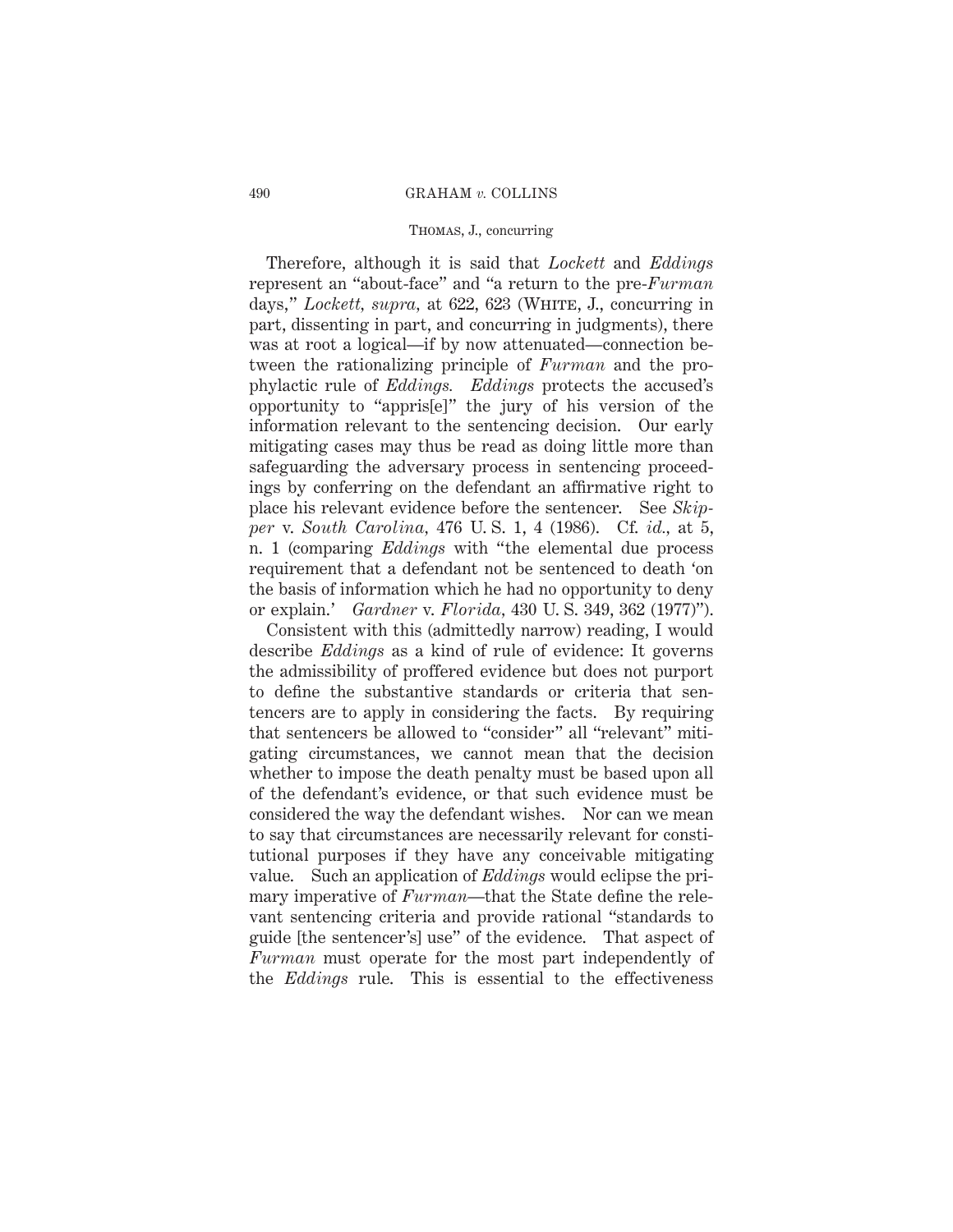of *Furman,* since providing all relevant information for the sentencer's consideration does nothing to avoid the central danger that sentencing discretion may be exercised irrationally.

I realize, of course, that *Eddings* is susceptible to more expansive interpretations. See, *e. g., Walton,* 497 U. S., at 661, 667 (Scalia, J., concurring in part and concurring in judgment) (*Eddings* rule "has completely exploded whatever coherence the notion of 'guided discretion' once had" by making "random mitigation" a constitutional requirement); *McCleskey* v. *Kemp,* 481 U. S., at 306 ("States cannot limit the sentencer's consideration of any relevant circumstance that could cause it to decline to impose the [death] penalty. In this respect, the State cannot channel the sentencer's discretion, but must allow it to consider any relevant information offered by the defendant"). And even under the narrow reading of *Eddings,* there is still a tension in our case law, because *Eddings* implies something of an outer boundary to the primary *Furman* principle: The sentencing standards chosen by the State may not be so stingy as to prevent altogether the consideration of constitutionally relevant mitigating evidence.

But with the exception of *Penry* v. *Lynaugh,* 492 U. S. 302 (1989), our most recent mitigating cases have been careful to read *Eddings* narrowly in an effort to accommodate the "competing commandments" of *Eddings* and *Furman, ante,* at 468. We have held that States must be free to channel and direct the sentencer's consideration of all evidence (whether mitigating or aggravating) that bears on sentencing, provided only that the State does not categorically preclude the sentencer from considering constitutionally relevant mitigating circumstances. See *Walton, supra,* at 652 ("[T]here is no . . . constitutional requirement of unfettered sentencing discretion in the jury, and States are free to structure and shape consideration of mitigating evidence in an effort to achieve a more rational and equitable administration of the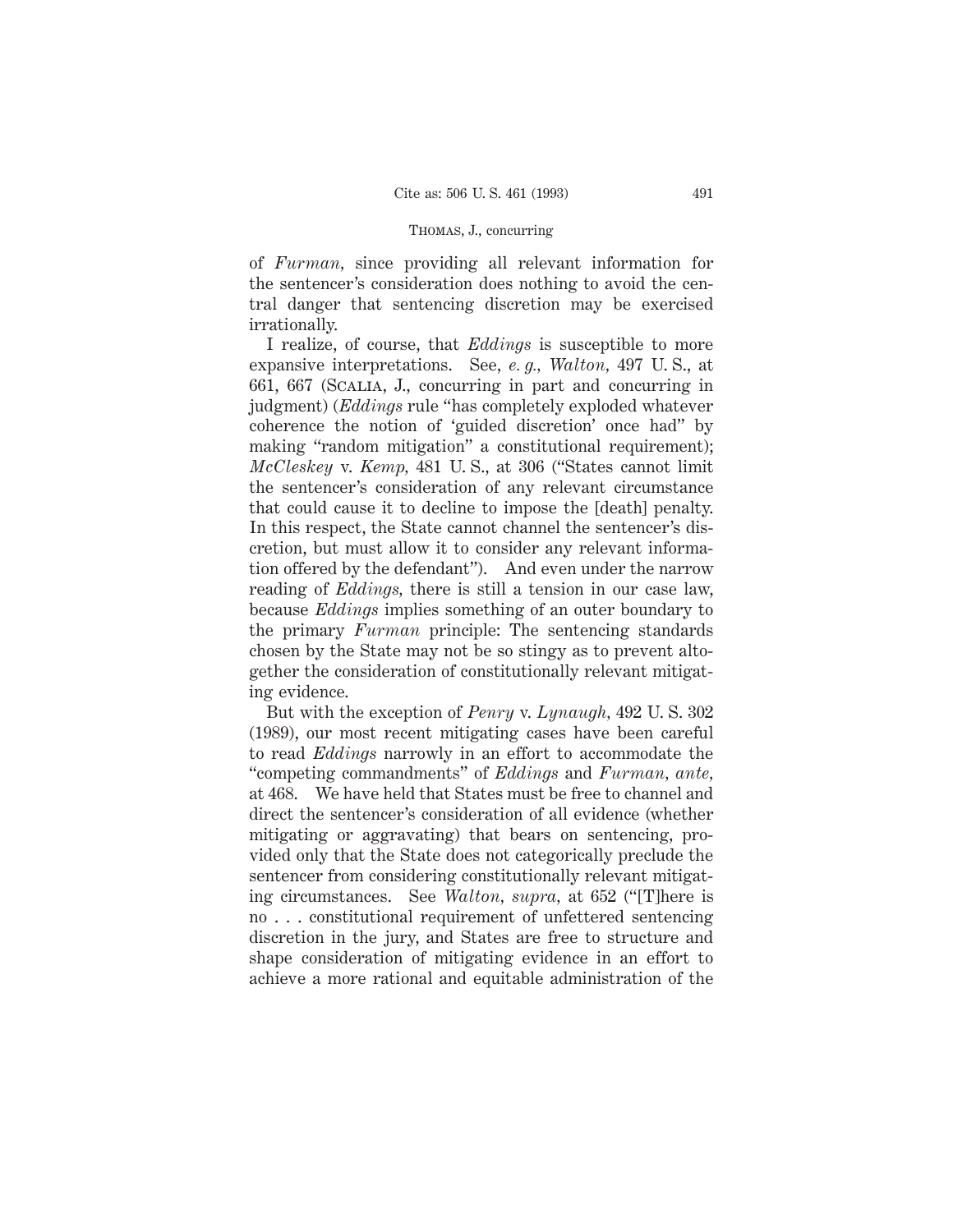death penalty") (internal quotation marks omitted); *Boyde* v. *California,* 494 U. S. 370, 377 (1990) (to the same effect); *Franklin* v. *Lynaugh,* 487 U. S., at 181 (plurality opinion) (same); see also *Walton, supra,* at 652 (requirement of individualized sentencing in capital cases satisfied as long as State does not altogether prevent sentencer from considering any type of relevant mitigating evidence); *Blystone* v. *Pennsylvania,* 494 U. S. 299, 307–308 (1990) (same); *Saffle* v. *Parks,* 494 U. S. 484, 490–491 (1990) (same).

This understanding preserves our original rationale for upholding the Texas sentencing statute—that it "guides and focuses the jury's objective consideration of the particularized circumstances" while allowing the defendant "to bring to the jury's attention whatever [relevant] mitigating circumstances he may be able to show." *Jurek,* 428 U. S., at 272, 274. Thus, in reaffirming the constitutionality of Texas' system of special issues, we have expressed satisfaction that the former Texas scheme successfully reconciled any tension that exists between *Eddings* and *Furman.* See *Franklin* v. *Lynaugh, supra,* at 182 (plurality opinion). In the context of the Texas system, therefore, I am unprepared at present to sweep away our entire mitigating line of precedent. By the same token, however, if the more expansive reading of *Eddings* were ultimately to prevail in this Court, I would be forced to conclude that the *Eddings* rule, as so construed, truly is "rationally irreconcilable with *Furman*" and, on that basis, deserving of rejection. See *Walton, supra,* at 673 (Scalia, J., concurring in part and concurring in judgment).

II

Unfortunately, the narrow reading of *Eddings* is virtually impossible after *Penry.* Whatever contribution to rationality and consistency we made in *Furman,* we have taken back with *Penry*. In the process, we have upset the careful balance that Texas had achieved through the use of its special issues.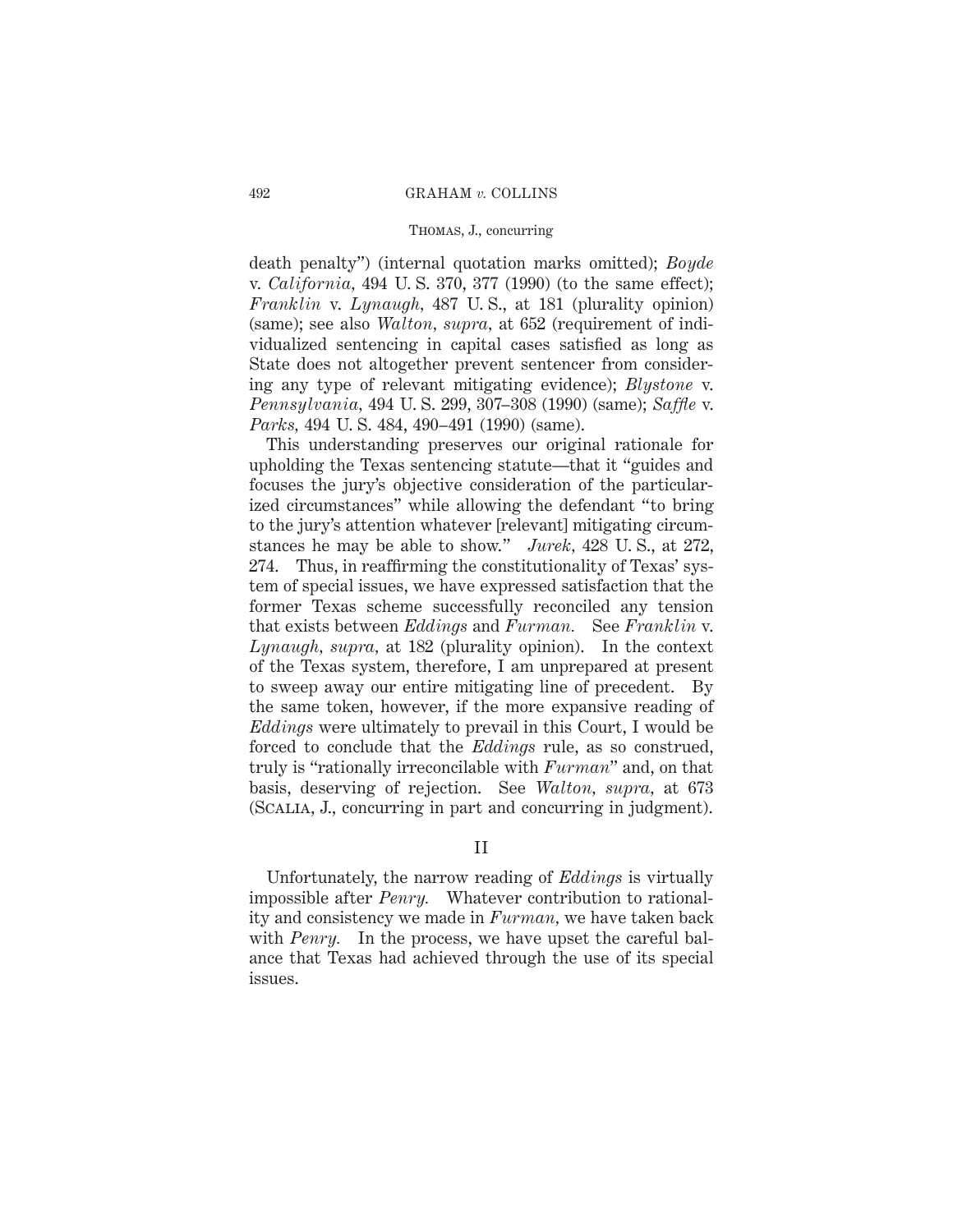*Penry* held that the Texas special issues did not allow a jury to "consider and give effect to" mitigating evidence of mental retardation and childhood abuse, 492 U. S., at 328, because, even though the defendant had a full and unfettered opportunity to present such evidence to the jury, the evidence had "relevance to [Penry's] moral culpability *beyond the scope* of the special issues," *id.,* at 322 (emphasis added). Thus, the Court was persuaded that the jury might have been "unable to express its '*reasoned moral response*' to that evidence in determining whether death was the appropriate punishment." *Ibid.* (emphasis added). See *post,* at 518– 519. Contrary to the dissent's view, see *post,* at 506–512, these notions—that a defendant may not be sentenced to death if there are mitigating circumstances whose relevance goes "beyond the scope" of the State's sentencing criteria, and that the jury must be able to express a "reasoned moral response" to all evidence presented—have no pedigree in our prior holdings. They originated entirely from whole cloth in two recent concurring opinions. See *Franklin, supra,* at 185 (O'Connor, J., concurring in judgment); *California* v. *Brown,* 479 U. S. 538, 545 (1987) (O'Connor, J., concurring).

Together, these notions render meaningless any rational standards by which a State may channel or focus the jury's discretion and thus negate the central tenet of *Furman* and all our death penalty cases since 1972. *Penry* imposes as a constitutional imperative "a scheme that simply dumps before the jury all sympathetic factors bearing upon the defendant's background and character, and the circumstances of the offense, so that the jury may decide without further guidance" whether the defendant deserves death. *Penry,* 492 U. S., at 359 (Scalia, J., concurring in part and dissenting in part). "It is an unguided, emotional 'moral response' that the Court demands be allowed—an outpouring of personal reaction to all the circumstances of a defendant's life and personality, an unfocused sympathy." *Ibid.* JUSTICE SOUTER's reading of *Penry* bears out these fears. His dis-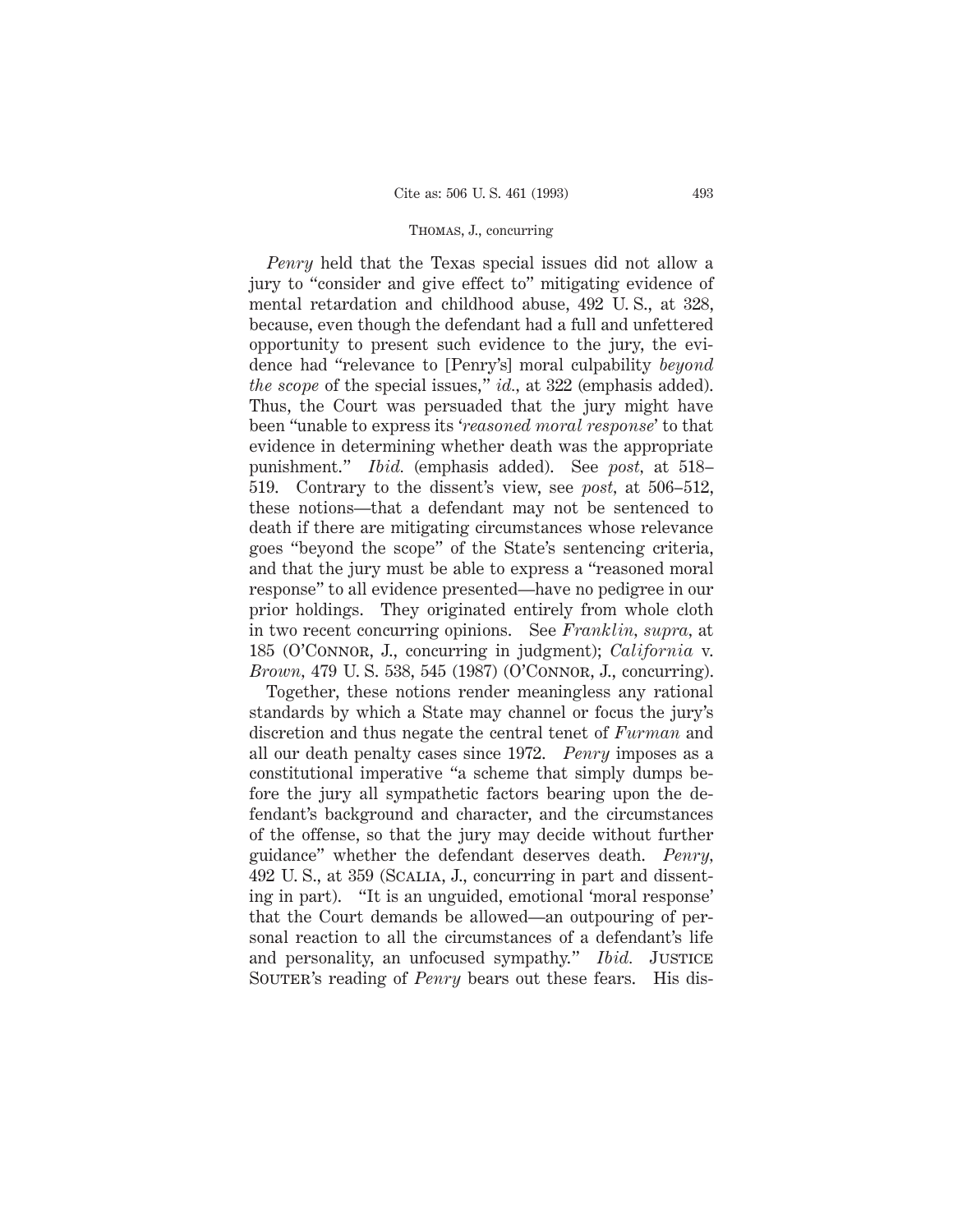sent would require that the special issues be "construed with enough scope to allow the full consideration of mitigating potential," *post,* at 515, and that the jury be free to give full effect to the defendant's sympathetic evidence "for all purposes, including purposes not specifically permitted by the questions," *post,* at 511 (internal quotation marks and emphasis omitted).

Any determination that death is or is not the fitting punishment for a particular crime will necessarily be a moral one, whether made by a jury, a judge, or a legislature. But beware the word "moral" when used in an opinion of this Court. This word is a vessel of nearly infinite capacity just as it may allow the sentencer to express benevolence, it may allow him to cloak latent animus. A judgment that some will consider a "moral response" may secretly be based on caprice or even outright prejudice. When our review of death penalty procedures turns on whether jurors can give "full mitigating effect" to the defendant's background and character, *post,* at 510, and on whether juries are free to disregard the State's chosen sentencing criteria and return a verdict that a majority of this Court will label "moral," we have thrown open the back door to arbitrary and irrational sentencing. See *Penry, supra,* at 360 (Scalia, J., concurring in part and dissenting in part) ("The decision whether to impose the death penalty is a unitary one; unguided discretion not to impose is unguided discretion to impose as well. In holding that the jury had to be free to deem Penry's mental retardation and sad childhood relevant for whatever purpose it wished, the Court has come full circle, not only permitting but requiring what *Furman* once condemned").

The Court in *Penry* denied that its holding signaled a return to unbridled jury discretion because, it reasoned, "so long as the class of murderers subject to capital punishment is narrowed, there is no constitutional infirmity in a procedure that allows a jury to recommend mercy based on the mitigating evidence introduced by a defendant." 492 U. S.,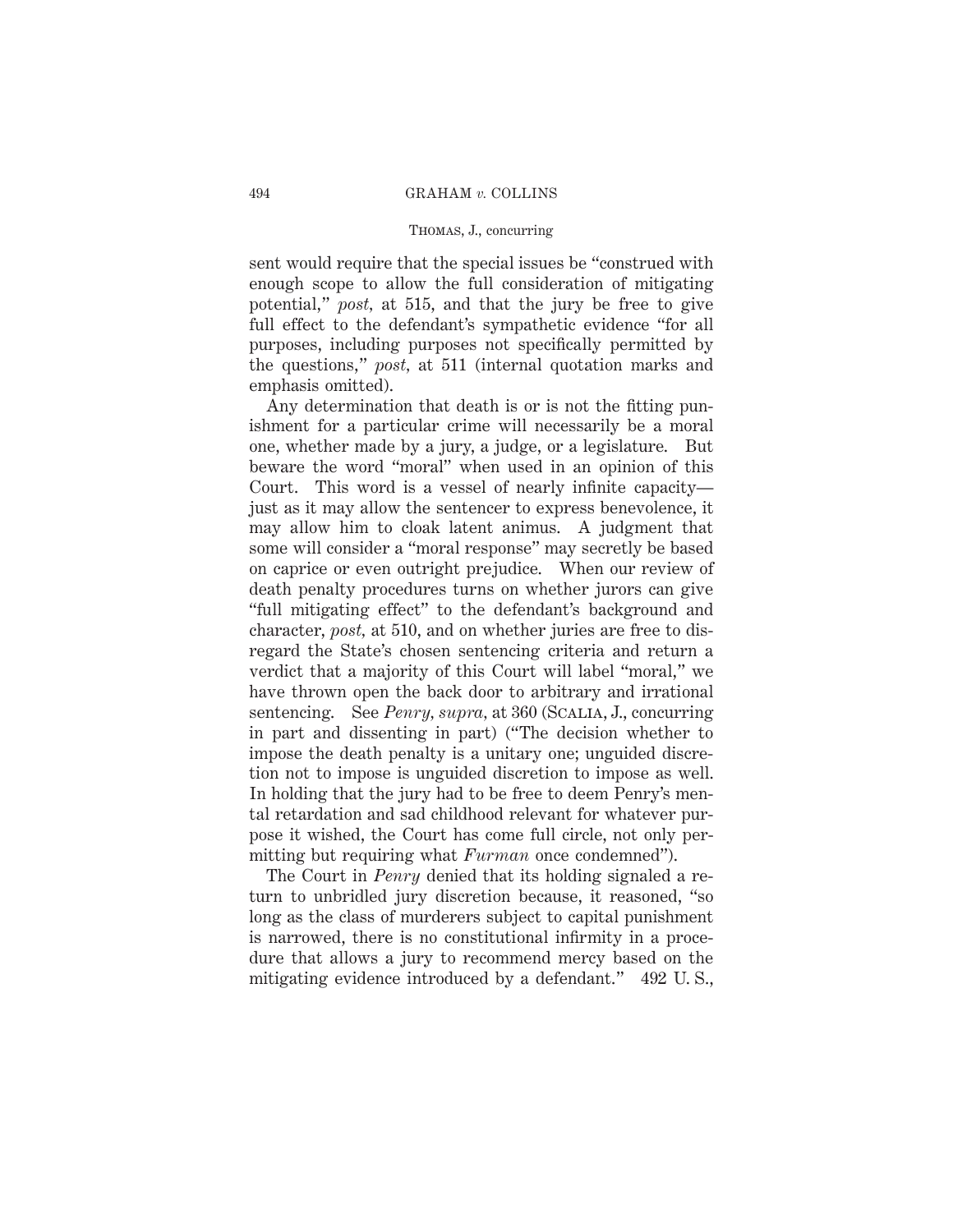at 327 (citing *Gregg,* 428 U. S., at 197–199, 203 (joint opinion), and 222 (WHITE, J., concurring in judgment)). Cf. Mc-*Cleskey* v. *Kemp,* 481 U. S., at 311 (discussing the benefits to the defendant of discretionary leniency). Thus, the dissent suggests that once the State has sufficiently narrowed the class of death-eligible murderers, the jury's discretion to select those individuals favored to live must remain effectively unbounded. See *post,* at 513–515, 518–519. It turns reason on its head, however, to argue that just because we have approved sentencing systems that continue to permit juries to exercise a degree of discretionary leniency, the Eighth Amendment necessarily requires that that discretion be unguided and unlimited with respect to "the class of murderers subject to capital punishment." To withhold the death penalty out of sympathy for a defendant who is a member of a favored group is no different from a decision to impose the penalty on the basis of negative bias, and it matters not how narrow the class of death-eligible defendants or crimes. Surely that is exactly what the petitioners and the Legal Defense Fund argued in *Woodson* and *Roberts.* See n. 7, *supra.* It is manifest that " 'the power to be lenient [also] is the power to discriminate.'" *McCleskey* v. *Kemp*, *supra*, at 312 (quoting K. Davis, Discretionary Justice 170 (1973)). See also *Roberts*, 428 U.S., at 346 (WHITE, J., dissenting) ("It is undeniable that the unfettered discretion of the jury to save the defendant from death was a major contributing factor in the developments which led us to invalidate the death penalty in *Furman* v. *Georgia*").9

<sup>&</sup>lt;sup>9</sup> The Texas special issues involved here did a considerably better job of rationalizing sentencing discretion than even the elaborate Georgia system approved in *Gregg,* where juries still retained power "to return a sentence of life, rather than death, for no reason whatever, simply based upon their own subjective notions of what is right and what is wrong." *Woodson,* 428 U. S., at 314–315 (Rehnquist, J., dissenting). As a regrettable but predictable consequence of *Penry* v. *Lynaugh,* 492 U. S. 302 (1989), the Texas Legislature has since amended its sentencing statute, which now invites the jury to react subjectively to "all" circumstances, including "the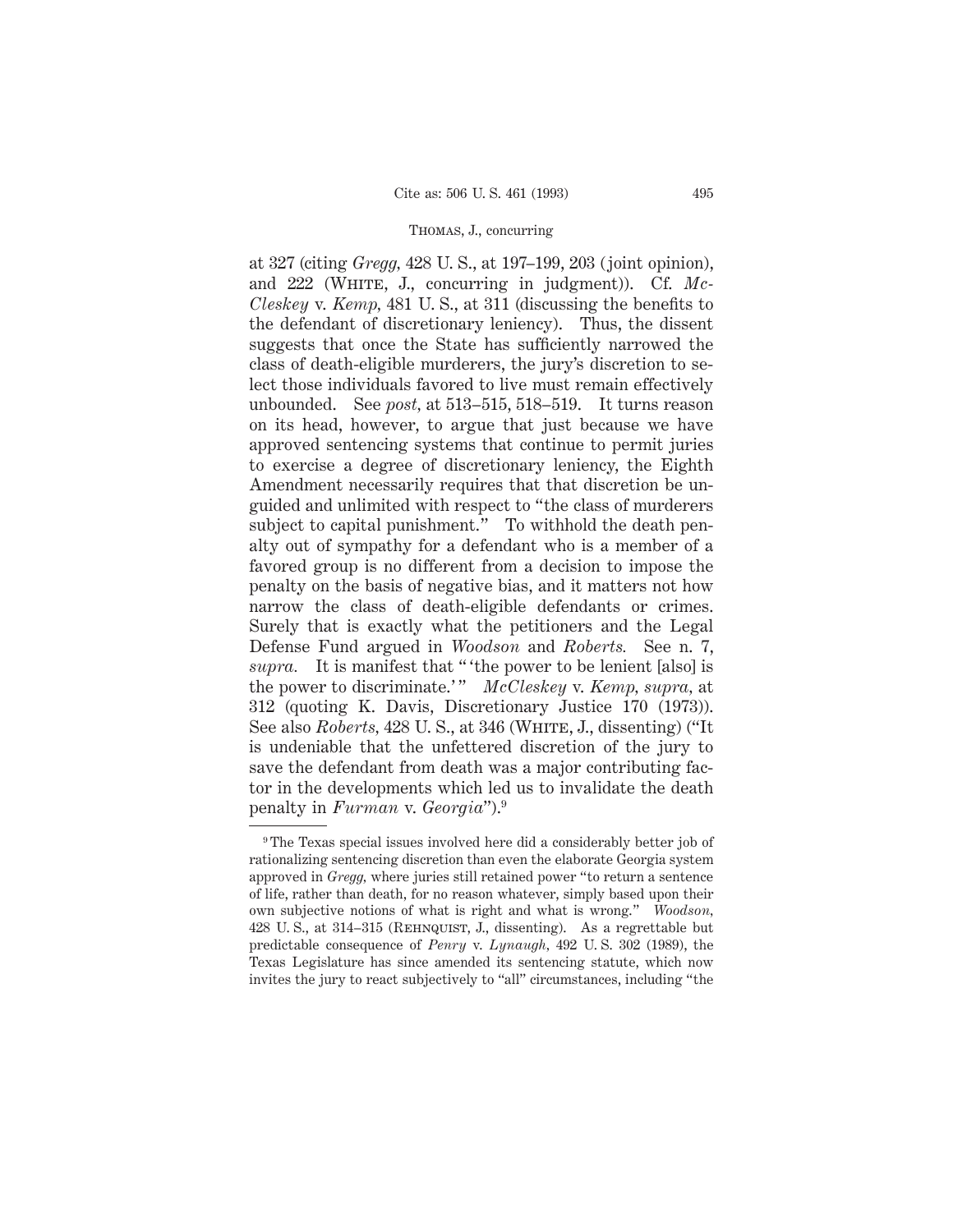## Thomas, J., concurring

We have consistently recognized that the discretion to accord mercy—even if "largely motivated by the desire to mitigate"—is indistinguishable from the discretion to impose the death penalty. *Furman*, 408 U.S., at 313, 314 (WHITE, J., concurring) (condemning unguided discretion because it allows the jury to "*refuse* to impose the death penalty no matter what the circumstances of the crime") (emphasis added). See also *Jurek*, 428 U.S., at 279 (WHITE, J., concurring in judgment) (Texas' scheme is constitutional because it "does not extend to juries discretionary power to dispense mercy"); *Roberts, supra,* at 335 (joint opinion) (Louisiana's statute "plainly invites" jurors to "choose a verdict for a lesser offense whenever they feel the death penalty is inappropriate"). For that reason, we have twice refused to disapprove instructions directing jurors " 'not [to] be swayed by mere . . . sympathy,'" because, we have emphasized. such instructions "foste[r] the Eighth Amendment's 'need for reliability in the determination that death is the appropriate punishment in a specific case.'" *California* v. *Brown*, 479 U. S., at 539, 543 (quoting *Woodson,* 428 U. S., at 305 (joint opinion)). Accord, *Saffle* v. *Parks,* 494 U. S., at 493 ("Whether a juror feels sympathy for a capital defendant is more likely to depend on that juror's own emotions than on the actual evidence regarding the crime and the defendant. It would be very difficult to reconcile a rule allowing the fate of a defendant to turn on the vagaries of particular jurors' emotional sensitivities with our longstanding recognition that, above all, capital sentencing must be reliable, accurate, and nonarbitrary").

*Penry* reintroduces the very risks that we had sought to eliminate through the simple directive that States in all events provide rational standards for capital sentencing. For 20 years, we have acknowledged the relationship be-

personal moral culpability of the defendant." See Tex. Code Crim. Proc. Ann., Art. 37.0711(2)(e) (Vernon Supp. 1993) (applicable to offenses committed on or after September 1, 1991).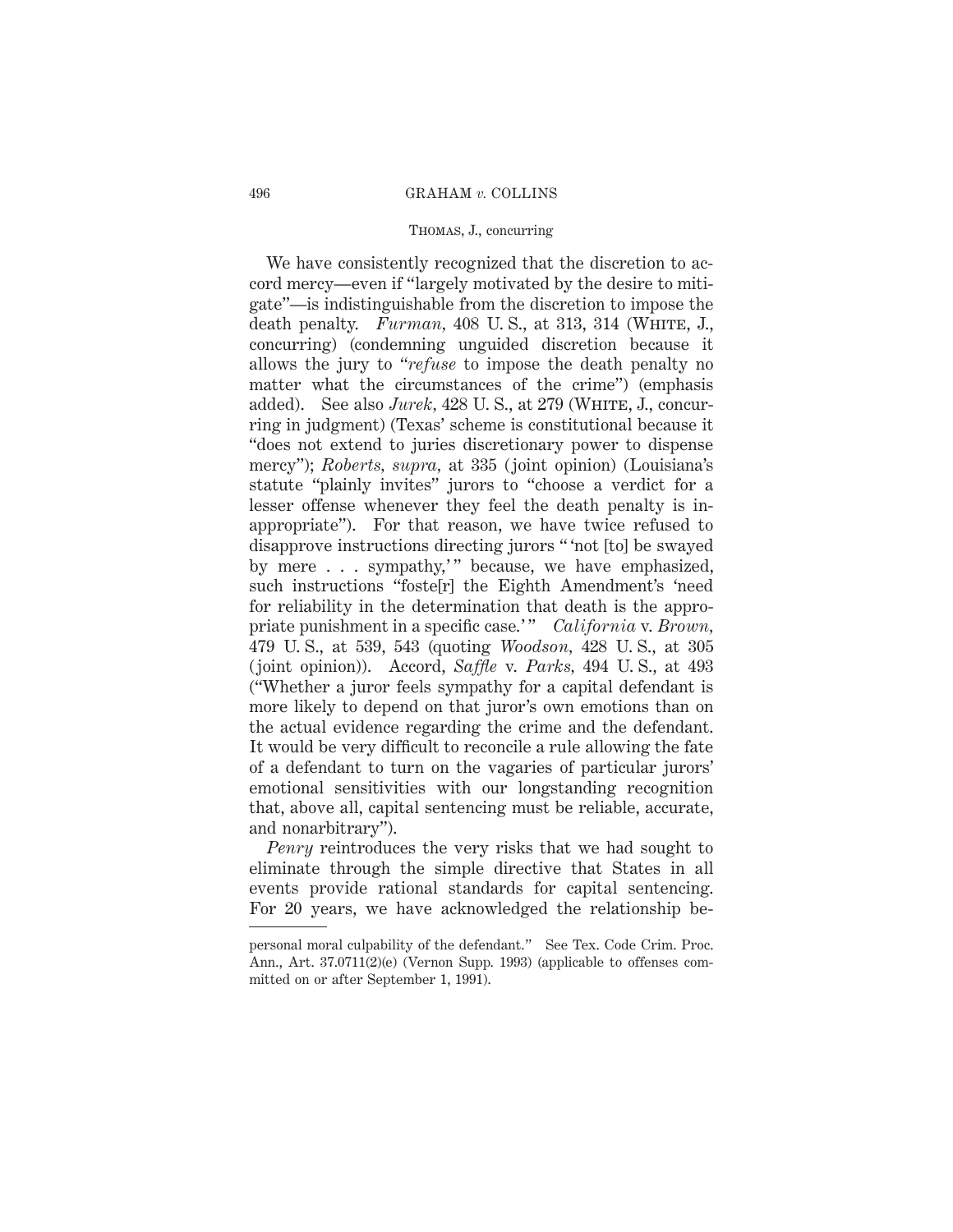tween undirected jury discretion and the danger of discriminatory sentencing—a danger we have held to be inconsistent with the Eighth Amendment. When a single holding does so much violence to so many of this Court's settled precedents in an area of fundamental constitutional law, it cannot command the force of *stare decisis.* In my view, *Penry* should be overruled.10

# III

The major emphasis throughout our Eighth Amendment jurisprudence has been on "reasoned" rather than "moral" sentencing. We have continually sought to verify that States' capital procedures provide a "rational basis" for predictably determining which defendants shall be sentenced to death. *Furman, supra,* at 294 (Brennan, J., concurring). See also *Spaziano* v. *Florida,* 468 U. S. 447, 460 (1984); *California* v. *Brown, supra,* at 541; *Barclay* v. *Florida,* 463 U. S. 939, 960 (1983) (Stevens, J., concurring in judgment) ("A constant theme of our cases . . . has been emphasis on procedural protections that are intended to ensure that the death penalty will be imposed in a consistent, rational manner"); *McCleskey* v. *Kemp,* 481 U. S., at 323 (Brennan, J., dissent-

<sup>&</sup>lt;sup>10</sup> Indeed, it can be argued that we have already implicitly overruled *Penry* in significant respects. In *Saffle* v. *Parks,* 494 U. S. 484 (1990), we gave a dramatically narrow reading to *Penry,* reaffirming that under *Lockett* v. *Ohio,* 438 U. S. 586 (1978), and *Eddings* v. *Oklahoma,* 455 U. S. 104 (1982), the State is free to "limi[t] the manner in which [a defendant's] mitigating evidence may be considered." 494 U. S., at 491. And in *Boyde* v. *California,* 494 U. S. 370 (1990), we expressly rejected the significance of *Penry*'s conclusion that " 'a reasonable juror *could well have believed* that there was no vehicle for expressing the view that Penry did not deserve to be sentenced to death based upon his mitigating evidence.' " 494 U. S., at 379 (emphasis in original) (quoting *Penry, supra,* at 326). *Boyde* held instead that a jury instruction will run afoul of *Eddings* only if "there is a reasonable likelihood that the jury has applied the challenged instruction in a way that prevents the consideration of constitutionally relevant evidence," and the Court made it clear that "a capital sentencing proceeding is not inconsistent with the Eighth Amendment if there is only a possibility of such an inhibition." 494 U. S., at 380.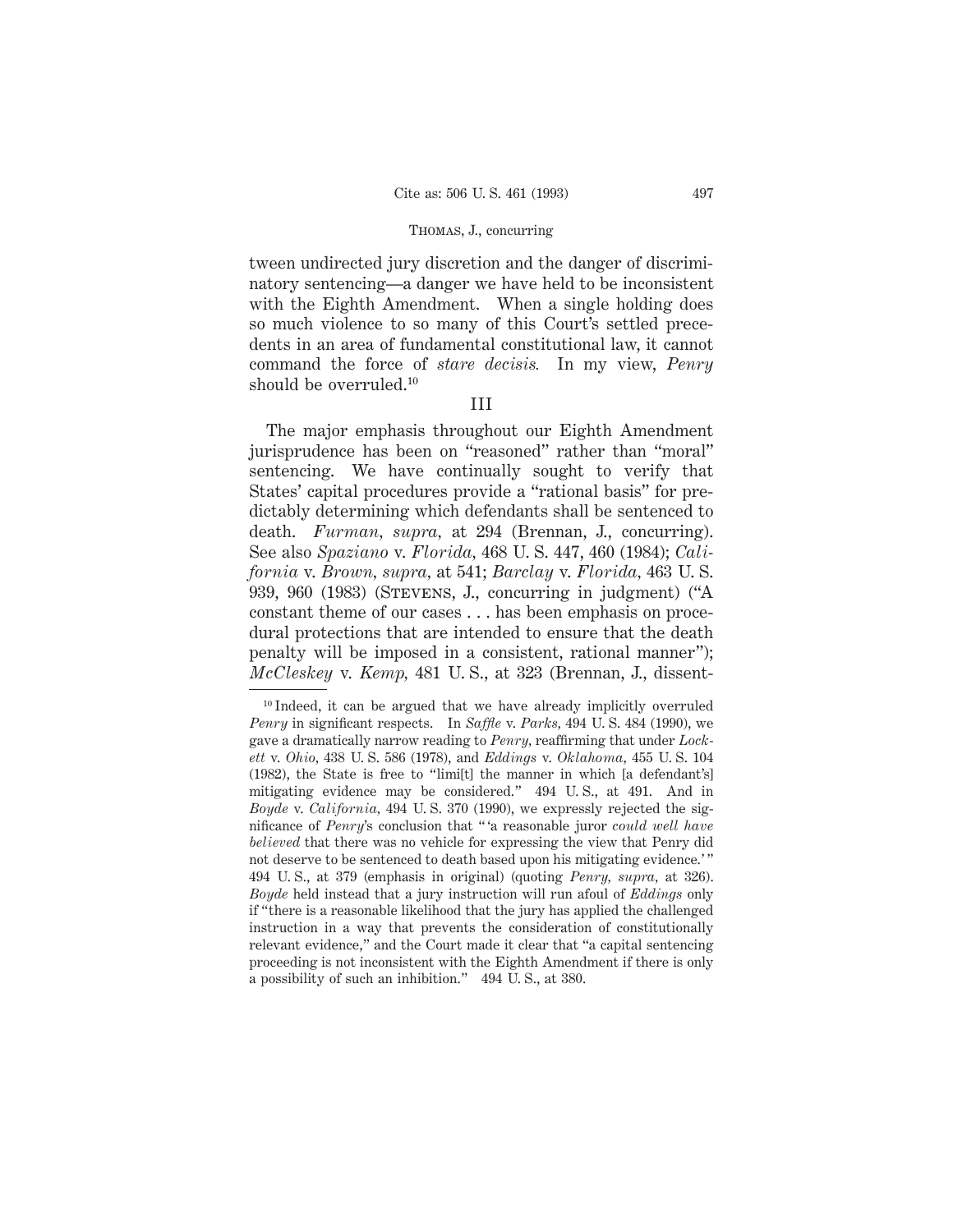## Thomas, J., concurring

ing) ("[C]oncern for arbitrariness focuses on the rationality of the system as a whole, and ...a system that features a significant probability that sentencing decisions are influenced by impermissible considerations cannot be regarded as rational"). And in the absence of mandatory sentencing, States have only one means of satisfying *Furman*'s demands—providing objective standards to ensure that the sentencer's discretion is "guided and channeled by . . . examination of specific factors." *Proffitt* v. *Florida,* 428 U. S. 242, 258 (1976) (joint opinion of Stewart, Powell, and Stevens, JJ.).

The rule of *Eddings* may be an important procedural safeguard that complements *Furman,* but *Eddings* cannot promote consistency, much less rationality. Quite the opposite, as *Penry* demonstrates. It is imperative, therefore, that we give full effect to the standards designed by state legislatures for focusing the sentencer's deliberations. This Court has long since settled the question of the constitutionality of the death penalty. We have recognized that "capital punishment is an expression of society's moral outrage at particularly offensive conduct" and that a process for " 'channeling th[e] instinct [for retribution] in the administration of criminal justice serves an important purpose in promoting the stability of a society governed by law.'" *Gregg*, 428 U.S., at 183 (joint opinion) (quoting *Furman, supra,* at 308 (Stewart, J., concurring)). If the death penalty is constitutional, States must surely be able to administer it pursuant to rational procedures that comport with the Eighth Amendment's most basic requirements.

In my view, we should enforce a permanent truce between *Eddings* and *Furman.* We need only conclude that it is consistent with the Eighth Amendment for States to channel the sentencer's consideration of a defendant's arguably mitigating evidence so as to limit the relevance of that evidence in any reasonable manner, so long as the State does not deny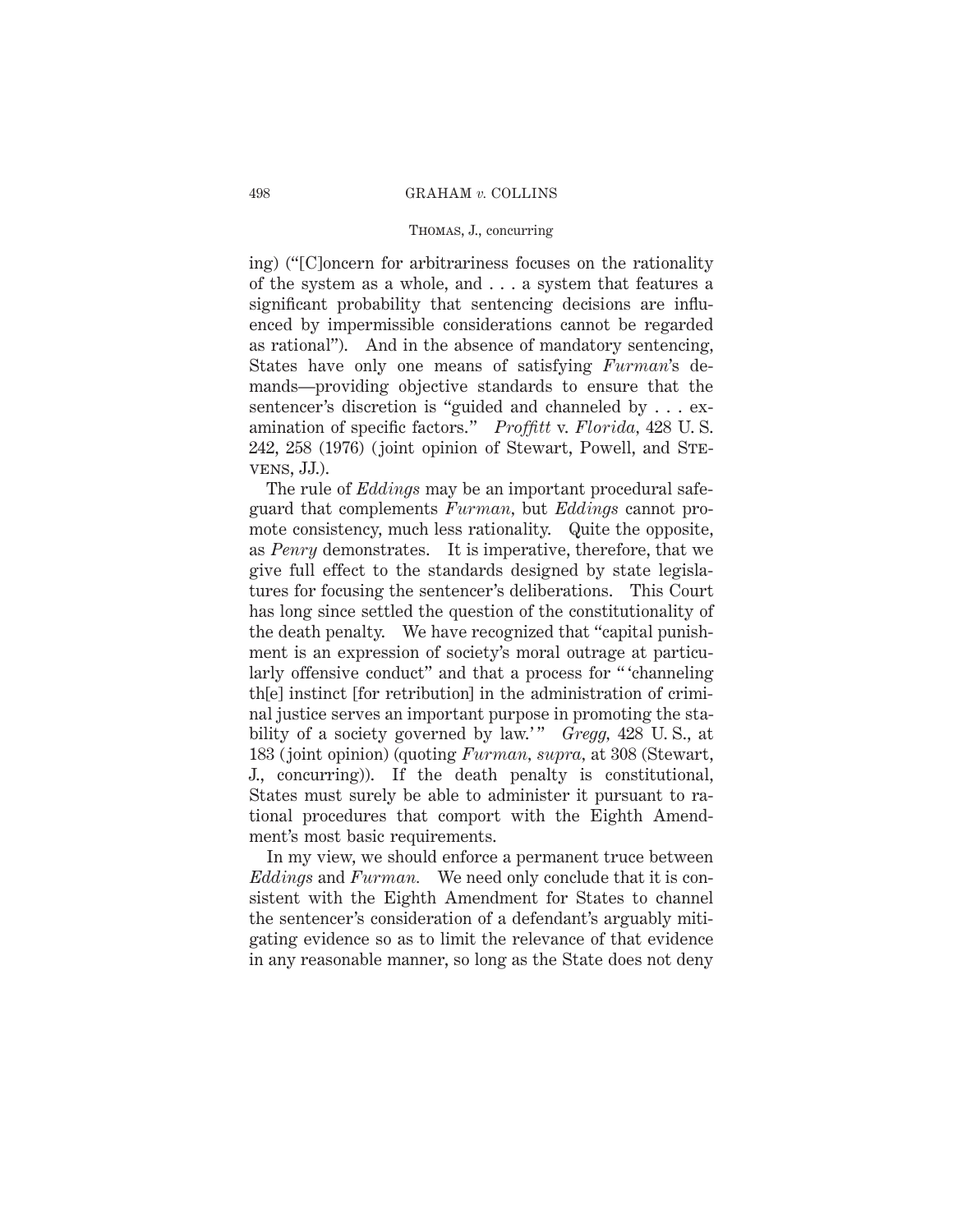the defendant a full and fair opportunity to apprise the sentencer of all constitutionally relevant circumstances. The three Texas special issues easily satisfy this standard. "In providing for juries to consider all mitigating circumstances insofar as they bear upon (1) deliberateness, (2) future dangerousness, and (3) provocation,...Texas had adopted a rational scheme that meets the two concerns of our Eighth Amendment jurisprudence." *Penry,* 492 U. S., at 358–359 (Scalia, J., concurring in part and dissenting in part).

As a predicate, moreover, I believe this Court should leave it to elected state legislators, "representing organized society," to decide which factors are "particularly relevant to the sentencing decision." *Gregg, supra,* at 192. Although *Lockett* and *Eddings* indicate that as a general matter, "a State cannot take out of the realm of relevant sentencing considerations the questions of the defendant's 'character,' 'record,' or the 'circumstances of the offense,'" they do "not hold that the State has no role in structuring or giving shape to the jury's consideration of these mitigating factors." *Franklin* v. *Lynaugh,* 487 U. S., at 179 (plurality opinion). Ultimately, we must come back to a recognition that "the States, and not this Court, retain 'the traditional authority' to determine what particular evidence within the broad categories described in *Lockett* and *Eddings* is relevant in the first instance," *Skipper* v. *South Carolina,* 476 U. S., at 11 (Powell, J., concurring in judgment) (quoting *Lockett,* 438 U. S., at 604, n. 12), since "[t]his Court has no special expertise in deciding whether particular categories of evidence are too speculative or insubstantial to merit consideration by the sentencer,"  $476$  U.S., at  $15.^{11}$  Accordingly, I also propose

<sup>&</sup>lt;sup>11</sup> Under the Federal Sentencing Reform Act, for example, Congress has instructed the United States Sentencing Commission to study the difficult question whether certain specified offender characteristics "have any relevance" in sentencing. 28 U. S. C. § 994(d). In response to this directive, the Sentencing Commission has issued guidelines providing, among other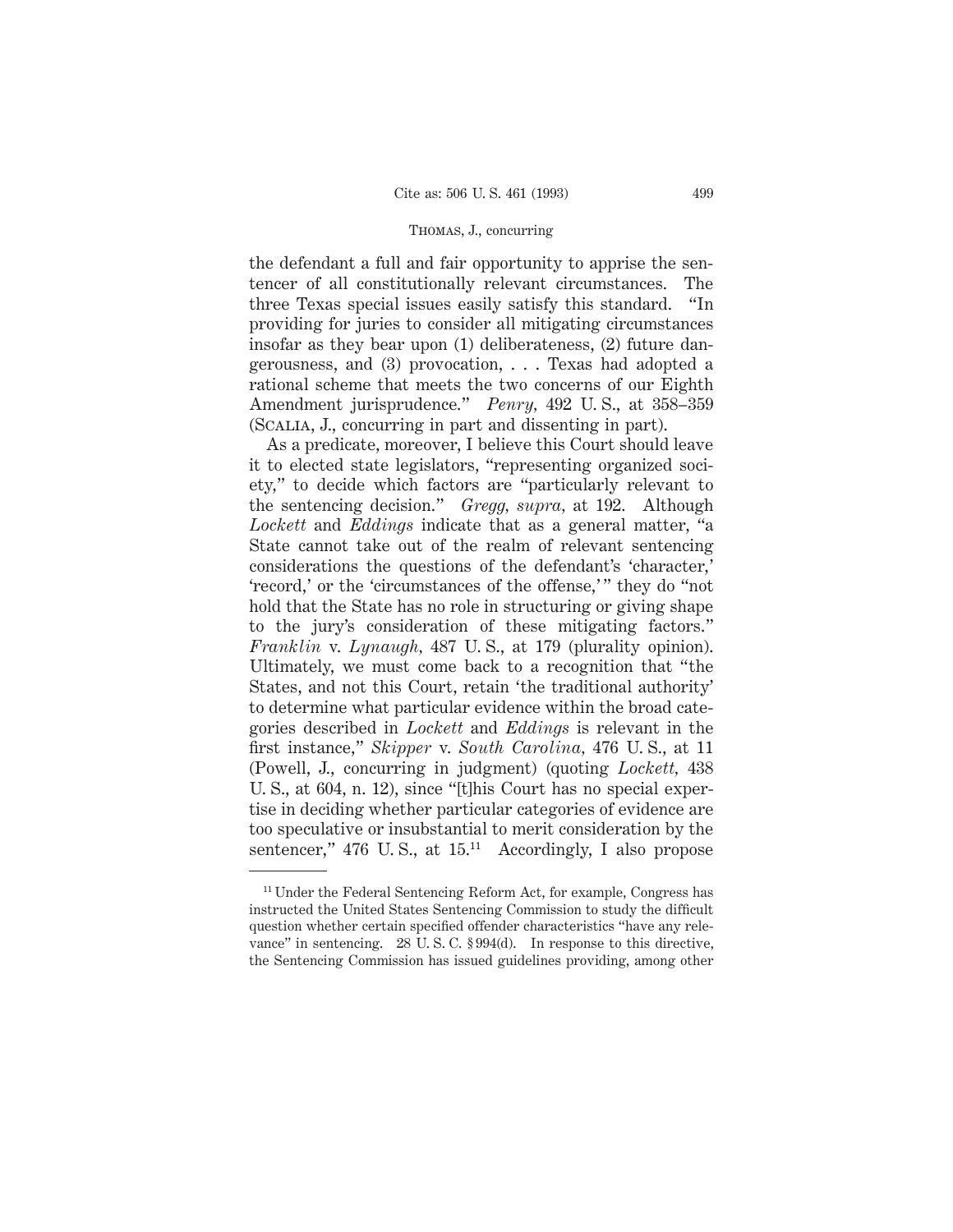that the Court's appropriate role is to review only for *reasonableness* a State's determinations as to which specific circumstances—within the broad bounds of the general categories mandated under *Eddings*—are relevant to capital sentencing.

Every month, defendants who claim a special victimization file with this Court petitions for certiorari that ask us to declare that some new class of evidence has mitigating relevance "beyond the scope" of the State's sentencing criteria. It may be evidence of voluntary intoxication or of drug use. Or even—astonishingly—evidence that the defendant suffers from chronic "antisocial personality disorder"—that is, that he is a sociopath. See Pet. for Cert. in *Demouchette* v. *Collins,* O. T. 1992, No. 92–5914, p. 4, cert. denied, 505 U. S. 1246 (1992). We cannot carry on such a business, which makes a mockery of the concerns about racial discrimination that inspired our decision in *Furman.*

For all these reasons, I would not disturb the effectiveness of Texas' former system.

### Justice Stevens, dissenting.

Neither the race of the defendant nor the race of the victim should play a part in any decision to impose a death sentence. As JUSTICE THOMAS points out, there is reason to believe that this imperative was routinely violated in the

things, that race, sex, national origin, creed, religion, and socioeconomic status "are not relevant in the determination of a sentence." United States Sentencing Commission, Guidelines Manual § 5H1.10 (Nov. 1992). Congress has also concluded that a defendant's education, vocational skills, employment record, and family and community ties are inappropriate sentencing factors. 28 U. S. C. § 994(e). Thus, the Sentencing Guidelines declare that these and other factors "are not ordinarily relevant in determining whether a sentence should be outside the applicable guideline range." See USSG ch. 5, pt. H, intro. comment. Similar guidelines, it seems to me, could be applied in capital sentencing consistent with the Eighth Amendment, as long as they contributed to the rationalization of the process.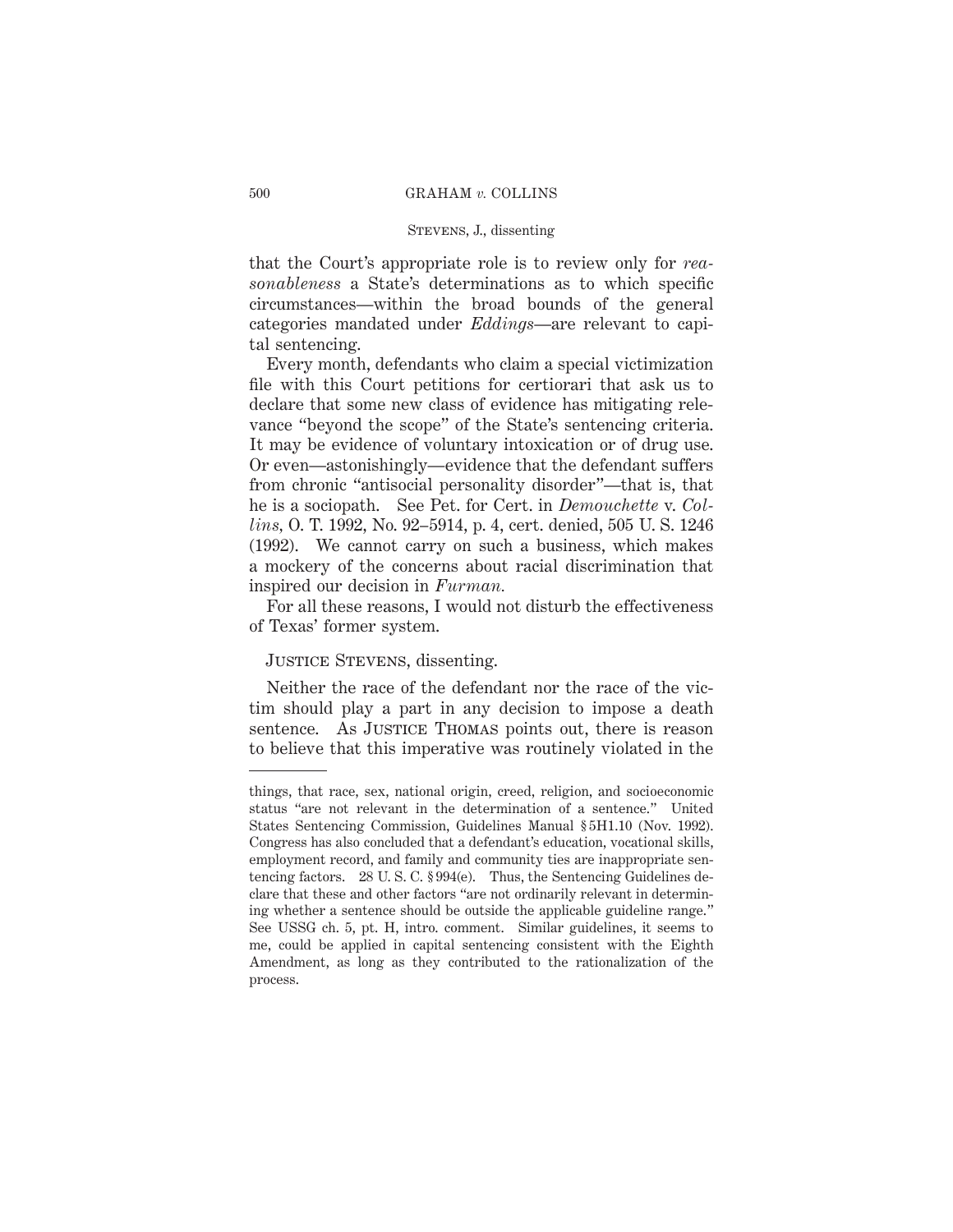years before the Court first held that capital punishment may violate the Eighth Amendment, when racial discrimination infected the administration of the death penalty "particularly in Southern States, and most particularly in rape cases." *Ante*, at 479 (concurring opinion). And Jus-TICE THOMAS is surely correct that concern about racial discrimination played a significant role in the development of our modern capital sentencing jurisprudence. *Ante,* at 479– 484. Where I cannot agree with JUSTICE THOMAS is in the remarkable suggestion that the Court's decision in *Penry* v. *Lynaugh,* 492 U. S. 302 (1989), somehow threatens what progress we have made in eliminating racial discrimination and other arbitrary considerations from the capital sentencing determination.

In recent years, the Court's capital punishment cases have erected four important safeguards against arbitrary imposition of the death penalty. First, notwithstanding a minority view that proportionality should play no part in our analy $sis<sup>1</sup>$ , we have concluded that death is an impermissible punishment for certain offenses. Specifically, neither the crime of rape nor the kind of unintentional homicide referred to by Justice Thomas, *ante,* at 485, may now support a death sentence. See *Enmund* v. *Florida,* 458 U. S. 782 (1982); *Coker* v. *Georgia,* 433 U. S. 584 (1977).

Second, as a corollary to the proportionality requirement, the Court has demanded that the States narrow the class of individuals eligible for the death penalty, either through statutory definitions of capital murder, or through statutory specification of aggravating circumstances. This narrowing requirement, like the categorical exclusion of the offense of rape, has significantly minimized the risk of racial bias in the sentencing process.<sup>2</sup> Indeed, as I pointed out in my dissent

<sup>1</sup> See *Harmelin* v. *Michigan,* 501 U. S. 957 (1991).

<sup>&</sup>lt;sup>2</sup> As an indication of the difference such narrowing can make, it is worthwhile to note that at the time we decided *Furman* v. *Georgia,* 408 U. S. 238 (1972), in addition to defendants convicted of first-degree murder, al-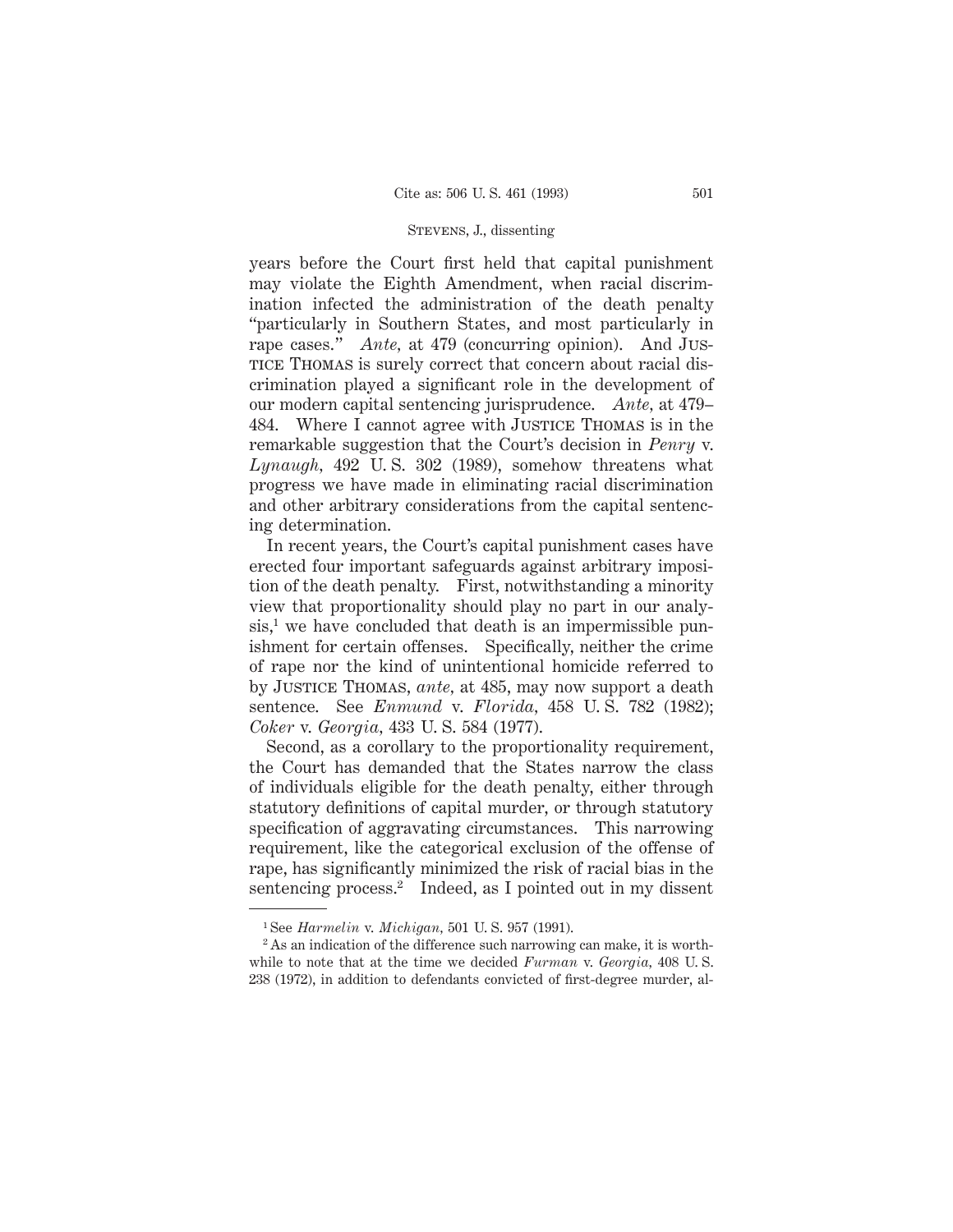in *McCleskey* v. *Kemp,* 481 U. S. 279 (1987), there is strong empirical evidence that an adequate narrowing of the class of death-eligible offenders would eradicate any significant risk of bias in the imposition of the death penalty.3

Third, the Court has condemned the use of aggravating factors so vague that they actually enhance the risk that unguided discretion will control the sentencing determination. See, *e. g., Maynard* v. *Cartwright,* 486 U. S. 356 (1988) (invalidating "especially heinous, atrocious, or cruel" aggravating circumstance); *Godfrey* v. *Georgia,* 446 U. S. 420 (1980) (invalidating "outrageously or wantonly vile, horrible or inhuman" aggravating circumstance). An aggravating factor that invites a judgment as to whether a murder committed by a member of another race is especially "heinous" or "inhuman" may increase, rather than decrease, the chance of arbitrary decisionmaking, by creating room for the influence of personal prejudices. In my view, it is just such aggravating factors, which fail to cabin sentencer discretion

most all defendants convicted of forcible rape, armed robbery, and kidnaping were eligible for the death penalty. See *Walton* v. *Arizona,* 497 U. S. 639, 715 (1990) (Stevens, J., dissenting).

<sup>&</sup>lt;sup>3</sup> "The Court's decision appears to be based on a fear that the acceptance of McCleskey's claim would sound the death knell for capital punishment in Georgia. If society were indeed forced to choose between a racially discriminatory death penalty (one that provides heightened protection against murder 'for whites only') and no death penalty at all, the choice mandated by the Constitution would be plain. But the Court's fear is unfounded. One of the lessons of the Baldus study is that there exist certain categories of extremely serious crimes for which prosecutors consistently seek, and juries consistently impose, the death penalty without regard to the race of the victim or the race of the offender. If Georgia were to narrow the class of death-eligible defendants to those categories, the danger of arbitrary and discriminatory imposition of the death penalty would be significantly decreased, if not eradicated. As JUSTICE BRENnan has demonstrated in his dissenting opinion, such a restructuring of the sentencing scheme is surely not too high a price to pay." *McCleskey* v. *Kemp,* 481 U. S. 279, 367 (1987) (Stevens, J., dissenting) (internal citation omitted).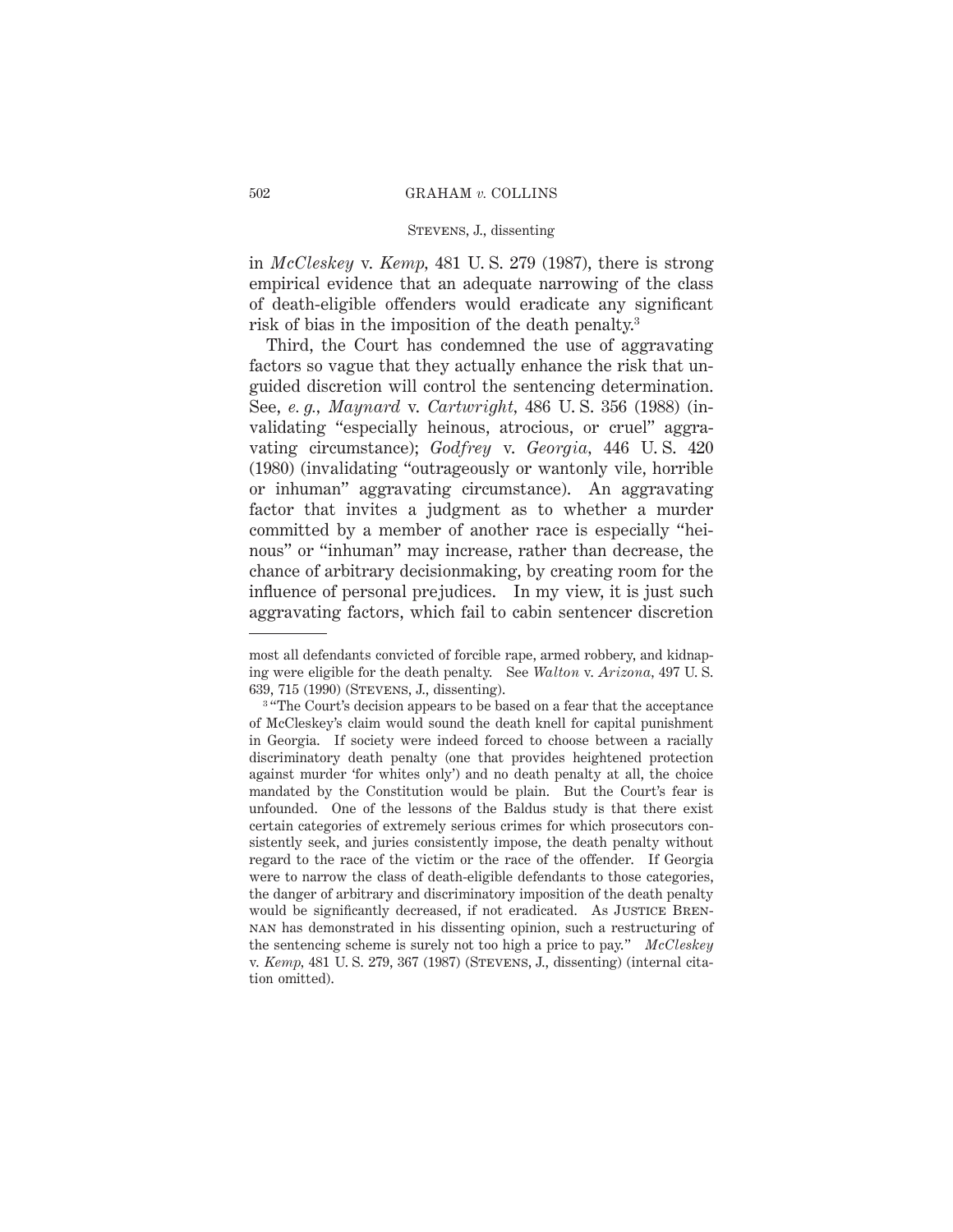in the determination of death eligibility, that pose the "evident danger" of which JUSTICE THOMAS warns. See *ante*, at 479.

Finally, at the end of the process, when dealing with the narrow class of offenders deemed death eligible, we insist that the sentencer be permitted to give effect to all relevant mitigating evidence offered by the defendant, in making the final sentencing determination. See, *e. g., Eddings* v. *Oklahoma,* 455 U. S. 104 (1982); *Lockett* v. *Ohio,* 438 U. S. 586 (1978). I have already explained my view that once the class of death-eligible offenders is sufficiently narrowed, consideration of relevant, individual mitigating circumstances in no way compromises the "rationalizing principle," *ante,* at 490 (Thomas, J., concurring), of *Furman* v. *Georgia,* 408 U. S. 238 (1972). See *Walton* v. *Arizona,* 497 U. S. 639, 715– 719 (1990) (Stevens, J., dissenting). To the contrary, the requirement that sentencing decisions be guided by consideration of relevant mitigating evidence reduces still further the chance that the decision will be based on irrelevant factors such as race. *Lockett* itself illustrates this point. A young black woman,4 Lockett was sentenced to death because the Ohio statute "did not permit the sentencing judge to consider, as mitigating factors, her character, prior record, age, lack of specific intent to cause death, and her relatively minor part in the crime." 438 U. S., at 597. When such relevant facts are excluded from the sentencing determination, there is more, not less, reason to believe that the sentencer will be left to rely on irrational considerations like racial animus.

I remain committed to our "mitigating" line of precedent, as a critical protection against arbitrary and discriminatory capital sentencing that is fully consonant with the principles of *Furman*. Nothing in JUSTICE THOMAS' opinion explains

<sup>4</sup> See Brief for Petitioner in *Lockett* v. *Ohio,* O. T. 1977, No. 76–6997, p. 10.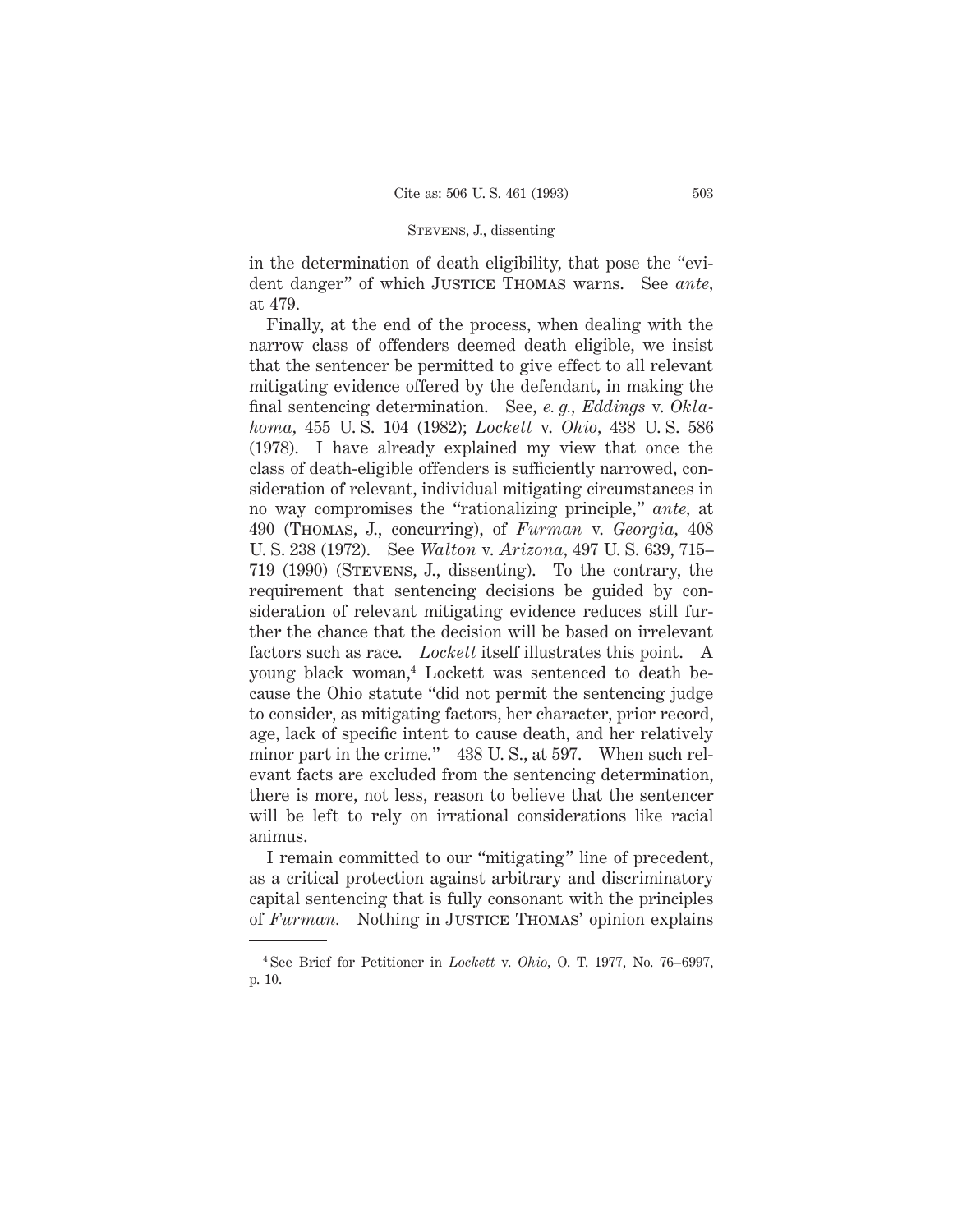### SOUTER, J., dissenting

why the requirement that sentencing decisions be based on *relevant* mitigating evidence, as applied by *Penry,* increases the risk that those decisions will be based on the *irrelevant* factor of race. More specifically, I do not see how permitting full consideration of a defendant's mental retardation and history of childhood abuse, as in *Penry,* or of a defendant's youth, as in this case, in any way increases the risk of race-based or otherwise arbitrary decisionmaking.

JUSTICE SOUTER, in whose dissent I join, has demonstrated that the decision in *Penry* is completely consistent with our capital sentencing jurisprudence. In my view, it is also faithful to the goal of eradicating racial discrimination in capital sentencing, which I share with JUSTICE Thomas.

Justice Souter, with whom Justice Blackmun, Justice Stevens, and Justice O'Connor join, dissenting.

In *Penry* v. *Lynaugh,* 492 U. S. 302 (1989), we concluded that a petitioner did not seek the benefit of a "new rule" in claiming that the Texas special issues did not permit the sentencing jury in his case to give full mitigating effect to certain mitigating evidence, and we therefore held that the retroactivity doctrine announced in *Teague* v. *Lane,* 489 U. S. 288, 301 (1989) (plurality opinion), did not bar the claim. See 492 U. S., at 314–319. The only distinctions between the claim in *Penry* and those presented here go to the kind of mitigating evidence presented for the jury's consideration, and the distance by which the Texas scheme stops short of allowing full effect to be given to some of the evidence considered. Neither distinction makes a difference under *Penry* or the prior law on which *Penry* stands. Accordingly, I would find no bar to the present claims and would reach their merits: whether the mitigating force of petitioner's youth, unfortunate background, and traits of decent character could be considered adequately by a jury instructed only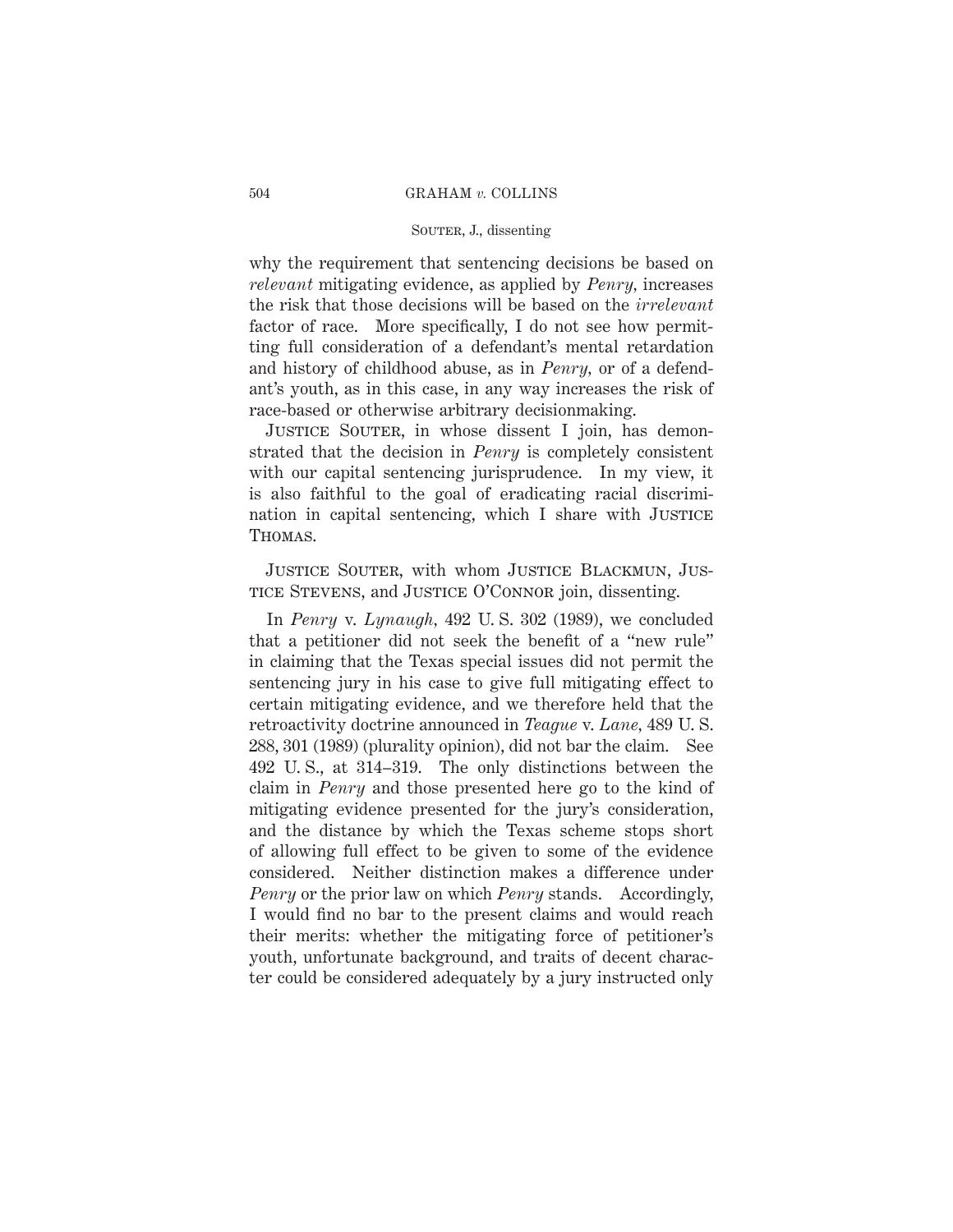on the three Texas special issues.<sup>1</sup> I conclude they could not be, and I would reverse the sentence of death and remand for resentencing. From the Court's contrary judgment, I respectfully dissent.

I

The doctrine of *Teague* v. *Lane, supra,* that a state prisoner seeking federal habeas relief may not receive retroactive benefit of a "new rule" of law, has proven hard to apply. We have explained its crucial term a number of ways. Justice O'Connor wrote in *Teague* itself that "[i]n general . . . a case announces a new rule when it breaks new ground or imposes a new obligation on the States or the Federal Government. . . . To put it differently, a case announces a new rule if the result was not *dictated* by precedent at the time the defendant's conviction became final." 489 U. S., at

.....

<sup>1</sup> After Texas' capital punishment statute was invalidated in *Branch* v. *Texas,* one of the cases decided with *Furman* v. *Georgia,* 408 U. S. 238 (1972), Texas enacted a new capital sentencing statute. This statute, under which petitioner Gary Graham was sentenced, provides that:

<sup>&</sup>quot;(b) [o]n conclusion of the presentation of the evidence [at the sentencing phase of a capital murder trial], the court shall submit the following issues to the jury:

<sup>&</sup>quot;(1) whether the conduct of the defendant that caused the death of the deceased was committed deliberately and with the reasonable expectation that the death of the deceased or another would result;

<sup>&</sup>quot;(2) whether there is a probability that the defendant would commit criminal acts of violence that would constitute a continuing threat to society; and

<sup>&</sup>quot;(3) if raised by the evidence, whether the conduct of the defendant in killing the deceased was unreasonable in response to the provocation, if any, by the deceased.

<sup>&</sup>quot;(e) If the jury returns an affirmative finding on each issue submitted under this article, the court shall sentence the defendant to death." Tex. Code Crim. Proc. Ann., Art. 37.071 (Vernon 1981).

Following our decision in *Penry* v. *Lynaugh,* 492 U. S. 302 (1989), Texas adopted a new capital sentencing procedure which is not at issue here. See Tex. Code Crim. Proc. Ann., Art. 37.071 (Vernon Supp. 1992).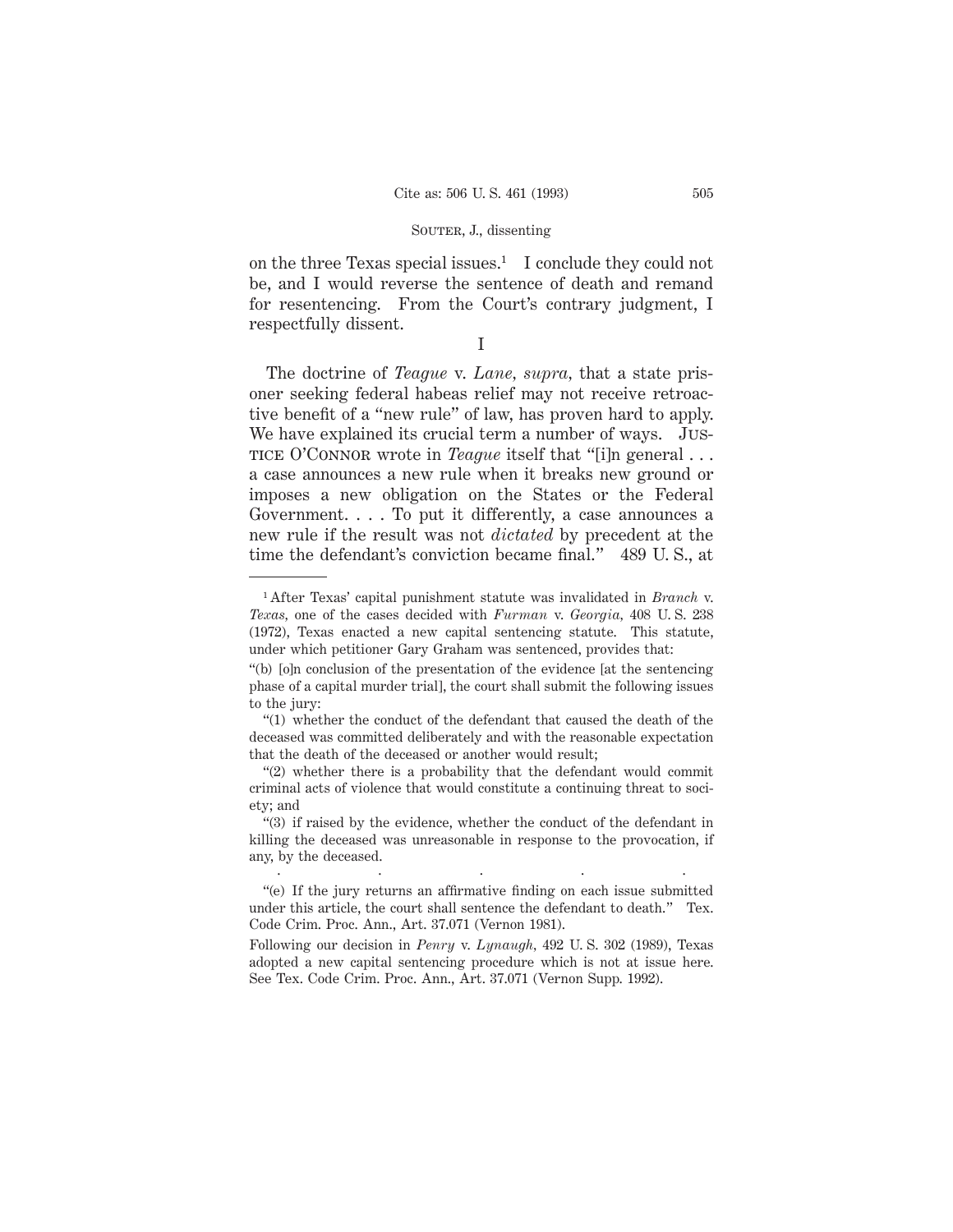301 (plurality opinion) (emphasis in original). We have said that novelty turns on whether the rule would represent a "developmen[t] in the law over which reasonable jurists [could] disagree," *Sawyer* v. *Smith,* 497 U. S. 227, 234 (1990), and we have emphasized that reasonableness is not a wholly deferential standard, by making it clear that the existence of conflicting authority does not alone imply that any rule resolving that conflict is a new one, *Stringer* v. *Black,* 503 U. S. 222, 236–237 (1992).

One general rule that has emerged under *Teague* is that application of existing precedent in a new factual setting will not amount to announcing a new rule. See *Wright* v. *West,* 505 U. S. 277, 304 (1992) (O'Connor, J., joined by Blackmun and Stevens, JJ., concurring in judgment) ("If a proffered factual distinction between the case under consideration and pre-existing precedent does not change the force with which the precedent's underlying principle applies, the distinction is not meaningful, and any deviation from precedent is not reasonable"); *id.*, at 309 (KENNEDY, J., concurring in judgment) ("Where the beginning point is a rule of this general application, a rule designed for the specific purpose of evaluating a myriad of factual contexts, it will be the infrequent case that yields a result so novel that it forges a new rule, one not dictated by precedent"); *id.*, at 313 (SOUTER, J., concurring in judgment) (*Teague* "does not mean, of course, that a habeas petitioner must be able to point to an old case decided on facts identical to the facts of his own").

That said, it can be a difficult question whether a particular holding presents simply a new setting for an old rule, or announces a new one. The question is not difficult in this case, however, for its answer is governed by *Penry, supra,* at 313, 329, the first case in which a majority of the Court adopted the approach to retroactivity put forward by the plurality in *Teague.* See 492 U. S., at 313. The circumstances in which petitioner Penry sought relief, and the rule that he sought to have applied, are virtually indistinguish-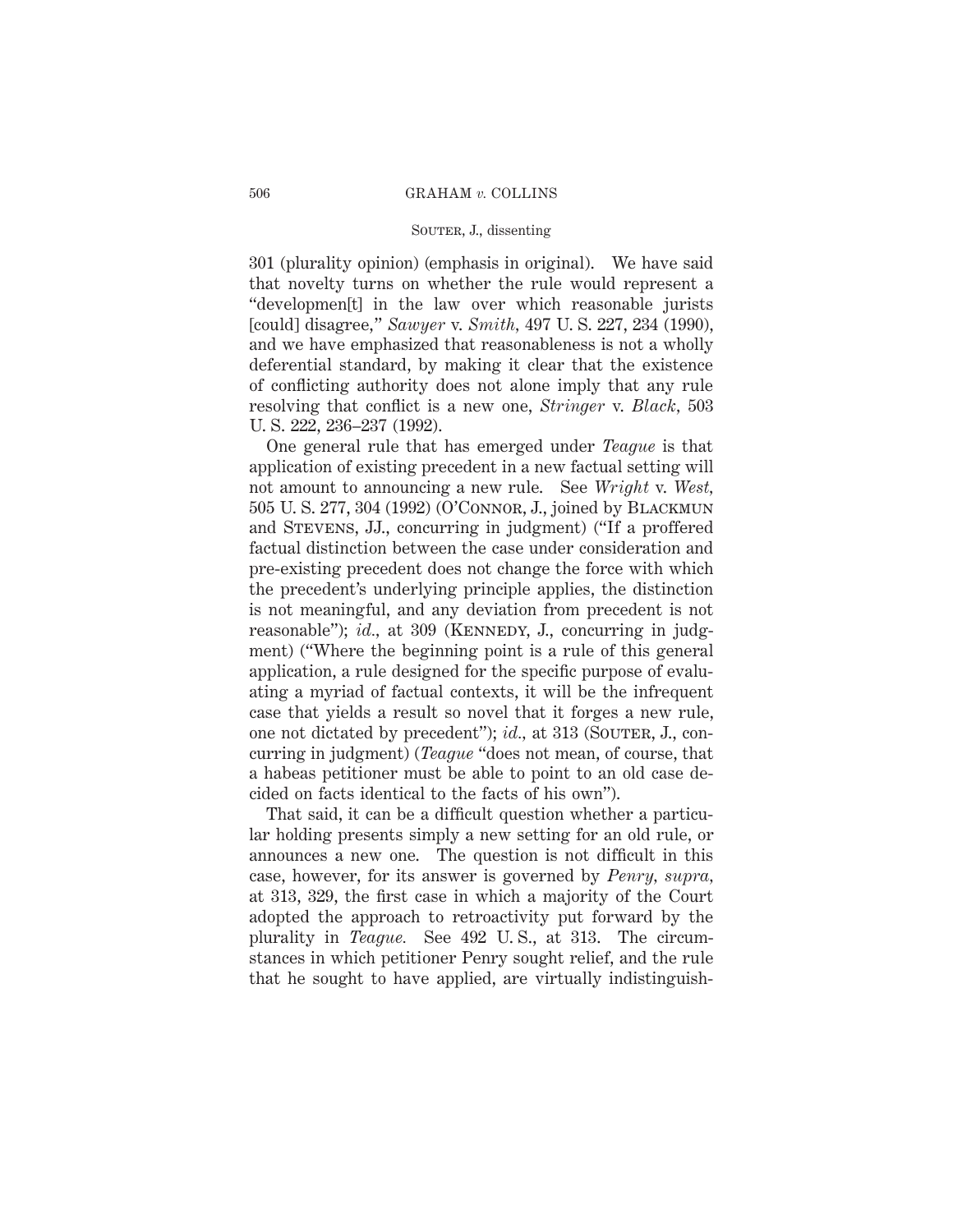able from the circumstances presented and the rule of decision sought by Graham in this case. We denied certiorari in Penry's direct appeal in 1986. *Penry* v. *Texas,* 474 U. S. 1073 (1986). The Texas Court of Criminal Appeals affirmed Graham's conviction and sentence of death in 1984, *Graham* v. *State,* No. 68,916, and Graham did not seek certiorari in this Court. In both cases, therefore, under the reasoning employed by the majority, see *ante,* at 467, "[t]his Court's decisions in *Lockett* v. *Ohio,* 438 U. S. 586 (1978), and *Eddings* v. *Oklahoma,* 455 U. S. 104 (1982), were rendered before [petitioners'] conviction[s] became final." *Penry,* 492 U. S., at 314–315. Because Penry was "entitled to the benefit of those decisions," *id.,* at 315, so, on a comparable claim, is Graham.

Our description of Penry's claim applies, indeed, almost precisely to Graham's claim in this case. Of Penry, we said:

"[He] does not challenge the facial validity of the Texas death penalty statute, which was upheld against an Eighth Amendment challenge in *Jurek* v. *Texas,* 428 U. S. 262 (1976). Nor does he dispute that some types of mitigating evidence can be fully considered by the sentencer in the absence of special jury instructions. See *Franklin* v. *Lynaugh,* 487 U. S. 164, 175 (1988) (plurality opinion); *id.*, at 185-186 (O'CONNOR, J., concurring in judgment). Instead, [he] argues that, on the facts of this case, the jury was unable to fully consider and give effect to the mitigating evidence . . . in answering the three special issues." *Ibid.*

In deciding whether he sought benefit of a "new rule," we went on to say:

"*Lockett* underscored *Jurek*'s recognition that the constitutionality of the Texas scheme 'turns on whether the enumerated questions allow consideration of particularized mitigating factors.' *Jurek,* 428 U. S., at 272. The plurality opinion in *Lockett* indicated that the Texas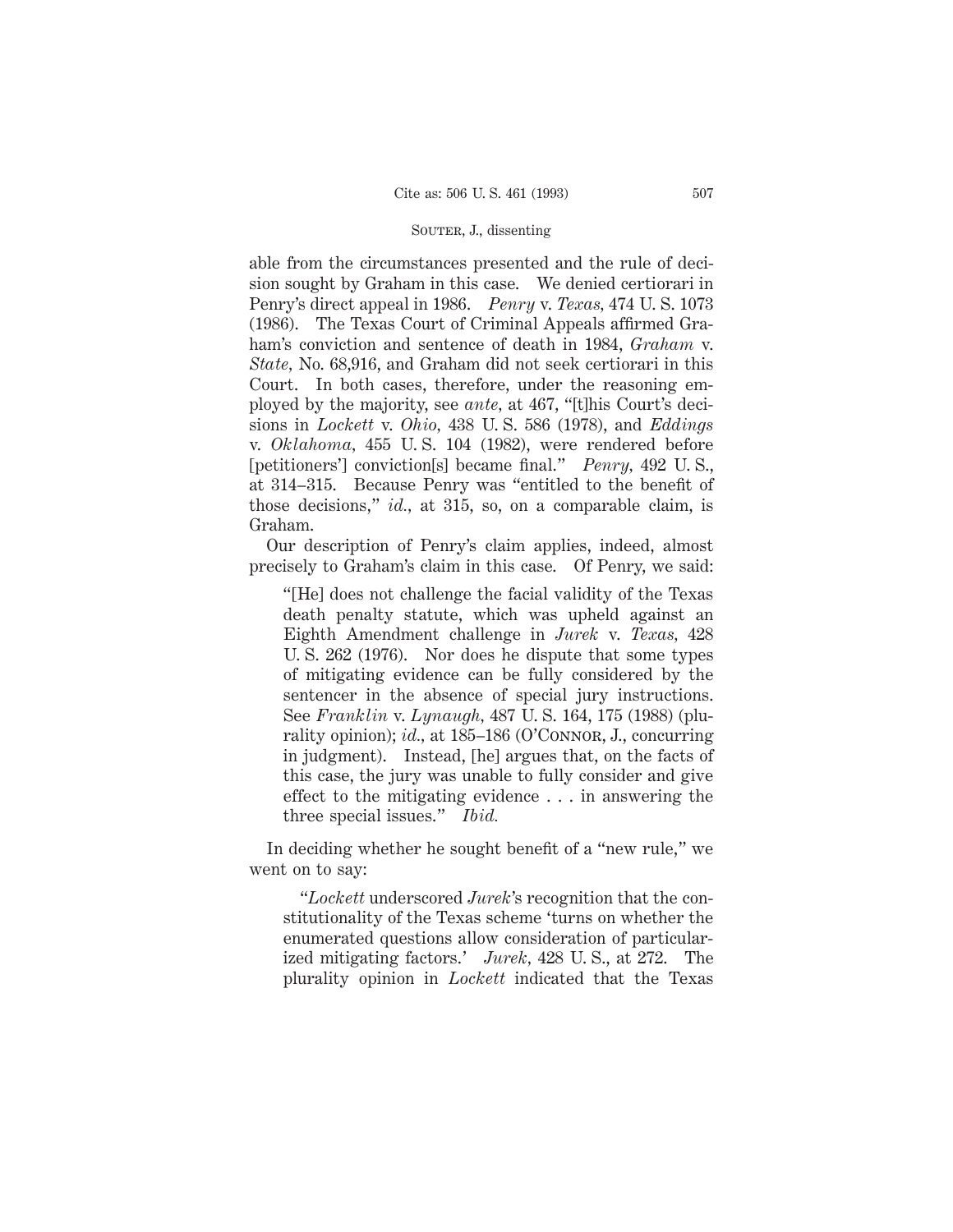death penalty statute had 'survived the petitioner's Eighth and Fourteenth Amendment attack [in *Jurek*] because three Justices concluded that the Texas Court of Criminal Appeals had broadly interpreted the second question—despite its facial narrowness—so as to permit the sentencer to consider "whatever mitigating circumstances" the defendant might be able to show.' 438 U. S., at 607." *Id.,* at 317.

We then reviewed the reaffirmation in *Eddings* v. *Oklahoma,* 455 U. S. 104 (1982), of the principle that "a sentencer may not be precluded from considering, and may not refuse to consider, any relevant mitigating evidence offered by the defendant as the basis for a sentence less than death." Thus, we said, "at the time Penry's conviction became final," as at the time Graham's did,

"it was clear from *Lockett* and *Eddings* that a State could not, consistent with the Eighth and Fourteenth Amendments, prevent the sentencer from considering and giving effect to evidence relevant to the defendant's background or character or to the circumstances of the offense that mitigate against imposing the death penalty. Moreover, the facial validity of the Texas death penalty statute had been upheld in *Jurek* on the basis of assurances that the special issues would be interpreted broadly enough to enable sentencing juries to consider all of the relevant mitigating evidence a defendant might present." 492 U. S., at 318.

Graham contends that *Jurek* v. *Texas,* 428 U. S. 262 (1976), *Lockett* v. *Ohio,* 438 U. S. 586 (1978), and *Eddings* v. *Oklahoma, supra,* were not honored in the application of the Texas special issues on the facts of his case, and, in this respect, too, his position is identical to that of Penry, who argued that "those assurances [on which *Jurek* rests] were not fulfilled *in his particular case* because, without appropriate instructions, the jury could not fully consider and give effect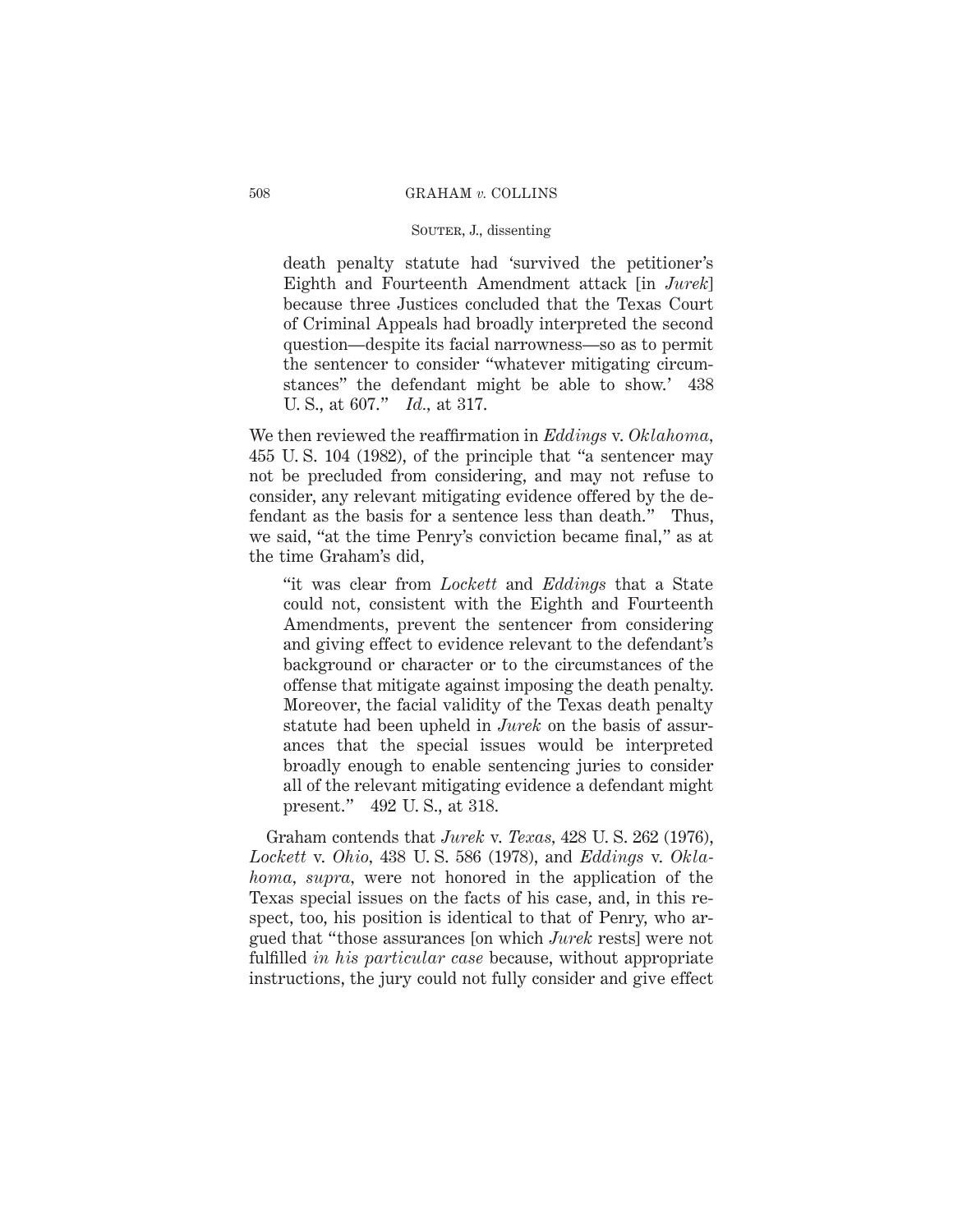to [his] mitigating evidence . . . in rendering its sentencing decision." 492 U. S., at 318 (emphasis in original). In *Penry,* we held that nothing foreclosed such a claim:

"The rule Penry seeks—that when such mitigating evidence is presented, Texas juries must, upon request, be given jury instructions that make it possible for them to give effect to that mitigating evidence in determining whether the death penalty should be imposed—is not a 'new rule' under *Teague* because it is dictated by *Eddings* and *Lockett.* Moreover, in light of the assurances upon which *Jurek* was based, we conclude that the relief Penry seeks does not 'impos[e] a new obligation' on the State of Texas. *Teague,* 489 U. S., at 301." *Id.,* at 318–319.

Thus in *Penry* we held that petitioner sought nothing but the application to his case of the rule announced in *Eddings* and *Lockett,* that "a State could not, consistent with the Eighth and Fourteenth Amendments, prevent the sentencer from considering and giving effect to evidence relevant to the defendant's background or character or to the circumstances of the offense that mitigate against imposing the death penalty." 492 U. S., at 318.

The first distinction between Penry's claim and that of Graham is the type of mitigating evidence involved. Penry's went to "mental retardation and abused childhood"; Graham's involves youthfulness, unfortunate background, and traits of decent character. But any assertion that this should make any difference flies in the face of JUSTICE KENnedy's opinion from last Term, quoted before, that "a rule of this general application, a rule designed for the specific purpose of evaluating a myriad of factual contexts [will only infrequently] yiel[d] a result so novel that it forges a new rule, one not dictated by precedent." *Wright* v. *West,* 505 U. S., at 309 (opinion concurring in judgment). Nor is the second distinction any more material, that Penry's evidence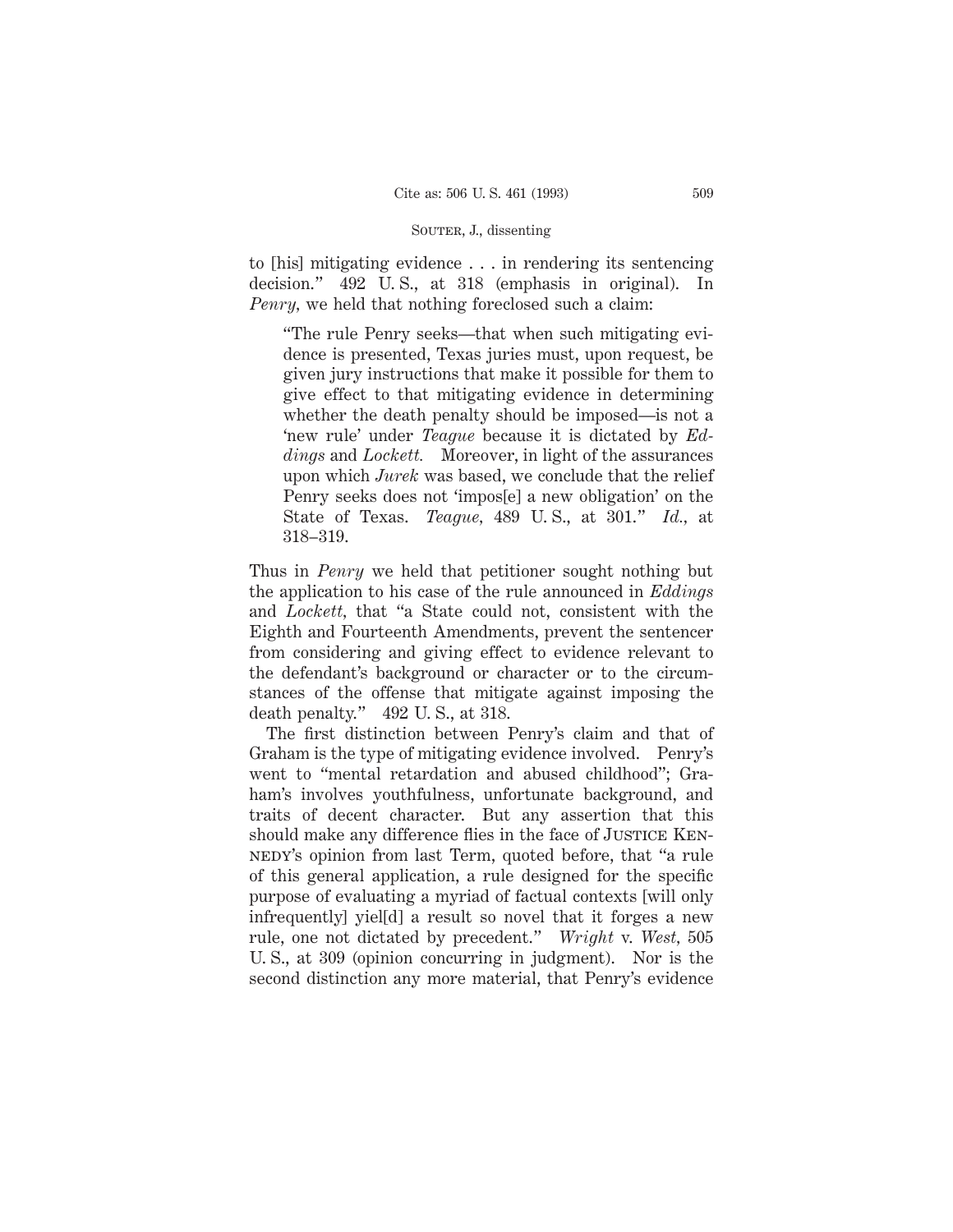## SOUTER, J., dissenting

of retardation could claim no mitigating effect under the second Texas issue, which asks the jury to assess a defendant's future dangerousness, whereas Graham's evidence of youth and decency could claim some.2 The point under *Lockett, Eddings,* and *Penry* is that sentencing schemes must allow the sentencer to give full mitigating effect to evidence; Graham's claim that his evidence could receive only partial consideration is just as much a claim for application of the preexisting rule demanding the opportunity for full effect as was Penry's claim that his retardation could be given no effect under the second Texas special issue.

Thus, from our conclusion that the rule from which the petitioner sought to benefit in *Penry* was not "new," it necessarily follows that the rule petitioner Graham seeks here is not new either. Indeed, that is the conclusion reached even by respondent who concedes that "if Graham is asserting the existence of a constitutional defect that can be cured by supplemental instructions, his claim likewise is not barred." Brief for Respondent 29, n. 10.3

<sup>2</sup> This distinction does not even apply to Graham's claim that the sentencing jury could not give full mitigating effect to the evidence of his unfortunate background. Of course, in this regard, despite their mitigating force, Penry's evidence of an abused childhood and Graham's evidence of an unfortunate background both have the same tendency to support only an affirmative answer to the future dangerousness special issue. The Court does not explain why, under its reasoning, Graham's claim concerning evidence of his background is barred by *Teague* v. *Lane,* 489 U. S. 288 (1989) (plurality opinion). See *ante,* at 475 (undifferentiated references to all of "Graham's evidence").

<sup>3</sup> Respondent's only argument concerning the application of *Teague* is that petitioner's claim is *Teague*-barred if "his claim is so extensive as to constitute a facial challenge to the Texas statute." Brief for Respondent 13. In other words, "if sustaining Graham's claim would necessarily require that *Jurek* be overruled, it is barred by *Teague.*" *Id.,* at 29, n. 10. However, petitioner does not ask that *Jurek* v. *Texas,* 428 U. S. 262 (1976), be overruled. Indeed, he concedes that the Texas statute has been applied constitutionally in those cases such as *Franklin* v. *Lynaugh,* 487 U. S. 164 (1988), in which the mitigating evidence can be given "full" miti-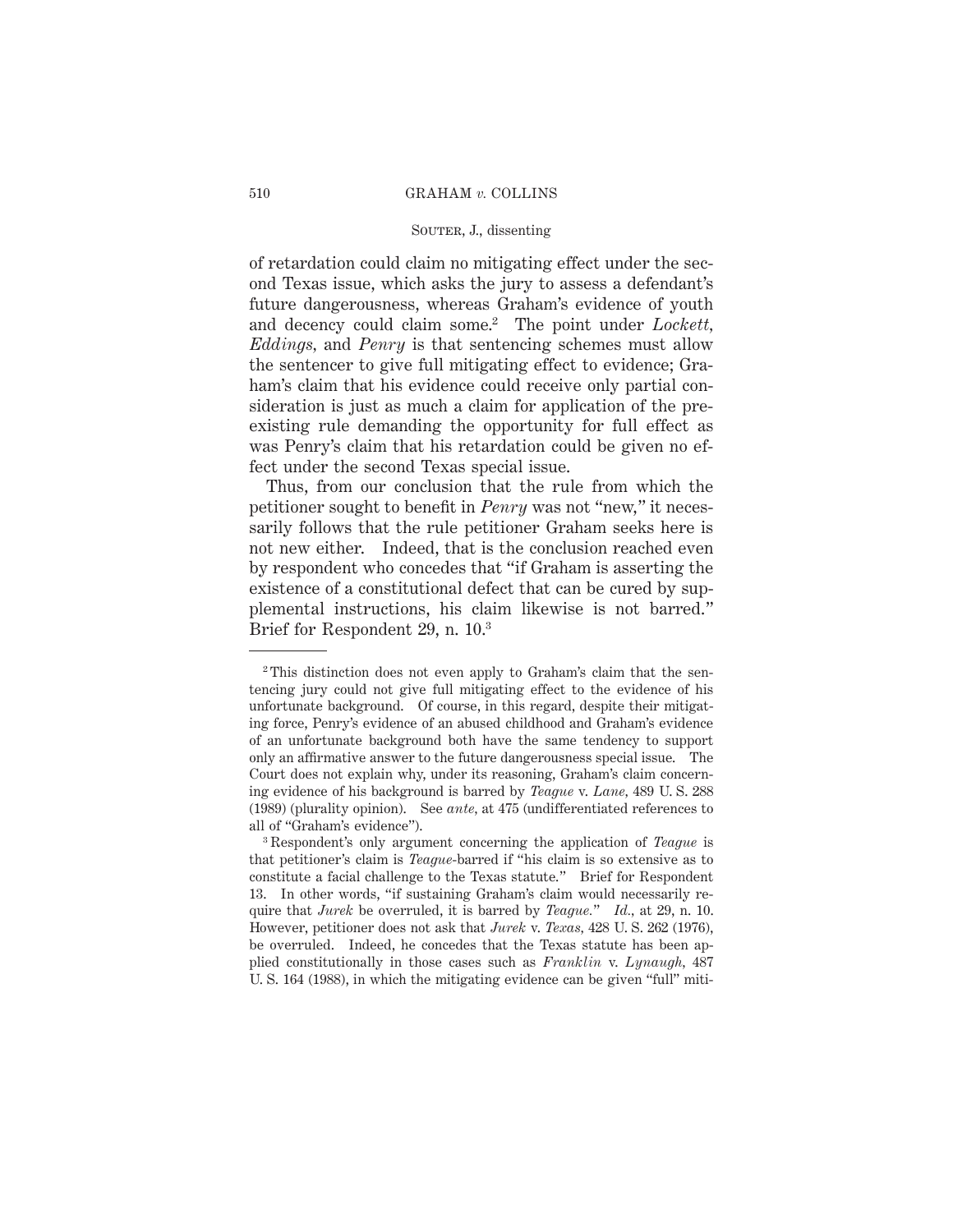The Court's conclusion to the contrary rests on the assumption that an additional instruction is required under *Penry* only where there is mitigating evidence without any "mitigating relevance" to the second, future dangerousness special issue. See *ante,* at 475. But that was not the holding of *Penry,* which reiterates the Eighth Amendment requirement expressed in *Lockett* and *Eddings* that the jury be able "to consider fully [the defendant's] mitigating evidence," *Penry,* 492 U. S., at 323, and requires a separate instruction whenever such evidence "has relevance to . . . moral culpability beyond the scope of the special issues," *id.,* at 322. Indeed, Justice Scalia's dissent in *Penry* recognized that "[w]hat the Court means by 'fully consider' (what it must mean to distinguish *Jurek*) is to consider *for all purposes, including purposes not specifically permitted by the questions.*" *Id.,* at 355 (opinion dissenting in relevant part) (emphasis in original). That dissent argued that this was not what was required by the Constitution, see *id.*, at  $358-360$ <sup>4</sup>, but it correctly described the holding in the Court's opinion in *Penry* itself. Nothing in *Penry* aside from Justice Scalia's dissent, and nothing in the controlling opinions in *Lockett* or *Eddings,* suggested that this Eighth Amendment requirement will be obviated by the happenstance that a defendant's particular mitigating evidence is relevant to one of the special issues, even though it may have mitigating force beyond the scope of that issue.

*Penry* plainly answered the *Teague* question that the majority answers differently today, a question that even re-

gating weight under the special issues. See Brief for Petitioner 15, and n. 12. Thus, respondent's *Teague* argument has no application to this case.

<sup>4</sup> See also *Penry,* 492 U. S., at 356 (Scalia, J., dissenting in part) (arguing, contrary to the holding of the Court, that after *Jurek* "there remains available, in an as-applied challenge to the Texas statute," only "the contention that a particular mitigating circumstance is in fact irrelevant to any of the three questions it poses, and hence could not be considered").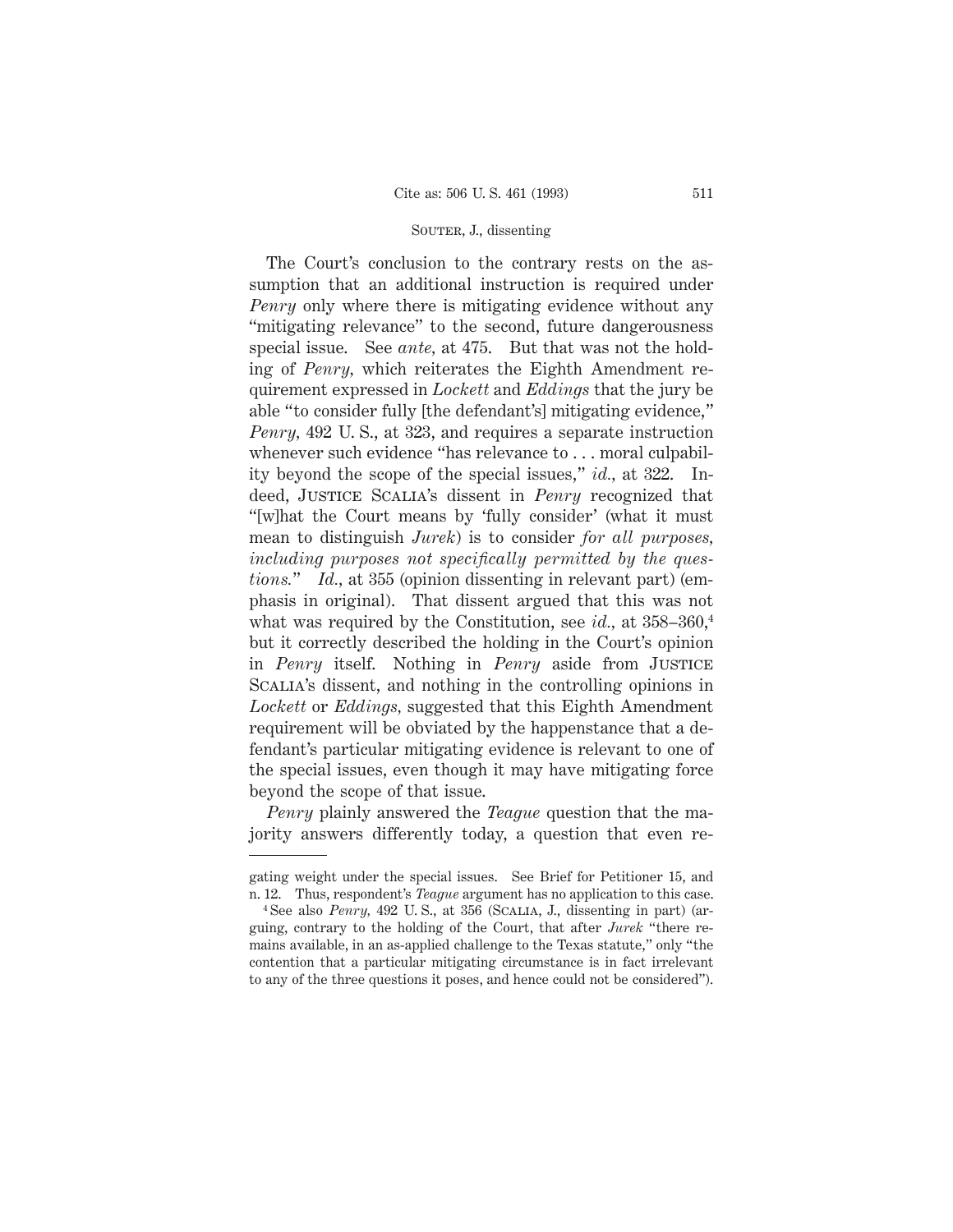spondent did not see fit to raise again. *Penry* controls in this respect, and we should adhere to it.

## II

I therefore turn to the merits of the claim,<sup>5</sup> which are properly before us.6 *Penry* again controls, for reasons already anticipated in the *Teague* analysis, but bearing some expansion here.

A

Following the first grant of certiorari in this case, after we vacated the judgment and remanded for reconsideration in light of *Penry,* see *Graham* v. *Lynaugh,* 492 U. S. 915 (1989), a panel of the Court of Appeals for the Fifth Circuit decided to vacate Graham's death sentence and remand. *Graham* v. *Collins,* 896 F. 2d 893 (1990). The Court of Appeals then took the case en banc, however, and, by a vote of 7 to 6, construed *Penry* to require no additional instruction "in instances where no major mitigating thrust of the evidence is

<sup>&</sup>lt;sup>5</sup> The full Court may do the same in responding to several pending petitions for certiorari presenting the same question involved in this case, but on direct review. See, *e. g., Johnson* v. *Texas,* cert. pending, No. 92–5653; *Jackson* v. *Texas,* cert. pending, No. 91–7399; *Boggess* v. *Texas,* cert. pending, No. 91–5862.

<sup>6</sup> At trial petitioner did not seek the additional *Penry* instruction that he now says is required. Whether the failure to request such an instruction is a bar to a subsequent challenge is a question of state procedure; if the conviction were affirmed by the state appellate courts on the ground that petitioner failed to raise his claim before the trial court, that affirmance could rest on an independent and adequate state-law ground. Here, the Texas Court of Criminal Appeals appears to have addressed petitioner's challenge on the merits in a state postconviction proceeding. See App. 37. In any event, under Texas law, a *Penry* claim is not procedurally barred even if no additional mitigating-evidence instruction is requested or there is no objection made at trial to the jury instructions. See *Selvage* v. *Collins,* 816 S. W. 2d 390, 392 (Tex. Crim. App. 1991); *Black* v. *State,* 816 S. W. 2d 350, 362–369 (Tex. Crim. App. 1991); *id.,* at 367–374 (Campbell, J., concurring). The adequacy of the Texas special issues in this case is therefore properly before us.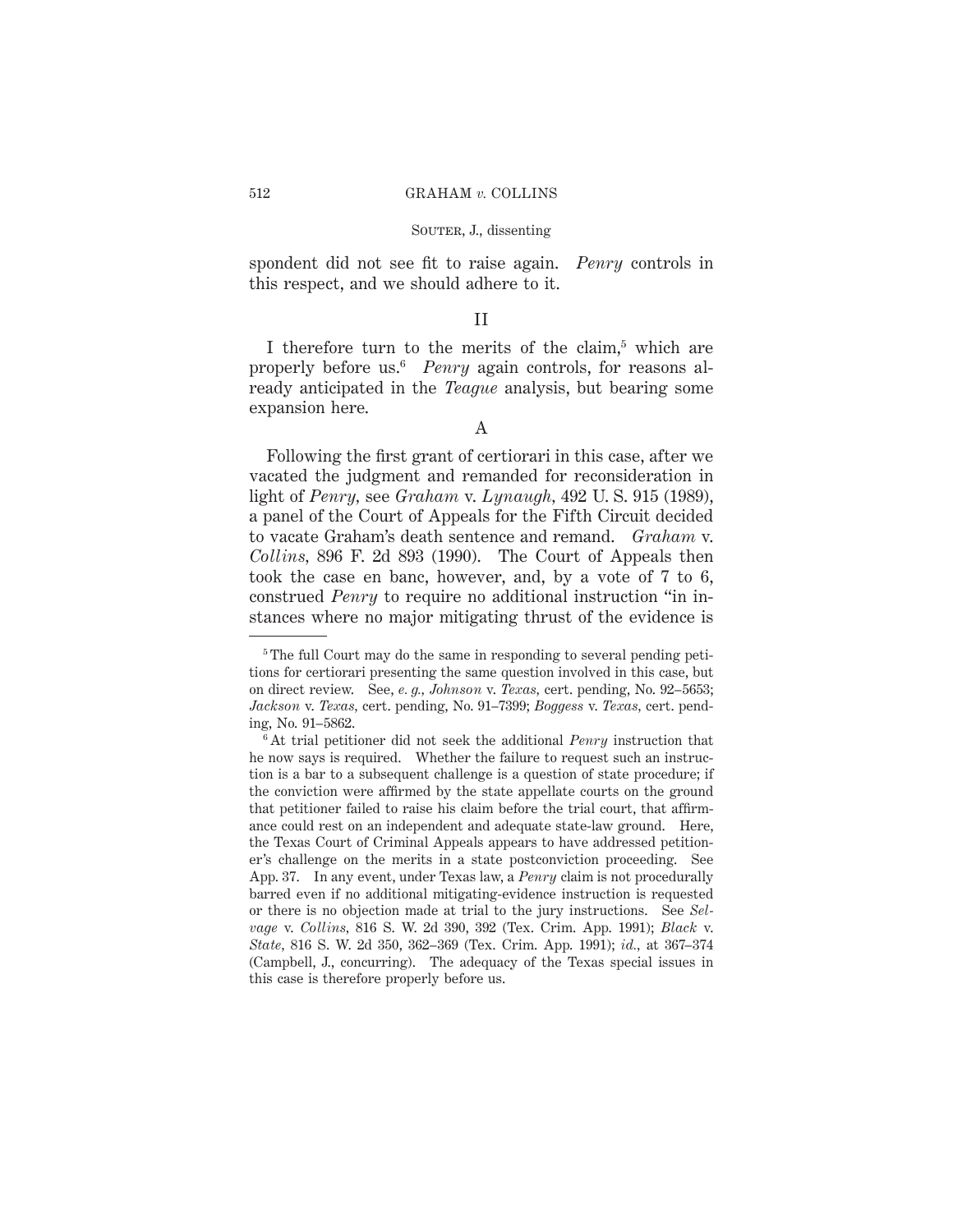substantially beyond the scope of all the special issues." 950 F. 2d 1009, 1027 (CA5 1992) (en banc). It also limited the application of *Penry* to mitigating evidence of circumstances that were not "transitory," but were "uniquely severe permanent handicaps with which the defendant was burdened through no fault of his own." See 950 F. 2d, at 1029. *Penry* lends no support for these limitations, however, and they are plainly at odds with other controlling Eighth Amendment precedents, which the Court does not purport to disturb.

B

Our cases have construed the Eighth Amendment to impose two limitations upon a state capital sentencing system. First, in determining who is eligible for the death penalty, the "State must 'narrow the class of murderers subject to capital punishment,' . . . by providing 'specific and detailed guidance' to the sentencer." *McCleskey* v. *Kemp,* 481 U. S. 279, 303 (1987) (quoting *Gregg* v. *Georgia,* 428 U. S. 153, 196 (1976), and *Proffitt* v. *Florida,* 428 U. S. 242, 253 (1976)). Second, "the Constitution [nonetheless] limits a State's ability to narrow a sentencer's discretion to consider relevant evidence that might cause it to *decline to impose* the death sentence." 481 U. S., at 304 (emphasis in original). It is this latter limitation that concerns us today.

Our cases require that a sentencer in a capital case be permitted to give a "reasoned moral response" to the defendant's mitigating evidence. See *California* v. *Brown,* 479 U. S. 538, 545 (1987) (O'Connor, J., concurring) (emphasis deleted). In so doing, "[t]he sentencer . . . [cannot] be precluded from considering *as a mitigating factor,* any aspect of a defendant's character or record and any of the circumstances of the offense that the defendant proffers as a basis for a sentence less than death." *Lockett,* 438 U. S., at 604 (plurality opinion) (emphasis in original; footnote omitted). This is understood to follow from our conclusion that "[a]ny exclusion of the 'compassionate or mitigating factors stem-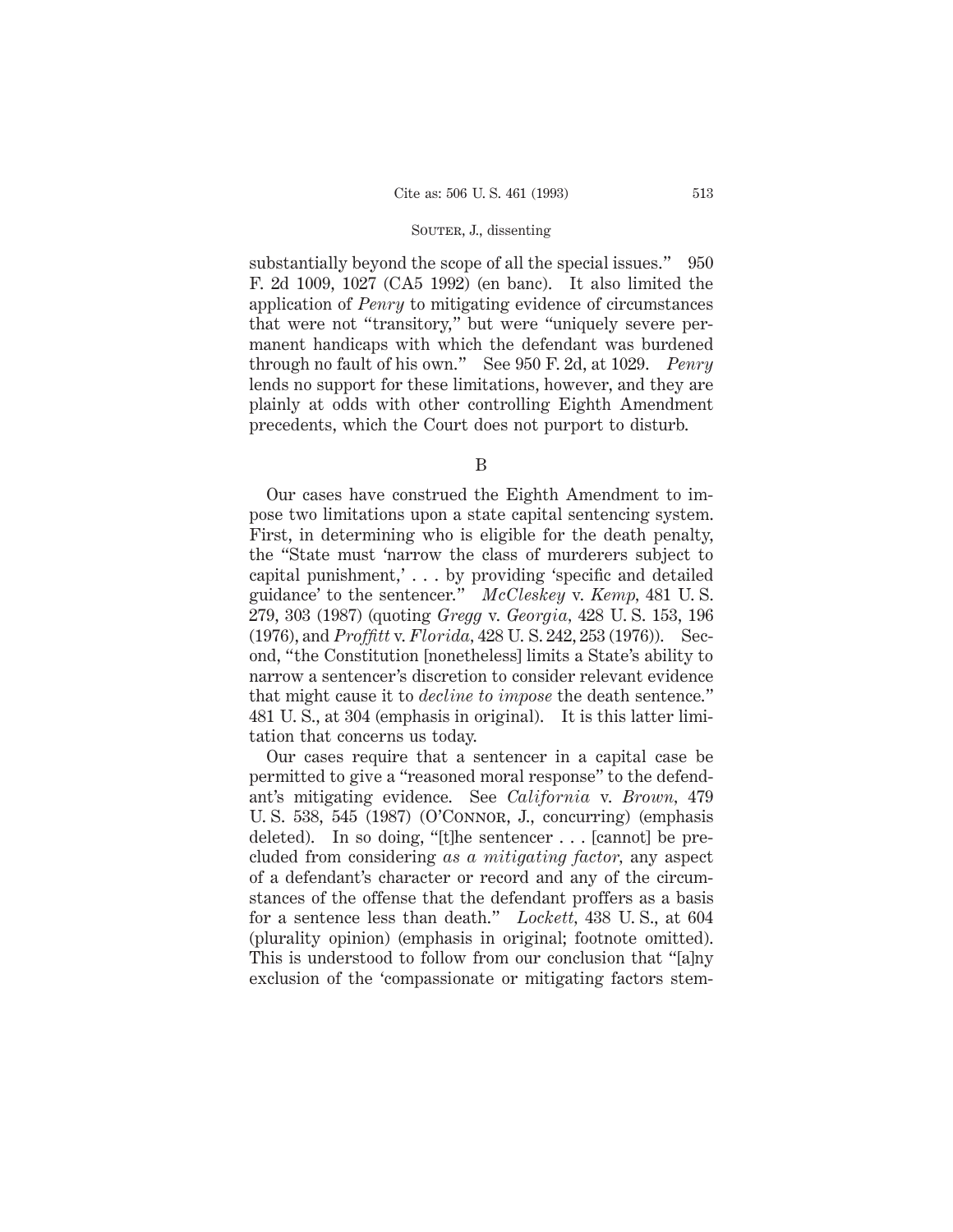ming from the diverse frailties of humankind' that are relevant to the sentencer's decision would fail to treat all persons as 'uniquely individual human beings.'" McCleskey, supra, at 304 (quoting *Woodson* v. *North Carolina,* 428 U. S. 280, 304 (1976)).

As we first described it in *Jurek,* the Texas scheme to be measured against this obligation assesses mitigating (as well as aggravating) evidence by looking both backward to the defendant's moral culpability for the crime itself, as distinct from strictly legal guilt, and forward to his likely behavior if his life is not taken. Thus the first issue requires the sentencer to determine whether the defendant acted deliberately, and the third asks for assessment of any provocation as mitigating the fault of any response. Each issue demands an examination of past fact as bearing on the moral significance of a past act. The second issue, on the other hand, calls for a prediction of future behavior, prompting a judgment that is moral in the utilitarian sense that society may legitimately prefer to preserve the lives of murderers unlikely to endanger others in the future, as against the lives of the guilty who pose continuing threats.

While these issues do not exhaust the categories of mitigating fact,7 at the time *Jurek* was decided the Court of Criminal Appeals of Texas had indicated that the second special issue would be given a wide enough compass to allow jury consideration of such diverse facts as prior record and the character of past crimes, duress, or emotional pressure

<sup>7</sup> Or, indeed, all the ways in which evidence may mitigate against imposition of a death sentence previously mentioned by Members of this Court. See *Franklin* v. *Lynaugh,* 487 U. S., at 186 (O'Connor, J., joined by Blackmun, J., concurring in judgment) (referring to "positive character traits that might mitigate against the death penalty"); *id.*, at 189 (STEvens, J., joined by Brennan and Marshall, JJ., dissenting) (character evidence of "redeeming features" may reveal "virtues that can fairly be balanced against society's interest in killing [a defendant] in retribution for his violent crime"). My analysis today does not require extended consideration of the category suggested in *Franklin.* See *infra,* at 521.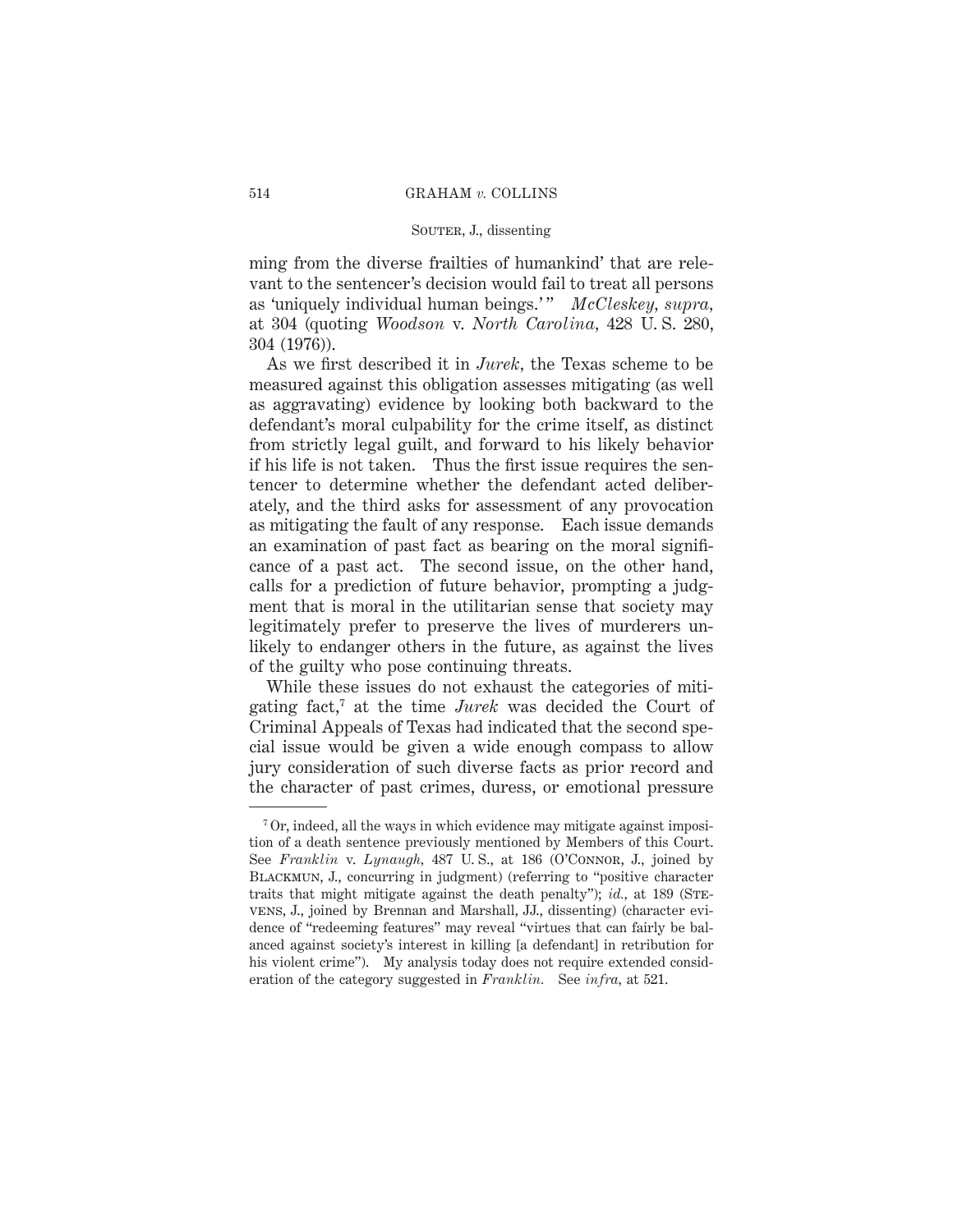associated with the instant crime, and the age of the defendant. *Jurek,* 428 U. S., at 272–273. Thus, we had a reasonable expectation that the sentencer would have authority to give comprehensive effect to each defendant's mitigating evidence. As *Penry* revealed, however, and as the facts of this case confirm, neither the second nor the other special issues have been construed with enough scope to allow the full consideration of mitigating potential that *Lockett* and *Eddings* confirmed are required, and challenges to the Texas statute as applied may be sustained despite the statute's capacity to withstand *Jurek*'s facial challenge. In its holding that a death sentence resulting from the application of the Texas special issues could not be upheld unless the jury was able "to consider fully [the defendant's] mitigating evidence," 492 U. S., at 323,<sup>8</sup> *Penry* is a perfectly straightforward application of the Eighth Amendment's requirement of individualized sentencing.9

As to the first contention, *Lockett* v. *Ohio,* 438 U. S 586 (1978), was understood at the time it was handed down to require that constitutionally relevant mitigating evidence (the definition of which is given below) be given full consideration *and effect.* See, *e. g., id.,* at 623 (White, J., concurring in part, dissenting in part, and concurring in judgments) (emphasis added) (*Lockett* "requir[es] as a matter of constitutional law that sentencing authorities be permitted to consider *and in their discretion to act upon* any and all mitigating circumstances"). This is the understanding upon which *Lockett* and *Eddings* have consistently been applied by the Court. See *Skipper* v. *South Carolina,* 476 U. S. 1, 7 (1986) ("Assuming . . . that [a State Supreme Court] rule would in any case have the effect of precluding the defendant from introducing otherwise admissible evi-

<sup>8</sup> See also *Jurek,* 428 U. S., at 272 (joint opinion of Stewart, Powell, and Stevens, JJ.) ("[T]he constitutionality of the Texas procedures turns on whether the enumerated questions allow consideration of particularized mitigating factors").

<sup>9</sup> Justice Thomas argues, *ante,* at 493, that the rule applied in *Penry* "originated entirely from whole cloth in two recent concurring opinions," *California* v. *Brown,* 479 U. S. 538, 545 (1987) (O'Connor, J., concurring), and *Franklin* v. *Lynaugh, supra,* at 185 (O'Connor, J., concurring in judgment), and that it requires "unbridled" jury discretion, even to the point that the death penalty may be withheld on the basis of race, *ante,* at 494.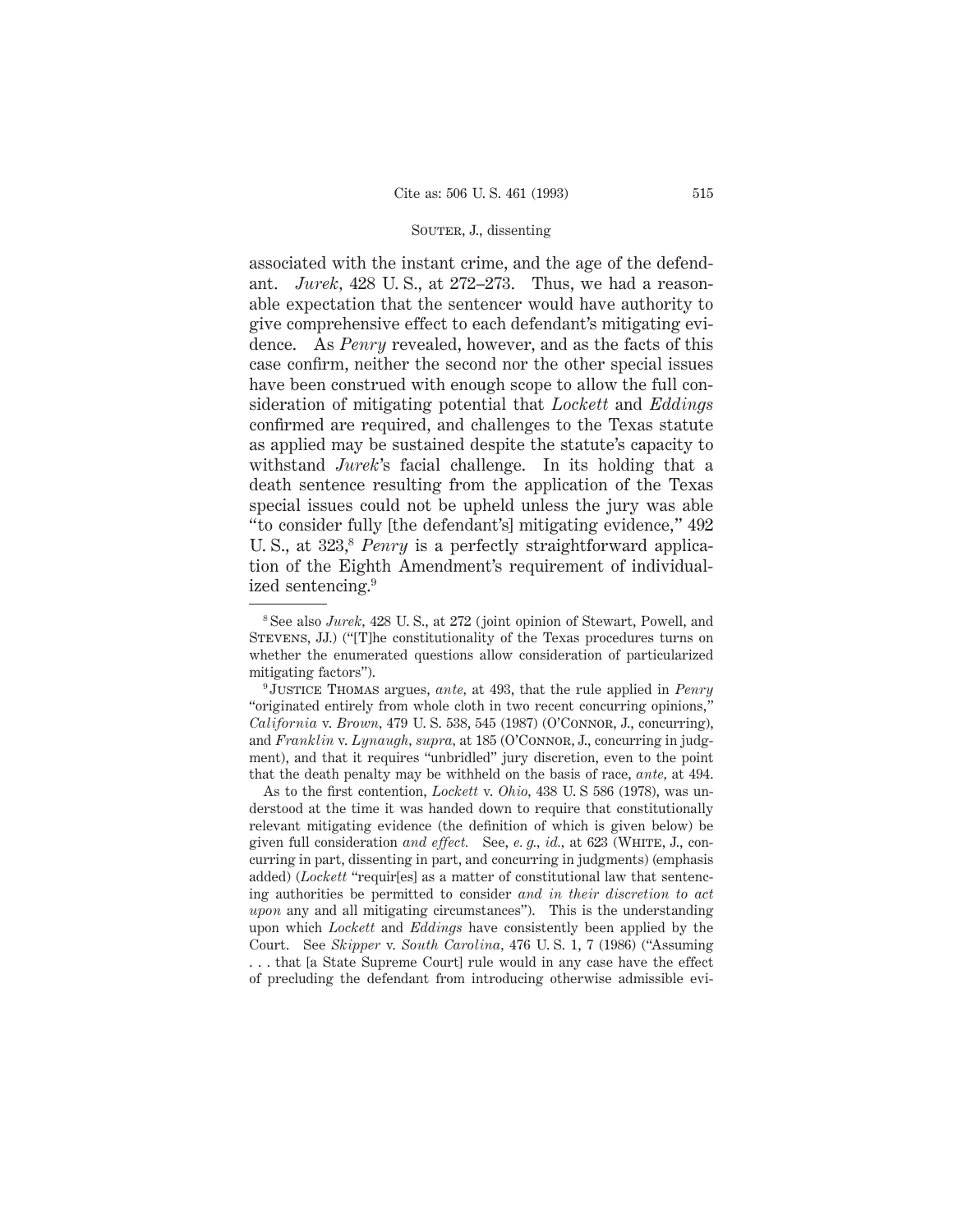### SOUTER, J., dissenting

The specific question in *Penry* itself was whether the mitigating evidence of Penry's mental retardation and history of abuse "as it bears on [Penry's] personal culpability" could be

Justice Thomas's second concern, about "sympathy for a defendant who is a member of a favored group," *ante,* at 495, involves an issue of very great seriousness. But the *Lockett*-*Eddings* rule is not one of "unbridled" or "unbounded" discretion. See *ante,* at 494–495. Constitutionally relevant mitigating evidence is limited to "any aspects of a defendant's character or record and any of the circumstances of the offense that the defendant proffers as a basis for a sentence less than death." *Lockett, supra,* at 604 (plurality opinion). A defendant's race as such is not mitigating as an aspect of his character or record, or as a circumstance of any offense he may have committed.

dence for the explicit purpose of convincing the jury that he should be spared the death penalty because he would pose no undue danger to his jailers or fellow prisoners and could lead a useful life behind bars if sentenced to life imprisonment, the rule would not pass muster under *Eddings*"); *McCleskey* v. *Kemp,* 481 U. S. 279, 306 (1987) ("States cannot *limit the sentencer's consideration* of any relevant circumstance that could cause it to decline to impose the [death] penalty" (emphasis added)); *Franklin* v. *Lynaugh, supra,* at 184–185 (O'CONNOR, J., joined by BLACKmun, J., concurring in judgment); *id.,* at 191–192 (Stevens, J., joined by Brennan and Marshall, JJ., dissenting). While one may argue that this aspect of our Eighth Amendment jurisprudence is in tension with the sentence in *Gregg* that the State should give the jury guidance as to what factors it " 'deems particularly relevant to the sentencing decision,' " *ante,* at 485 (Thomas, J., concurring) (quoting *Gregg* v. *Georgia,* 428 U. S. 153, 192 (1976)), any such tension dates, at the latest, from *Eddings,* decided in 1982, not from *Penry* in 1989.

There was one novelty in the concurring opinions in *Brown* and *Franklin,* however, in the use of the phrase "reasoned moral response," see *supra,* at 513, to which Justice Thomas adverts in his concurring opinion. But as the concurring opinion explained in *Brown,* this is just a shorthand for the individual assessment of personal culpability that *Lockett* and *Eddings* mandate. See *Brown, supra,* at 545. It is, indeed, appropriate shorthand. Justice Thomas himself acknowledges, as I think everyone must, "that 'capital punishment is an expression of society's moral outrage at particularly offensive conduct,' " *ante,* at 498 (quoting *Gregg* v. *Georgia, supra,* at 183 (joint opinion of Stewart, Powell, and Stevens, JJ.)), and he reminds us that "[a]ny determination that death is or is not the fitting punishment for a particular crime will necessarily be a moral one," *ante,* at 494.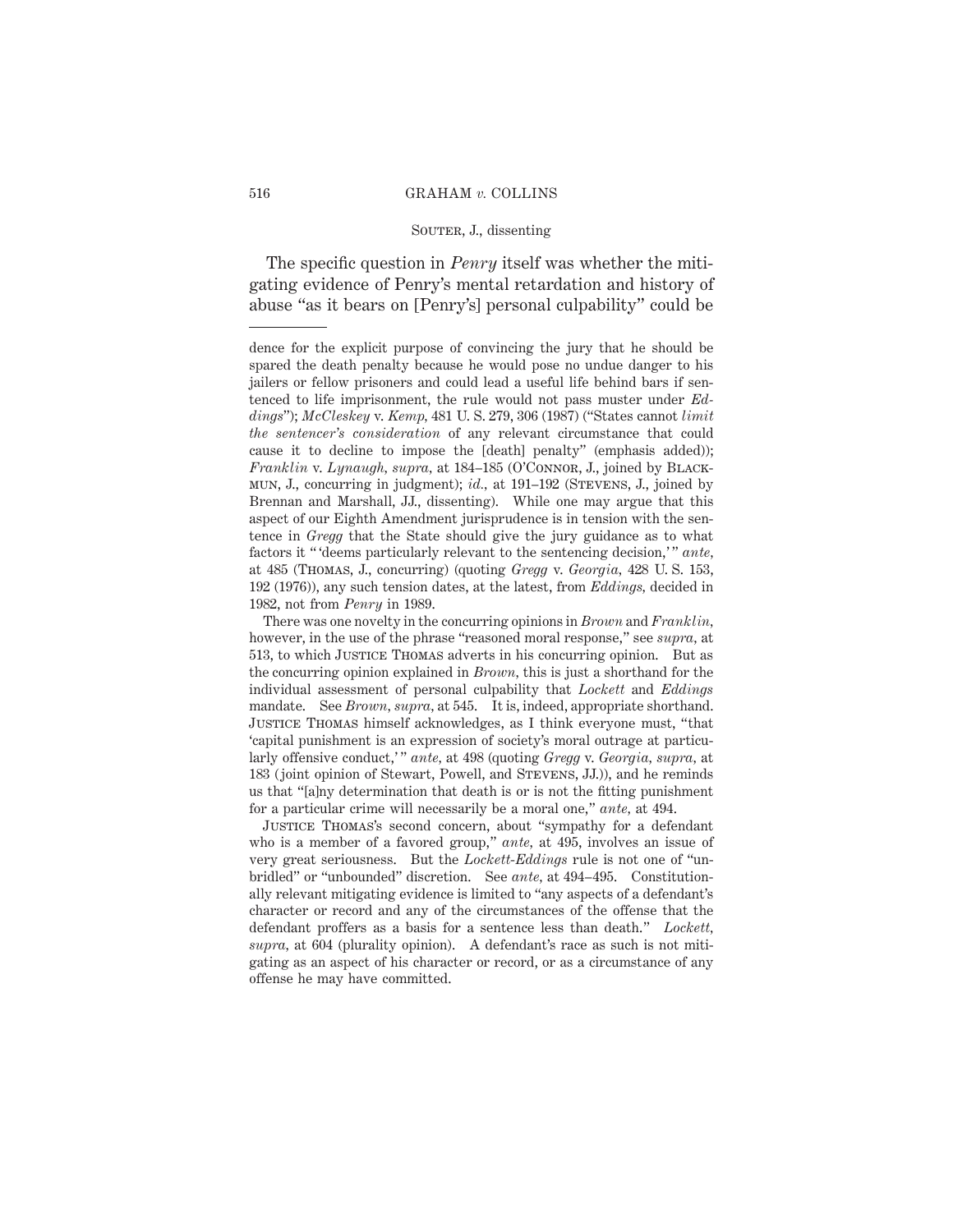taken account of under the Texas special issues, *ibid.,* and in deciding that case, we examined each special issue in turn. We concluded first that the jury instruction barred full consideration of the evidence of retardation and personal abuse under the first, or "deliberate[ness]," special issue, see *ibid.,* and second that insofar as the evidence bore on personal culpability, it could not be given mitigating effect under the issue of "future dangerousness." As to the latter, indeed, it could have been considered only as an aggravating factor. Although we described Penry's evidence as a "two-edged sword . . . diminish[ing] his blameworthiness for his crime even as it indicates that there is a probability that he will be dangerous in the future," *id.,* at 324, the dilemma thus presented was not essential to our conclusion that the second special issue failed to meet the State's constitutional obligations. The point was simply that the special issue did not allow the jury to give effect to the mitigating force of Penry's evidence as it bore on his personal culpability. Finally we concluded that "a juror who believed Penry lacked the moral culpability to be sentenced to death could not express that view in answering the third ['provocation'] special issue if she also concluded that Penry's action was not a reasonable response to provocation." *Id.,* at 324–325. In sum, full consideration of the tendency of retardation and a history of abuse to mitigate moral culpability was impossible.

# $\mathcal{C}$

Graham's evidence falls into three distinct categories. As to each, our task is to take the same analytical steps we undertook in *Penry,* to see whether the sentencing jury could give it full mitigating effect.

#### 1

First, there was the evidence of Graham's youth. He was 17 when he committed the murder for which he was convicted, and he was sentenced less than six months after the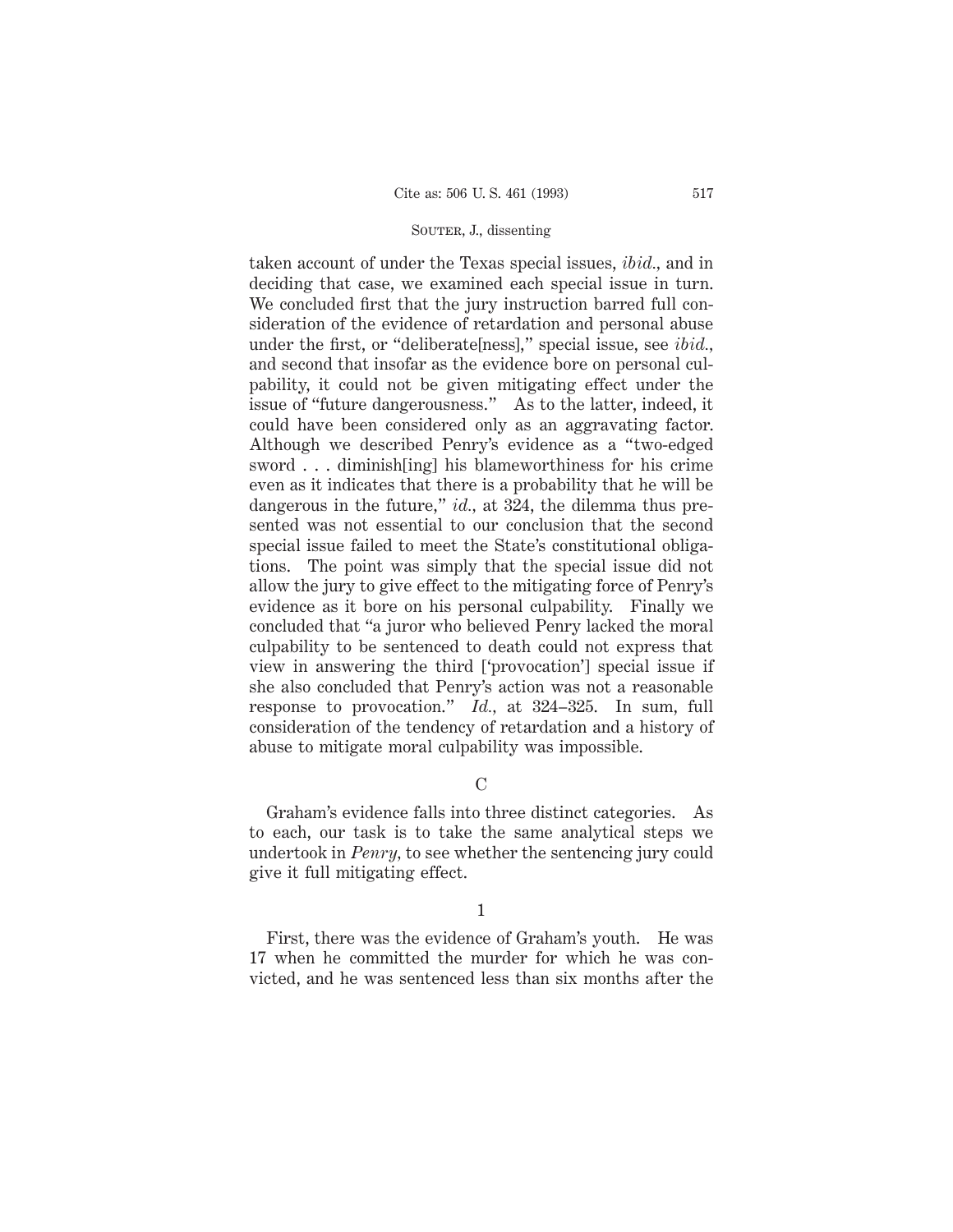crime. Youth may be understood to mitigate by reducing a defendant's moral culpability for the crime, for which emotional and cognitive immaturity and inexperience with life render him less responsible, see *Eddings* v. *Oklahoma,* 455 U. S., at 115–116, and youthfulness may also be seen as mitigating just because it is transitory, indicating that the defendant is less likely to be dangerous in the future.

As with Penry's evidence of mental retardation, the mitigating force of Graham's youth could not be fully accounted for under the first, "deliberateness" issue, given the trial judge's explanation of that issue to the jury. While no formal jury instruction explained what "deliberate" meant, the judge emphasized at *voir dire* that "deliberate" meant simply "intentional," see App. 90, 127, 169, 205–206, 246, 291, 319– 320, 353, 420, a definition that hardly allowed exhaustion of the mitigating force of youth. A young person may perfectly well commit a crime "intentionally," but our prior cases hold that his youth may nonetheless be treated as limiting his moral culpability because he "'lack[s] the experience, perspective, and judgment' expected of adults." *Eddings, supra,* at 116 (quoting *Bellotti* v. *Baird,* 443 U. S. 622, 635 (1979)).

We have already noted that the Court of Appeals answered this difficulty by reasoning that the "major mitigating thrust" of the evidence could be given effect under the second special issue calling for assessment of future dangerousness. The errors of this view we have also seen. First, nothing in *Penry* suggests that partial consideration of the mitigating effect of the evidence satisfies the Constitution. *Penry,* like *Eddings* and the *Lockett* plurality before that, states an Eighth Amendment demand that the sentencer "consider and give effect to . . . mitigating evidence" "fully," 492 U. S., at 318, and when such evidence "has relevance to . . . moral culpability beyond the scope of the special issues," constitutional standards require a separate instruction au-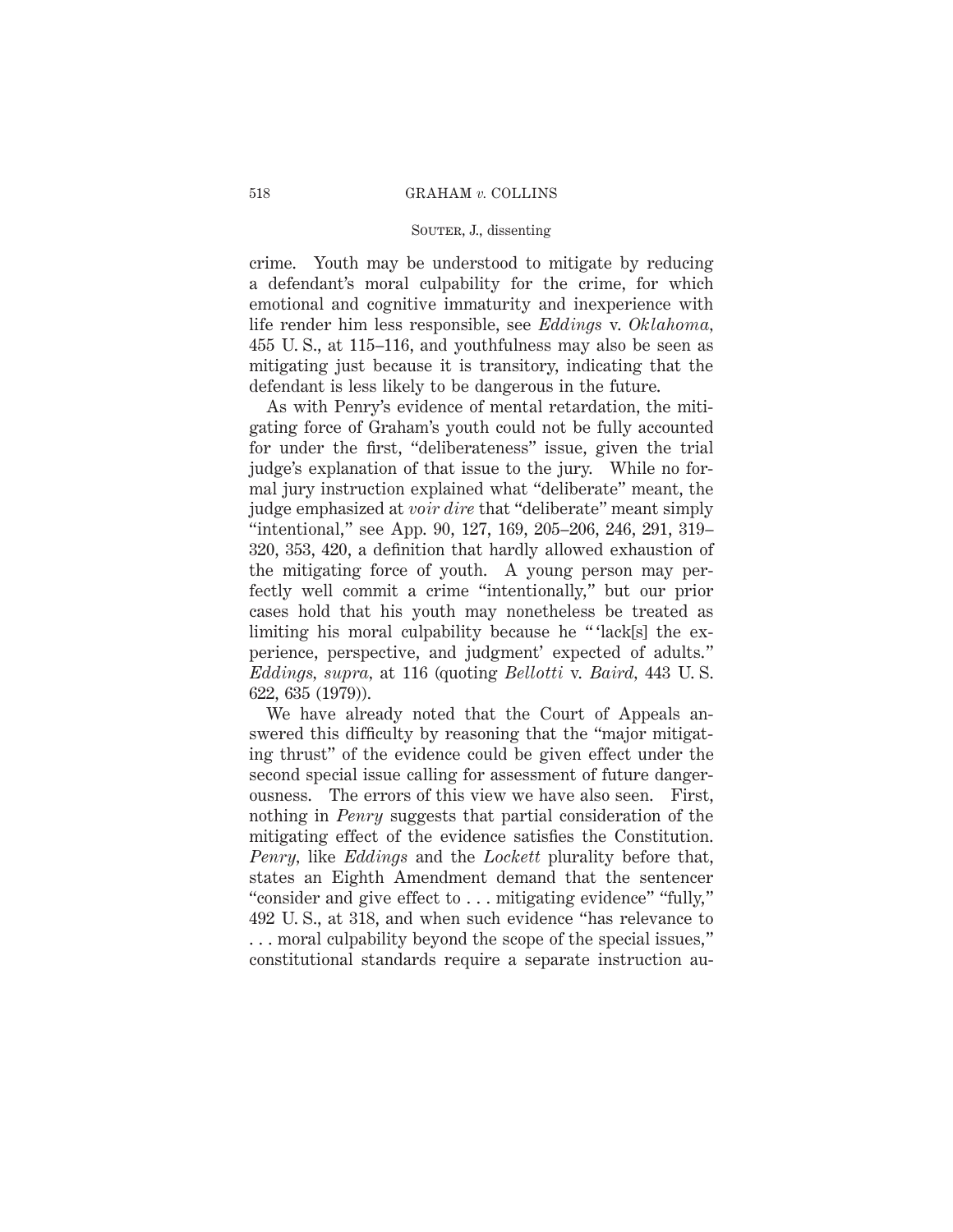thorizing that complete effect be given, *id.,* at 322. See *Mc-Cleskey,* 481 U. S., at 304 ("[A]ny exclusion" of mitigating evidence is inconsistent with the Eighth Amendment's individualized sentencing requirements). Thus, even if the future dangerousness issue allowed the jury to recognize Graham's evanescent youth as tending to mitigate any danger if he were imprisoned for life, it would still fail the test of the Eighth Amendment because the jury could not give effect to youth as reducing Graham's moral culpability.10 The Eighth Amendment requires more than some consideration of mitigating evidence.

The Court of Appeals also erred in thinking the second special issue adequate even to take account of the possibility that Graham may be less dangerous as he ages. The issue is stated in terms of the statutory question "whether there is a probability that the defendant would commit criminal acts of violence that would constitute a continuing threat to society." Tex. Code Crim. Proc. Ann., Art. 37.071(b)(2) (Vernon 1981). Because a boy who killed at 17 and was promptly tried (as Graham was) could well be held dangerous in the future by reason of continuing youth, it was error to limit *Penry* to cases in which a mitigating condition is permanent. See 950 F. 2d, at 1029. It is no answer to say youth is fleeting; it may not be fleeting enough, and a sufficiently young defendant may have his continuing youth considered under the second issue as aggravating, not mitigating. In this case, moreover, the possibility of taking youth as aggra-

<sup>10</sup> I note in this regard that the trial judge's remarks at *voir dire* may have inappropriately left the jury to consider whether Graham would have been dangerous in the future *if he were set free.* See Brief for Petitioner 8, n. 4. In light of my conclusion that Graham's death sentence should be vacated, I need not address here the propriety of a sentence imposed on the basis of future dangerousness to the public when there is no possibility that a defendant will be sentenced to a term less than life without the possibility of parole.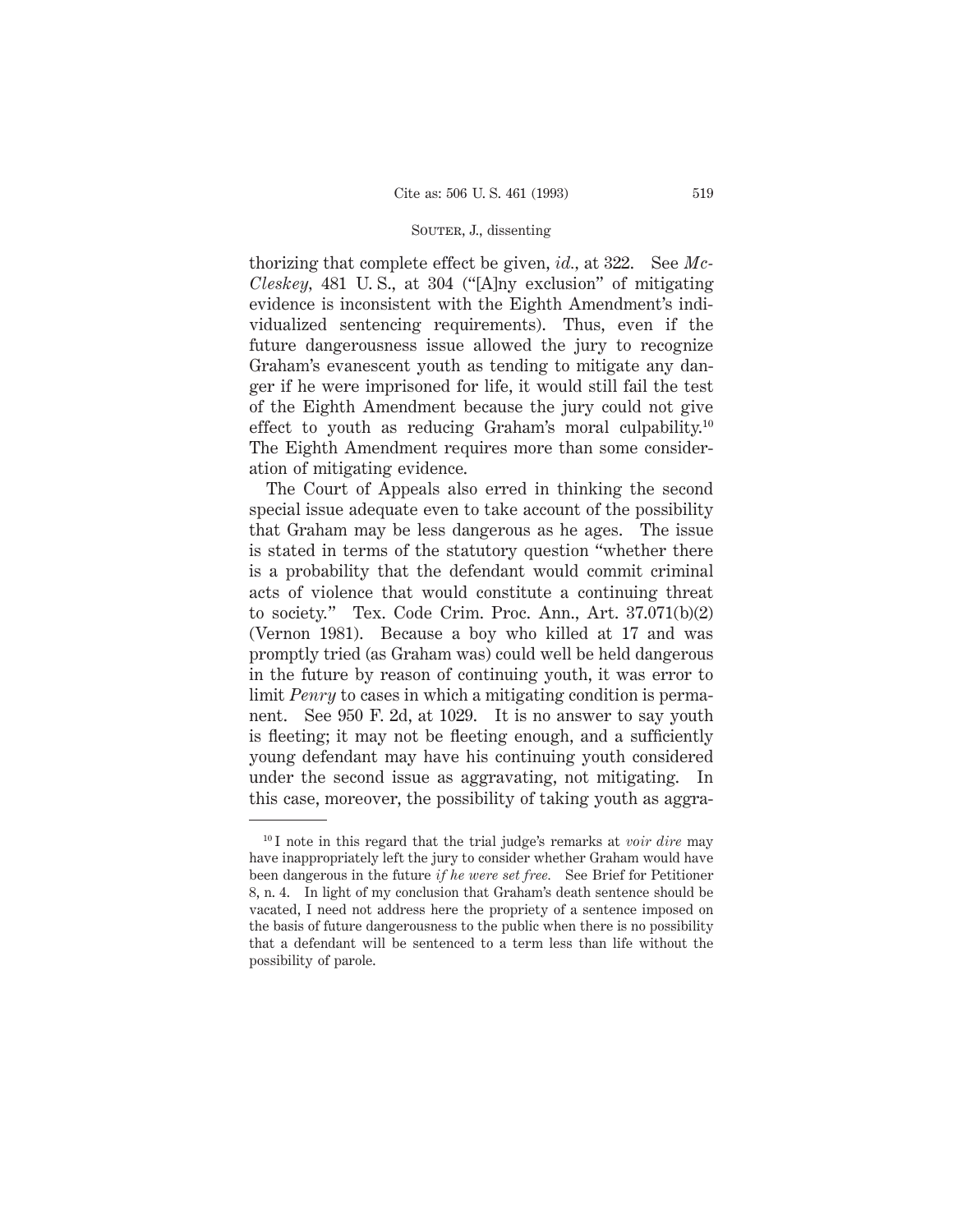## SOUTER, J., dissenting

vating without any recognition of mitigating effect was vastly intensified by remarks of the trial judge permitting a finding of future dangerousness based even on the probability that petitioner might commit minor acts of criminal vandalism to property such as scratching someone's car or tearing up the lawn of a high school by riding a motorcycle over it. See App. 128–129, 172, 210, 247–248, 295, 321–322, 354–355, 389–390, 422, 455.

Finally, because Graham was convicted of shooting and killing a man during a robbery, the situation with respect to the third special issue in this case is the same as it was for petitioner in *Penry.* The evidence of youth was irrelevant to the reasonableness of any provocation by the deceased of which there was no evidence in any event.

A juror could thus have concluded that the responses to the special issues required imposition of the death penalty even though he believed that Graham, by reason of his youth, "lacked the moral culpability to be sentenced to death." *Penry,* 492 U. S., at 324. Without more, the case is controlled by *Penry,* and additional instruction was required.

2

The next category of evidence at issue is that of Graham's difficult upbringing, of his mother's mental illness and repeated hospitalization, and his shifting custody to one family relation or another. We have specifically held that such circumstances may be considered in mitigation, particularly on the conduct of a defendant so young, see, *e. g., Eddings, supra,* at 115, where upbringing might be deforming enough to affect the capacity for culpability. Where, as here, however, that is not obviously the case, and deliberateness is said to turn on intention, there is no assurance that the first issue allows the full scope of its mitigating effect to be considered. As with youth itself, upbringing could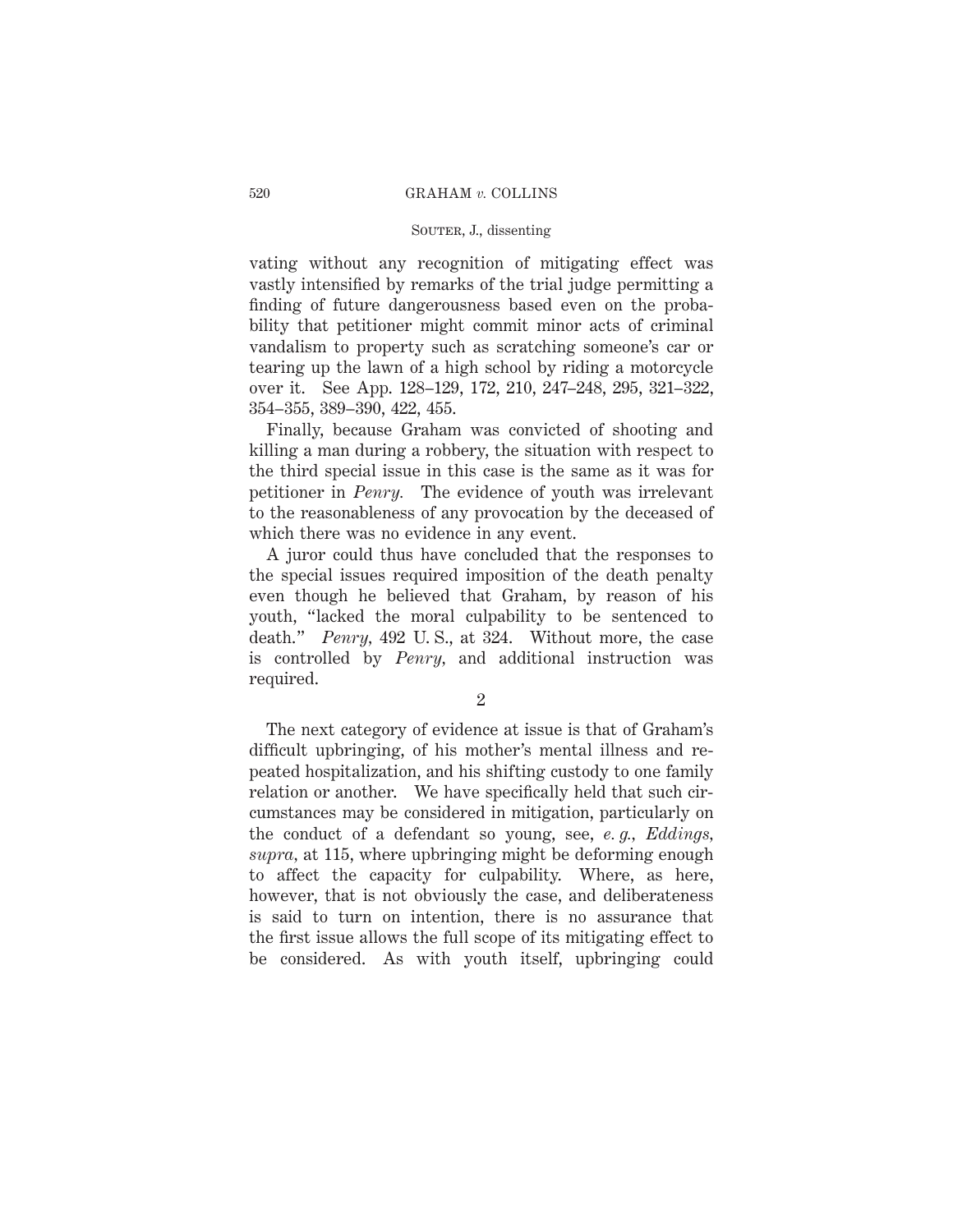be treated as aggravating under the future dangerousness issue, and it has no mitigating potential under the third issue of provocation. Again, as with youth, there is no room in the former Texas special issues as applied in this case to take full account of such mitigating relevance as the jury might find.

3

Finally, Graham argues that the jury was unable to take account of redeeming character traits revealed by evidence that growing up he had voluntarily helped his parents and grandparents with household chores, that he was a religious person who had attended church regularly with his grandmother, and that he had contributed to the support of his own children with money earned from a job with his father.

I do not accept petitioner's contention that the jury could not give adequate consideration to the testimony on these matters. Insofar as the evidence tended to paint Graham as a person unlikely to pose a future danger, the jury could consider it under the second special issue. Insofar as the jury was unable, as Graham alleges, to give the evidence further effect to diminish Graham's "moral culpability," Brief for Petitioner 36, 37, 39, it is enough to say that the relevance of the evidence to moral culpability was simply *de minimis.* Voluntary chores for and church attendance with a relative, and supplying some level of support for one's children have virtually no bearing on one's culpability for crime in the way that immaturity or permanent damage due to events in childhood may. Because I do not understand petitioner to be arguing that the jury should have been allowed to consider the evidence as revealing some element of value unrelated to the circumstances of the crime, see *Franklin,* 487 U. S., at 186 (O'Connor, J., concurring in judgment); *id.*, at 189 (STEVENS, J., dissenting), I do not address that issue.